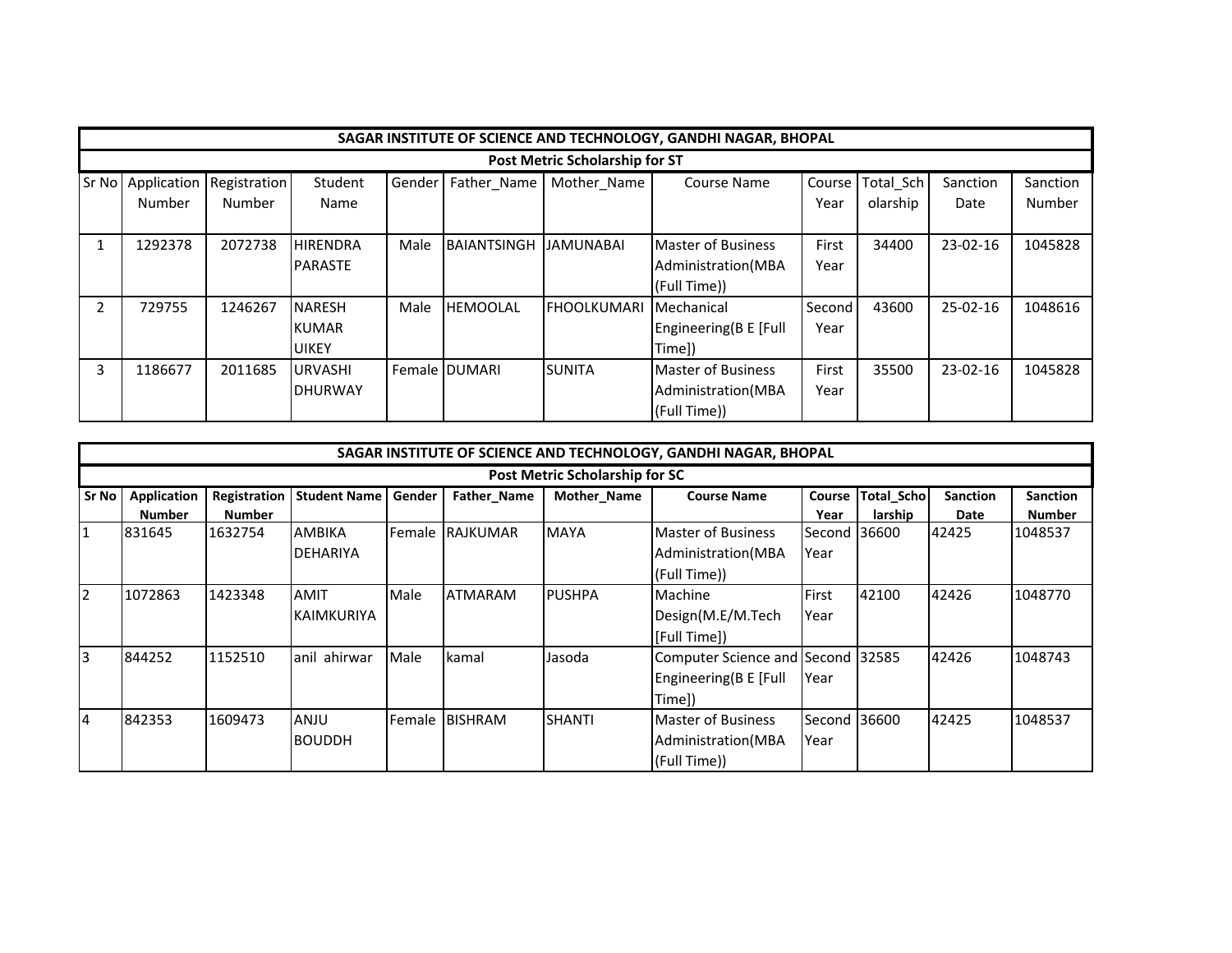| 5              | 721430  | 1440558 | Ankit Bharke Male                   |      | Lalaram                               | Neelam                              | Information<br>Technology(B E [Full<br>Time])                              | Second 43600<br>Year |       | 42426 | 1048743 |
|----------------|---------|---------|-------------------------------------|------|---------------------------------------|-------------------------------------|----------------------------------------------------------------------------|----------------------|-------|-------|---------|
| 6              | 1137710 | 1903614 | <b>ARUN</b><br><b>MALVIYA</b>       | Male | <b>MOTILAL</b>                        | <b>VIMLA</b>                        | <b>Electronics and</b><br>Communication<br>Engineering(B E [Full<br>Time]) | First<br>Year        | 30385 | 42426 | 1048770 |
| $\overline{7}$ | 1029867 | 1906799 | <b>ASHUTOSH</b><br><b>KOSHALWAR</b> | Male | <b>GENDASINGH</b><br><b>KOSHALWAR</b> | <b>KAMLABAIKOS</b><br><b>HALWAR</b> | Civil Engineering(B E<br>[Full Time])                                      | First<br>Year        | 37985 | 42426 | 1048770 |
| 8              | 1100542 | 1957575 | <b>ASHWINI</b>                      |      | <b>FEMALE</b> RAMESH                  | <b>SAVITA</b>                       | Electrical & Electronics First<br>Engineering                              | Year                 | 30935 | 42809 | 1104956 |
| 9              | 856616  | 1364965 | <b>BRAJMOHAN</b><br><b>SHAKYA</b>   | Male | <b>SURESHCHAN</b><br>DR               | RAMBILASEE                          | Civil Engineering(B E<br>[Full Time])                                      | Second 32585<br>Year |       | 42426 | 1048743 |
| 10             | 1125075 | 1335448 | <b>CHHAYA</b><br><b>MALVIYA</b>     |      | Female SANTOSH                        | <b>REKHA</b>                        | <b>Master of Business</b><br>Administration(MBA<br>(Full Time))            | Second 36600<br>Year |       | 42425 | 1048531 |
| 11             | 983666  | 1864278 | <b>DAKSHIYTA</b><br><b>INDURKAR</b> |      | Female KISHOREKUM<br>ARINDURKAR       | KALAYANIINDU<br><b>RKAR</b>         | Computer Science and First<br>Engineering(B E [Full<br>Time])              | Year                 | 41400 | 42426 | 1048770 |
| 12             | 851515  | 1364794 | <b>DEEPIKA</b><br><b>MALVIYA</b>    |      | Female BADRILAL                       | <b>PREMBAI</b>                      | <b>VLSI</b><br>Design(M.E/M.Tech<br>[Full Time])                           | Second 44300<br>Year |       | 42426 | 1048743 |
| 13             | 949301  | 1280753 | <b>DHANRAJ</b><br><b>MAGRE</b>      | Male | <b>DEVKUMAR</b>                       | <b>VIMLA</b>                        | <b>Master of Business</b><br>Administration(MBA<br>(Full Time))            | Second 36600<br>Year |       | 42425 | 1048537 |
| 14             | 1124781 | 1752523 | <b>DINESH</b><br><b>JATAV</b>       | Male | <b>KISHANLAL</b>                      | <b>HALKIBAI</b>                     | <b>Master of Business</b><br>Administration(MBA<br>(Full Time))            | First<br>Year        | 34400 | 42425 | 1048531 |
| 15             | 1092137 | 1169582 | <b>DINESH</b><br><b>KUMAR</b>       | Male | <b>BABULAL</b>                        | MANJU                               | <b>Master of Business</b><br>Administration(MBA<br>(Full Time))            | Second 36600<br>Year |       | 42425 | 1048531 |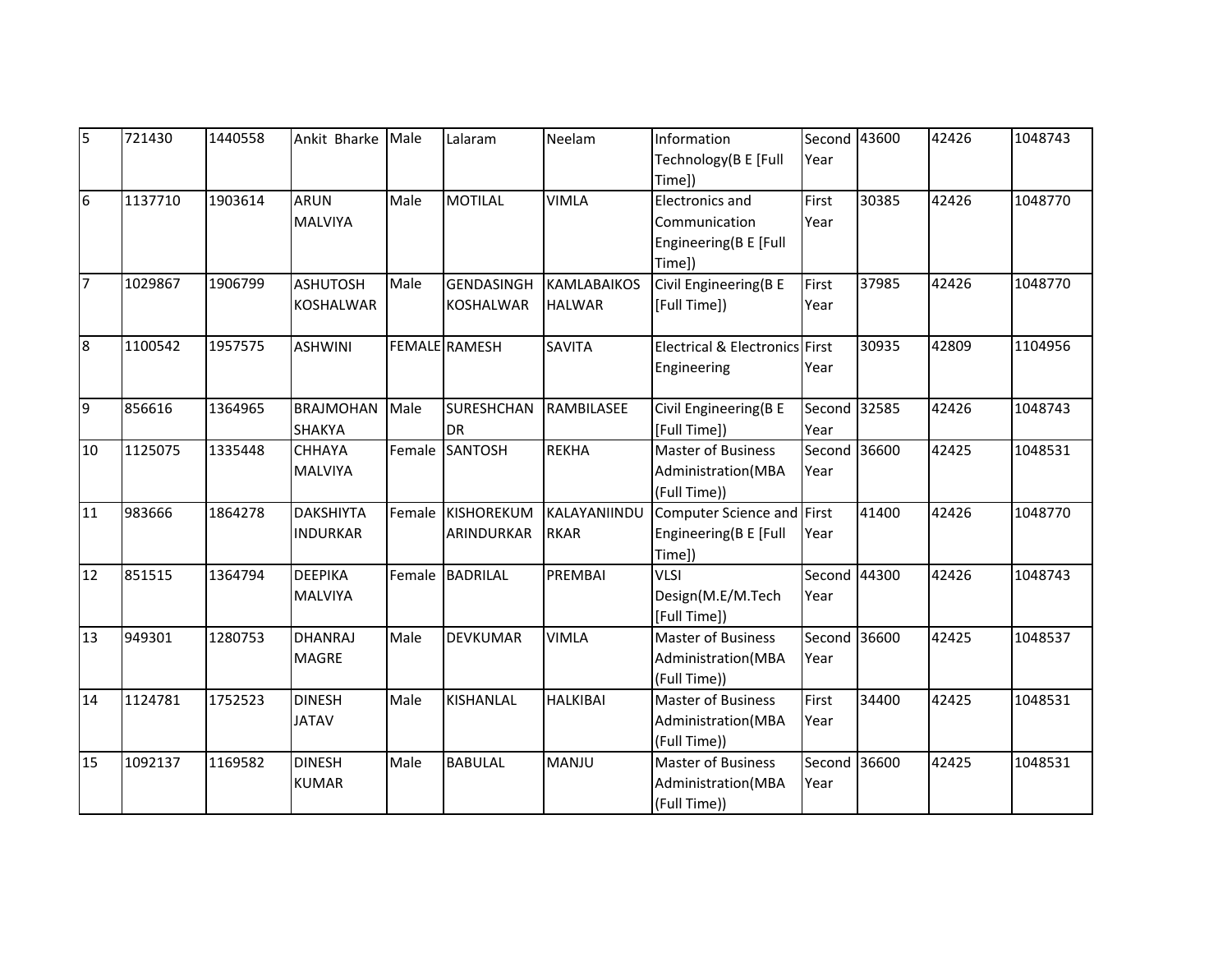| 16 | 1206348 | 1920064 | <b>GOURAV</b><br><b>SAMRE</b>    | Male | <b>RAJKUMAR</b>                   | YASHODA                     | Electronics and<br>Communication                                         | First<br>Year        | 30385 | 42426 | 1048770 |
|----|---------|---------|----------------------------------|------|-----------------------------------|-----------------------------|--------------------------------------------------------------------------|----------------------|-------|-------|---------|
|    |         |         |                                  |      |                                   |                             | Engineering(B E [Full<br>Time])                                          |                      |       |       |         |
| 17 | 1119161 | 1939204 | <b>GOVIND</b><br><b>SHAKYA</b>   | Male | <b>HAKYA</b>                      | RAMCHARANS PARVATISHAKY     | Civil Engineering(B E<br>[Full Time])                                    | First<br>Year        | 41950 | 42426 | 1048770 |
| 18 | 1350039 | 1451064 | <b>HARSHAD</b><br><b>DHOKE</b>   | Male | PRALHADDHO<br>KE                  | <b>SATYAFULA</b>            | Machine<br>Design(M.E/M.Tech<br>[Full Time])                             | First<br>Year        | 42100 | 42563 | 1078202 |
| 19 | 739570  | 1433515 | <b>HEMRAJ</b><br><b>VERMA</b>    | Male | <b>GOPILAL</b>                    | <b>SUNITA</b>               | Electrical & Electronics Second 32585<br>Engineering(B E [Full<br>Time]) | Year                 |       | 42426 | 1048743 |
| 20 | 1064559 | 1931846 | <b>HIMALI</b><br><b>BAWASKER</b> |      | Female PRAKASHBAW<br><b>ASKER</b> | SANGEETABAW<br><b>ASKER</b> | Computer Science and First<br>Engineering(B E [Full<br>Time])            | Year                 | 30935 | 42426 | 1048770 |
| 21 | 1136680 | 1449612 | <b>KAVITA</b><br><b>DIWARE</b>   |      | Female DEVRAM                     | <b>BASU</b>                 | <b>Master of Business</b><br>Administration(MBA<br>(Full Time))          | First<br>Year        | 34950 | 42425 | 1048531 |
| 22 | 1048699 | 1089159 | <b>KESHAV</b><br><b>KAROSIA</b>  | Male | <b>RAJA</b>                       | SANGEETA                    | Electronics and<br>Communication<br>Engineering(B E [Full<br>Time])      | Second 32585<br>Year |       | 42426 | 1048743 |
| 23 | 1011725 | 1401886 | Khyati<br>Chawda                 |      | Female N P Chawda                 | Rekha Chawda                | <b>Master of Business</b><br>Administration(MBA<br>(Full Time))          | First<br>Year        | 35500 | 42425 | 1048531 |
| 24 | 1154937 | 1974339 | <b>KIRAN</b><br><b>MEHRA</b>     |      | Female RAMCHARAN                  | PHOOLWATI                   | Computer Science and First<br>Engineering(B E [Full<br>Time])            | Year                 | 39485 | 42426 | 1048770 |
| 25 | 830272  | 1280217 | laxmi pasi                       |      | Female bholanath                  | vimla                       | <b>Master of Business</b><br>Administration(MBA<br>(Full Time))          | Second 36600<br>Year |       | 42425 | 1048537 |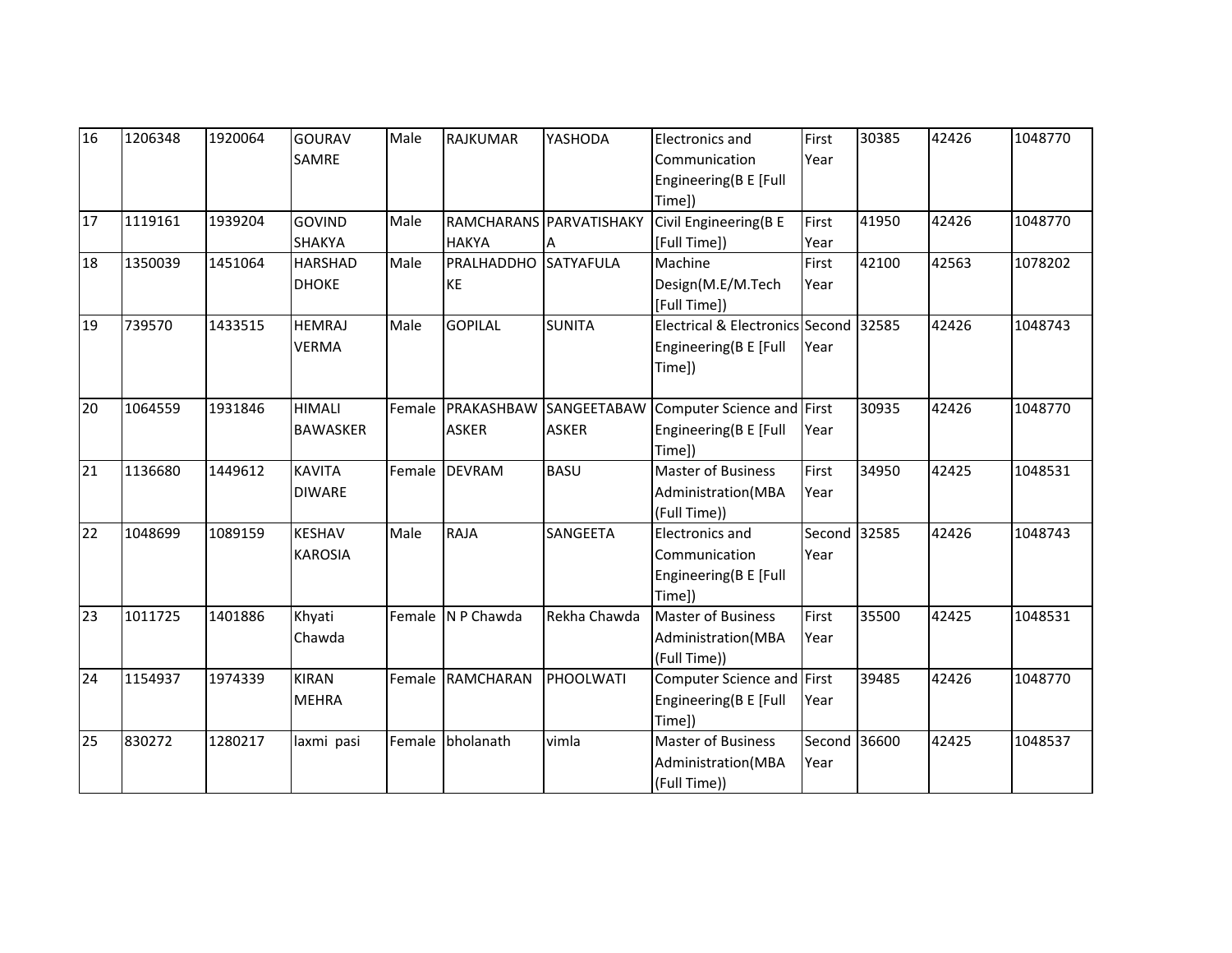| 26 | 860958  | 1382934 | <b>MAMTA</b>     |      | Female MADHUKAR   | <b>NANDA</b>     | Master of Business          | Second 36600 |       | 42425 | 1048537 |
|----|---------|---------|------------------|------|-------------------|------------------|-----------------------------|--------------|-------|-------|---------|
|    |         |         | <b>PATIL</b>     |      |                   |                  | Administration(MBA          | Year         |       |       |         |
|    |         |         |                  |      |                   |                  | (Full Time))                |              |       |       |         |
| 27 | 788092  | 1254553 | <b>MANOJ</b>     | Male | RAMESHCHAN ANTAR  |                  | Mechanical                  | Third        | 32585 | 42426 | 1048743 |
|    |         |         | <b>NAGESH</b>    |      | <b>DRA</b>        |                  | Engineering(B E [Full       | Year         |       |       |         |
|    |         |         |                  |      |                   |                  | Time])                      |              |       |       |         |
| 28 | 975932  | 1864305 | <b>MANOJ</b>     | Male | PYARELAL          | SANGEETA         | Information                 | First        | 30385 | 42426 | 1048770 |
|    |         |         | <b>KUMAR</b>     |      |                   |                  | Technology (B E [Full       | Year         |       |       |         |
|    |         |         | <b>KHATARKAR</b> |      |                   |                  | Time])                      |              |       |       |         |
| 29 | 1020348 | 1898735 | <b>NISHA</b>     |      | Female HARGOVIND  | <b>PUSHPA</b>    | <b>Master of Business</b>   | First        | 34400 | 42425 | 1048531 |
|    |         |         | <b>MALVIYA</b>   |      |                   |                  | Administration(MBA          | Year         |       |       |         |
|    |         |         |                  |      |                   |                  | (Full Time))                |              |       |       |         |
| 30 | 1084452 | 1949227 | <b>PAWAN</b>     | Male | <b>RAMPRASAD</b>  | <b>BHOORIBAI</b> | <b>Master of Business</b>   | First        | 34400 | 42425 | 1048531 |
|    |         |         | <b>KUMAR</b>     |      |                   |                  | Administration(MBA          | Year         |       |       |         |
|    |         |         |                  |      |                   |                  | (Full Time))                |              |       |       |         |
| 31 | 960592  | 1464210 | Piyush           | Male | Anand             | Prema            | <b>Master of Business</b>   | First        | 15000 | 42425 | 1048531 |
|    |         |         | Gondane          |      |                   |                  | Administration(MBA          | Year         |       |       |         |
|    |         |         |                  |      |                   |                  | (Full Time))                |              |       |       |         |
| 32 | 971632  | 1576433 | <b>POORNIMA</b>  |      | Female SANTOSH    | <b>GANGA</b>     | <b>Master of Business</b>   | Second 36600 |       | 42425 | 1048537 |
|    |         |         | <b>MAYYAR</b>    |      |                   |                  | Administration(MBA          | Year         |       |       |         |
|    |         |         |                  |      |                   |                  | (Full Time))                |              |       |       |         |
| 33 | 843992  | 1415472 | PRADEEP          | Male | VANAYSINGH        | <b>AKALBAI</b>   | Information                 | Second 43600 |       | 42426 | 1048743 |
|    |         |         | <b>KUMAR</b>     |      |                   |                  | Technology(B E [Full        | Year         |       |       |         |
|    |         |         | <b>AHIRWAR</b>   |      |                   |                  | Time])                      |              |       |       |         |
| 34 | 1005184 | 1366353 | PRAMOD           | Male | <b>MOTILAL</b>    | <b>NIRMALA</b>   | Mechanical                  | Fourth       | 43600 | 42426 | 1048743 |
|    |         |         | <b>KUMAR</b>     |      |                   |                  | Engineering(B E [Full       | Year         |       |       |         |
|    |         |         |                  |      |                   |                  | Time])                      |              |       |       |         |
| 35 | 808993  | 1424177 | <b>PREETI</b>    |      | Female JAMNA      | <b>SHAKUN</b>    | Computer Science and Fourth |              | 37000 | 42426 | 1048743 |
|    |         |         | PATHARIYA        |      |                   |                  | Engineering(B E [Full       | Year         |       |       |         |
|    |         |         |                  |      |                   |                  | Time])                      |              |       |       |         |
| 36 | 763228  | 1062037 | PRIYANKA         |      | Female KISHORILAL | <b>TARA</b>      | Computer Science and Third  |              | 43600 | 42426 | 1048743 |
|    |         |         | <b>RANSURMA</b>  |      |                   |                  | Engineering(B E [Full       | Year         |       |       |         |
|    |         |         |                  |      |                   |                  | Time])                      |              |       |       |         |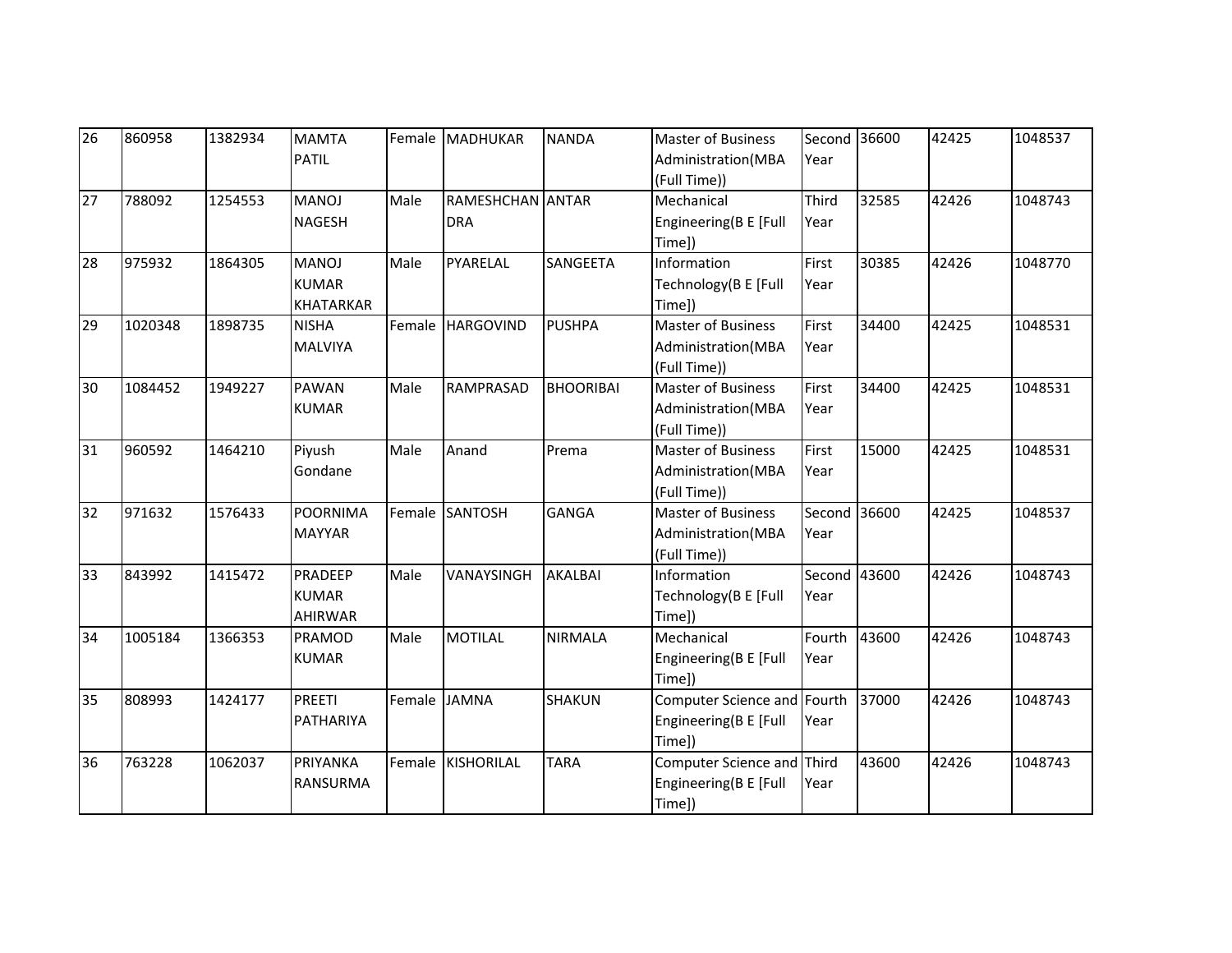| 37 | 883523  | 1788656 | <b>RAHUL</b><br><b>SONKAR</b>      | Male | <b>DNSONKAR</b>  | <b>SUNEETASONK</b><br>AR | Mechanical<br>Engineering(B E [Full<br>Time])                                     | Second 32585<br>Year |       | 42426 | 1048770 |
|----|---------|---------|------------------------------------|------|------------------|--------------------------|-----------------------------------------------------------------------------------|----------------------|-------|-------|---------|
| 38 | 855231  | 1275288 | rajesh<br>godbole                  | Male | ashokgodbole     | sumangodbole             | <b>Master of Business</b><br>Administration(MBA<br>(Full Time))                   | Second 36600<br>Year |       | 42425 | 1048537 |
| 39 | 1118542 | 1675608 | Rajesh<br>Makoriya                 | Male | Munnilal         | Ramkunvar                | <b>Master of Business</b><br>Administration(MBA<br>(Full Time))                   | First<br>Year        | 34400 | 42425 | 1048531 |
| 40 | 1179252 | 1975484 | RAJESH<br><b>KUMAR</b><br>AHIRWAR  | Male | <b>MANOREE</b>   | <b>RAMKALI</b>           | Digital<br>Communication(M.E/<br>M.Tech [Full Time])                              | First<br>Year        | 42100 | 42426 | 1048770 |
| 41 | 882205  | 1350287 | Ravi Kumar                         | Male | Pati             | Kala                     | <b>Master of Business</b><br>Administration(MBA<br>(Full Time))                   | Second 36600<br>Year |       | 42425 | 1048537 |
| 42 | 1131409 | 1834654 | RAVI<br>MALVIYA                    | Male | <b>KAILASH</b>   | <b>PAWAN</b>             | Computer Science and Second 44300<br>Engineering(M.E/M.Te Year<br>ch [Full Time]) |                      |       | 42426 | 1048770 |
| 43 | 788116  | 1174101 | RAVI RAJ                           | Male | <b>ROOPRAM</b>   | <b>KOUSHALIYA</b>        | Civil Engineering(B E<br>[Full Time])                                             | Second 32585<br>Year |       | 42426 | 1048743 |
| 44 | 901893  | 1402719 | <b>RITESH</b><br><b>KANTHARIYA</b> | Male | POORAN           | <b>INDRA</b>             | Information<br>Technology(B E [Full<br>Time])                                     | Fourth<br>Year       | 43600 | 42426 | 1048743 |
| 45 | 1047569 | 1919495 | <b>ROHIT</b><br><b>PANTHI</b>      | Male | <b>OMPRAKASH</b> | <b>GEETA</b>             | <b>Electronics and</b><br>Communication<br>Engineering(B E [Full<br>Time])        | First<br>Year        | 30385 | 42426 | 1048770 |
| 46 | 1230337 | 1556199 | Ronak<br><b>Bhamore</b>            | Male | Tulsiram         | Rama                     | <b>Master of Business</b><br>Administration(MBA<br>(Full Time))                   | First<br>Year        | 34400 | 42425 | 1048531 |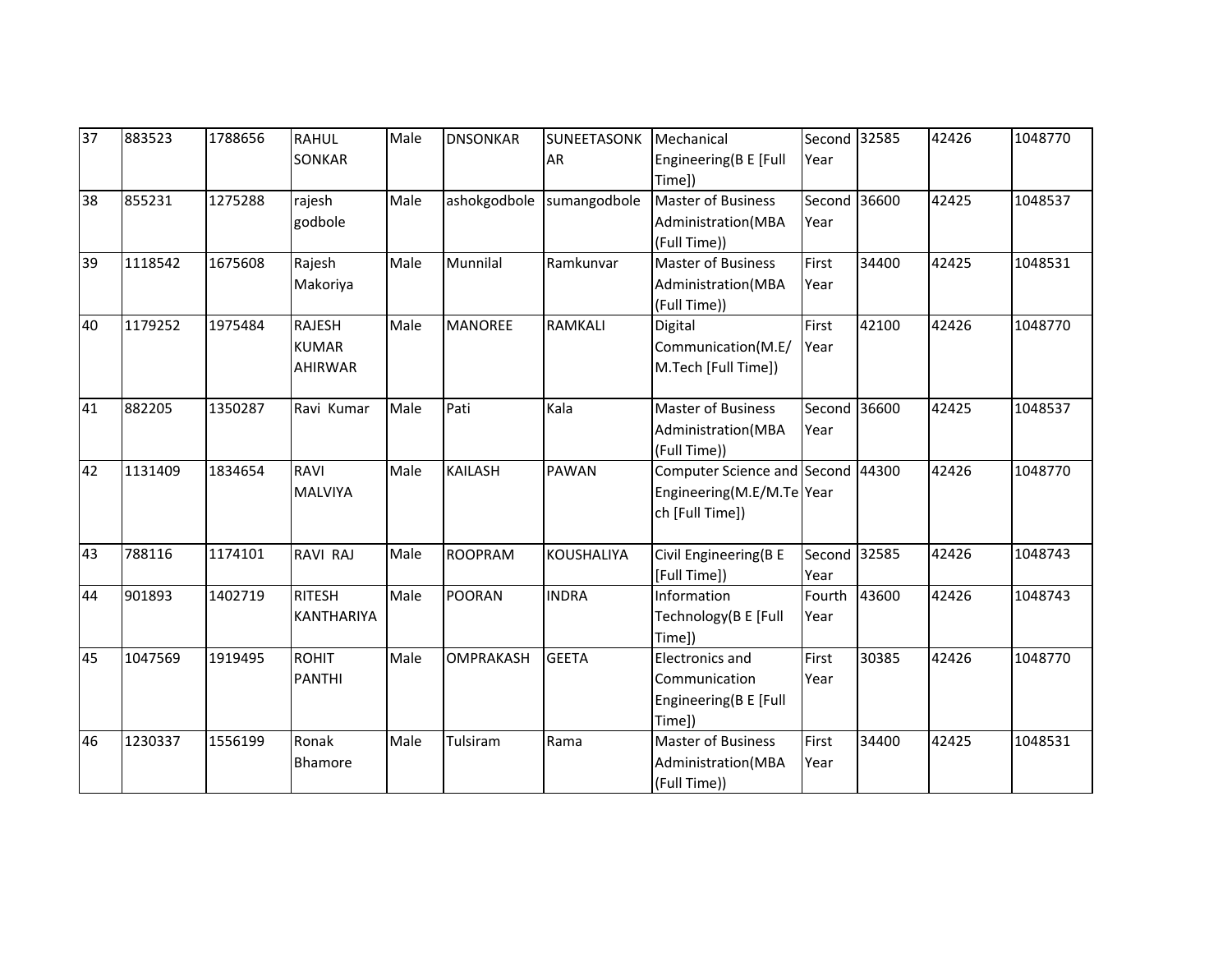| 47 | 1208661 | 2011285 | <b>RUPESH</b>   | Male   | HOSILALSAWL UMABAI |                          | <b>Master of Business</b>  | First        | 34400 | 42425 | 1048531 |
|----|---------|---------|-----------------|--------|--------------------|--------------------------|----------------------------|--------------|-------|-------|---------|
|    |         |         | SAWLE           |        |                    |                          | Administration(MBA         | Year         |       |       |         |
|    |         |         |                 |        |                    |                          | (Full Time))               |              |       |       |         |
| 48 | 1177207 | 1468738 | <b>SAFAL</b>    | Male   | <b>MAHESH</b>      | <b>SUDHA</b>             | Mechanical                 | Fourth       | 43600 | 42426 | 1048770 |
|    |         |         | <b>KUMAR</b>    |        |                    |                          | Engineering(B E [Full      | Year         |       |       |         |
|    |         |         | <b>KIRAR</b>    |        |                    |                          | Time])                     |              |       |       |         |
| 49 | 1237148 | 2041583 | SAILESH         | Male   | <b>SHIVKUMAR</b>   | SANDHYA                  | <b>VLSI</b>                | First        | 42100 | 42426 | 1048770 |
|    |         |         | <b>VERMA</b>    |        |                    |                          | Design(M.E/M.Tech          | Year         |       |       |         |
|    |         |         |                 |        |                    |                          | [Full Time])               |              |       |       |         |
| 50 | 1121527 | 1157472 | SANDEEP         | Male   | <b>PREM</b>        | <b>MAYA</b>              | Mechanical                 | Fourth       | 32585 | 42426 | 1048743 |
|    |         |         | <b>KANADE</b>   |        |                    |                          | Engineering(B E [Full      | Year         |       |       |         |
|    |         |         |                 |        |                    |                          | Time])                     |              |       |       |         |
| 51 | 970741  | 1779718 | SANDEEP         | Male   | <b>RAMHET</b>      | RUKHAMANI                | Computer Science and First |              | 42500 | 42426 | 1048770 |
|    |         |         | <b>RAJAK</b>    |        |                    |                          | Engineering(B E [Full      | Year         |       |       |         |
|    |         |         |                 |        |                    |                          | Time])                     |              |       |       |         |
| 52 | 835079  | 1186252 | SANJAY          | Male   |                    | MANGILALBAK BULLOBAIBAKO | <b>Master of Business</b>  | Second 36600 |       | 42425 | 1048537 |
|    |         |         | <b>BAKORIYA</b> |        | <b>ORIYA</b>       | <b>RIYA</b>              | Administration(MBA         | Year         |       |       |         |
|    |         |         |                 |        |                    |                          | (Full Time))               |              |       |       |         |
| 53 | 998652  | 1882816 | SANJAY          | Male   | KOMALSINGH         | <b>KRISHNABAI</b>        | Mechanical                 | First        | 41400 | 42426 | 1048770 |
|    |         |         | <b>VERMA</b>    |        |                    |                          | Engineering(B E [Full      | Year         |       |       |         |
|    |         |         |                 |        |                    |                          | Time])                     |              |       |       |         |
| 54 | 1134761 | 1558480 | shefali         | Female | karnal             | kiran                    | <b>Master of Business</b>  | First        | 35500 | 42425 | 1048531 |
|    |         |         | bisoriya        |        |                    |                          | Administration(MBA         | Year         |       |       |         |
|    |         |         |                 |        |                    |                          | (Full Time))               |              |       |       |         |
| 55 | 921156  | 1289337 | <b>SHIVRAJ</b>  | Male   | PeJAN              | <b>DAMOTI</b>            | <b>Master of Business</b>  | Second 36600 |       | 42425 | 1048537 |
|    |         |         | <b>AHIRWAR</b>  |        |                    |                          | Administration(MBA         | Year         |       |       |         |
|    |         |         |                 |        |                    |                          | (Full Time))               |              |       |       |         |
| 56 | 823946  | 1173982 | <b>SHRIKANT</b> | Male   | <b>RAMSIYA</b>     | <b>MATADEVI</b>          | Civil Engineering(B E      | Second 43600 |       | 42426 | 1048743 |
|    |         |         | <b>PARASHAR</b> |        |                    |                          | [Full Time])               | Year         |       |       |         |
| 57 | 1091901 | 1913995 | <b>SHUBHAM</b>  | Male   | <b>LAXMANGAYA</b>  | CHAYYAGAYAK              | Computer Science and First |              | 31485 | 42426 | 1048770 |
|    |         |         | GAYAKAWAD       |        | <b>KAWAD</b>       | <b>AWAD</b>              | Engineering(B E [Full      | Year         |       |       |         |
|    |         |         |                 |        |                    |                          | Time])                     |              |       |       |         |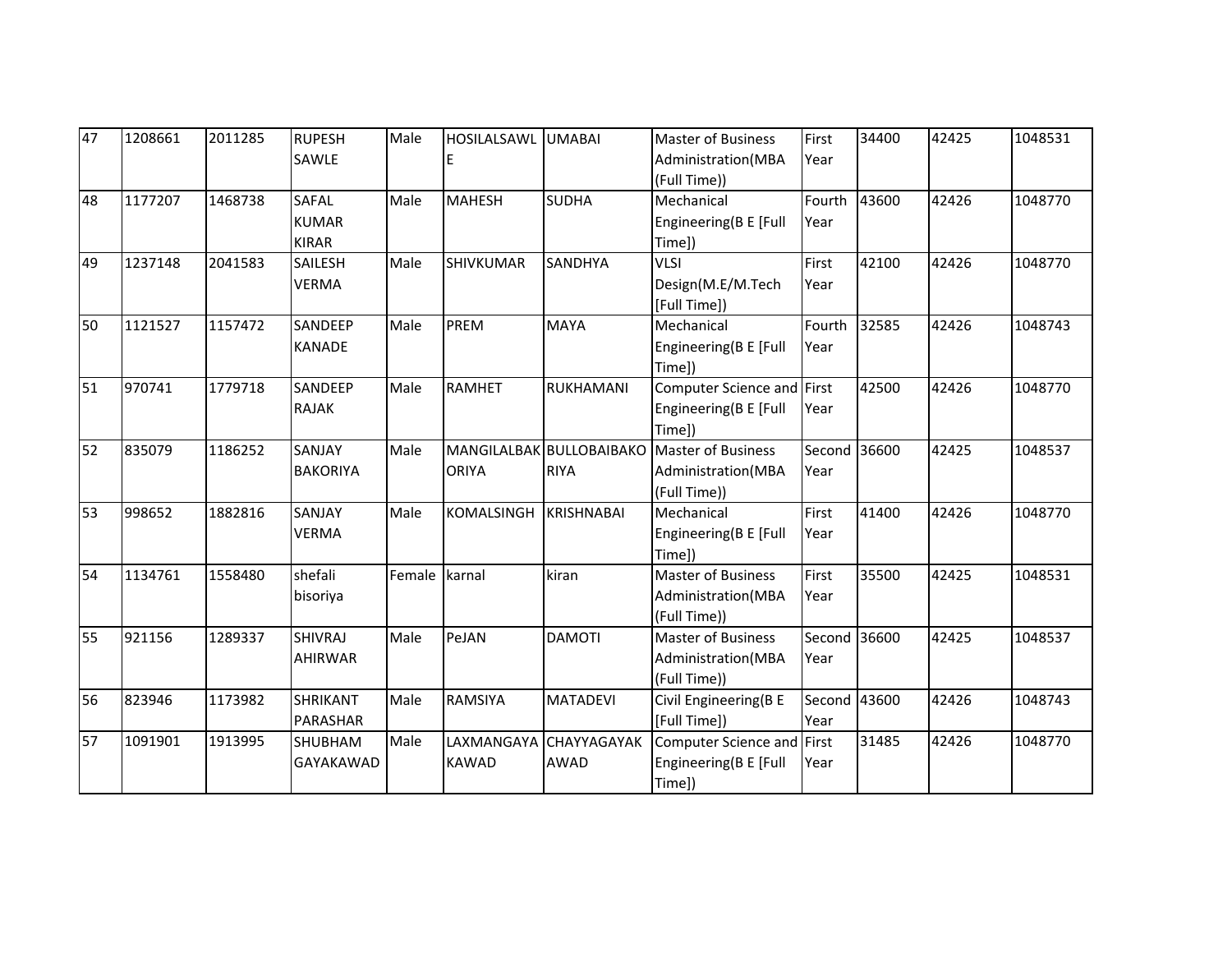| I58 | 959970  | 1384975 | <b>SUMIT</b>   | Male           | <b>OMPRAKASH</b>          | <b>SANGEETA</b> | Civil Engineering(B E          | Second 32585 |       | 42426 | 1048743 |
|-----|---------|---------|----------------|----------------|---------------------------|-----------------|--------------------------------|--------------|-------|-------|---------|
|     |         |         | RAIKWAR        |                |                           |                 | [Full Time])                   | Year         |       |       |         |
| 59  | 1119729 | 1969588 | <b>TEENA</b>   | <b>Female</b>  | <b>IPRABHUDAYA ISUMAN</b> |                 | Computer Science and First     |              | 42500 | 42426 | 1048770 |
|     |         |         | <b>AHIRWAR</b> |                | LAHIRWAR                  |                 | Engineering(B E [Full          | Year         |       |       |         |
|     |         |         |                |                |                           |                 | Time])                         |              |       |       |         |
| 60  | 809906  | 1155641 | Tilak Singh    | Male           | Karan                     | Krishna         | Electrical & Electronics Third |              | 12992 | 42426 | 1048743 |
|     |         |         | Bharti         |                |                           |                 | Engineering(B E [Full          | Year         |       |       |         |
|     |         |         |                |                |                           |                 | Time])                         |              |       |       |         |
|     |         |         |                |                |                           |                 |                                |              |       |       |         |
| 61  | 1098800 | 1956451 | <b>VANDANA</b> | <b>Female</b>  | LAKHANLAL                 | <b>MALTI</b>    | <b>Master of Business</b>      | First        | 34950 | 42425 | 1048531 |
|     |         |         | <b>AHIRWAR</b> |                |                           |                 | Administration (MBA            | Year         |       |       |         |
|     |         |         |                |                |                           |                 | (Full Time))                   |              |       |       |         |
| 62  | 1105933 | 1960428 | <b>VARSHA</b>  | <b>IFemale</b> | LAKHANLAL                 | <b>MALTI</b>    | Computer Science and First     |              | 31485 | 42426 | 1048770 |
|     |         |         | <b>AHIRWAR</b> |                |                           |                 | Engineering(B E [Full          | Year         |       |       |         |
|     |         |         |                |                |                           |                 | Time])                         |              |       |       |         |

|              | SAGAR INSTITUTE OF SCIENCE AND TECHNOLOGY, GANDHI NAGAR, BHOPAL |               |                     |             |                            |               |                           |        |                   |                 |                 |  |  |  |
|--------------|-----------------------------------------------------------------|---------------|---------------------|-------------|----------------------------|---------------|---------------------------|--------|-------------------|-----------------|-----------------|--|--|--|
|              | Post Metric Scholarship for OBC                                 |               |                     |             |                            |               |                           |        |                   |                 |                 |  |  |  |
| <b>Sr No</b> | <b>Application</b>                                              | Registration  | <b>Student Name</b> | Gender      | Father_Name                | Mother_Name   | <b>Course Name</b>        | Course | <b>Total_Scho</b> | <b>Sanction</b> | <b>Sanction</b> |  |  |  |
|              | <b>Number</b>                                                   | <b>Number</b> |                     |             |                            |               |                           | Year   | larship           | Date            | Number          |  |  |  |
|              | 1176399                                                         | 1992545       | <b>AAMNA</b>        | Female AYAZ |                            | <b>SHAIDA</b> | Computer Science and      | First  | 27760             | $10-02-16$      | 1042278         |  |  |  |
|              |                                                                 |               | <b>QURESHI</b>      |             |                            |               | Engineering(B E [Full     | Year   |                   |                 |                 |  |  |  |
|              |                                                                 |               |                     |             |                            |               | Time])                    |        |                   |                 |                 |  |  |  |
|              | 1160645                                                         | 1975025       | <b>ABDUL MOIN</b>   | Male        | <b>ABDULMATIN</b>          | <b>INAZMA</b> | <b>Master of Business</b> | First  | 33150             | $05-02-16$      | 1039968         |  |  |  |
|              |                                                                 |               | <b>KHAN</b>         |             |                            |               | Administration (MBA       | Year   |                   |                 |                 |  |  |  |
|              |                                                                 |               |                     |             |                            |               | (Full Time))              |        |                   |                 |                 |  |  |  |
| 3            | 857789                                                          | 1272874       | Abhilash            | Male        | Rajendra                   | Savitri       | Civil Engineering(B E     | Fourth | 28330             | $10-02-16$      | 1042281         |  |  |  |
|              |                                                                 |               | Verma               |             |                            |               | [Full Time])              | Year   |                   |                 |                 |  |  |  |
| 4            | 1217561                                                         | 2029494       | <b>ABHISHEK</b>     | Male        | <b>DWARKAPRAS SUMANBAL</b> |               | <b>Master of Business</b> | First  | 33150             | 18-02-16        | 1044572         |  |  |  |
|              |                                                                 |               | <b>GOSWAMI</b>      |             | <b>AD</b>                  |               | Administration (MBA       | Year   |                   |                 |                 |  |  |  |
|              |                                                                 |               |                     |             |                            |               | (Full Time))              |        |                   |                 |                 |  |  |  |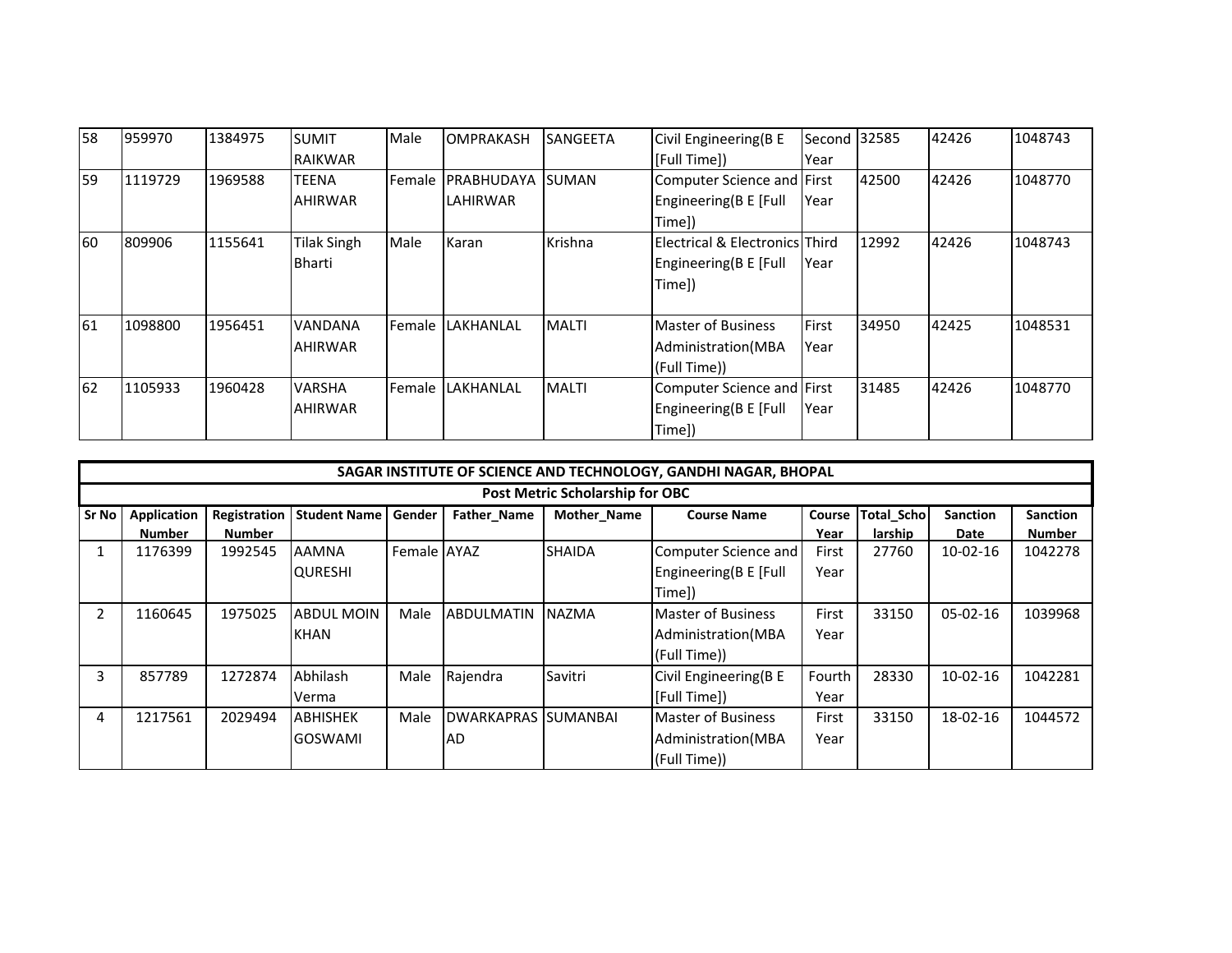| 5              | 956192  | 1340954 | <b>ABHISHEK</b>   | Male | <b>BHANU</b>      | <b>CHANDRIKA</b>         | Civil Engineering(B E     | Second | 28330 | $11 - 01 - 16$ | 1034903 |
|----------------|---------|---------|-------------------|------|-------------------|--------------------------|---------------------------|--------|-------|----------------|---------|
|                |         |         | <b>VISHWAKAR</b>  |      | <b>PRAKASH</b>    | VISHWAKARMA (Full Time)) |                           | Year   |       |                |         |
|                |         |         | <b>MA</b>         |      | <b>VISHWAKARM</b> |                          |                           |        |       |                |         |
|                |         |         |                   |      | Α                 |                          |                           |        |       |                |         |
| 6              | 839190  | 1366435 | <b>AFREEN ALI</b> |      | Female RAHEES     | <b>ANJUM</b>             | Information               | Third  | 28330 | 11-06-16       | 1074584 |
|                |         |         |                   |      |                   |                          | Technology(B E [Full      | Year   |       |                |         |
|                |         |         |                   |      |                   |                          | Time])                    |        |       |                |         |
| $\overline{7}$ | 1059111 | 1598417 | <b>AJAY KUMAR</b> | Male | SHIVPRASAD        | SHYAMKALI                | <b>Master of Business</b> | First  | 32770 | $05 - 02 - 16$ | 1039968 |
|                |         |         |                   |      |                   |                          | Administration(MBA        | Year   |       |                |         |
|                |         |         |                   |      |                   |                          | (Full Time))              |        |       |                |         |
| 8              | 1124287 | 1635524 | <b>AJAY</b>       | Male | <b>DEVKARAN</b>   | <b>SANDHYA</b>           | Machine                   | First  | 15505 | $10-02-16$     | 1042278 |
|                |         |         | <b>PARMAR</b>     |      |                   |                          | Design(M.E/M.Tech         | Year   |       |                |         |
|                |         |         |                   |      |                   |                          | [Full Time])              |        |       |                |         |
| 9              | 777770  | 1227733 | <b>AJAY PATEL</b> | Male | <b>RAMPHAL</b>    | SHYAMVATI                | Mechanical                | Fourth | 28330 | $11 - 01 - 16$ | 1034903 |
|                |         |         |                   |      |                   |                          | Engineering(B E [Full     | Year   |       |                |         |
|                |         |         |                   |      |                   |                          | Time])                    |        |       |                |         |
| 10             | 786340  | 1299468 | <b>AKSHAY</b>     | Male | <b>VINAYAK</b>    | PRAMILA                  | Mechanical                | Fourth | 28330 | $11 - 01 - 16$ | 1034903 |
|                |         |         | NAREKAR           |      |                   |                          | Engineering(B E [Full     | Year   |       |                |         |
|                |         |         |                   |      |                   |                          | Time])                    |        |       |                |         |
| 11             | 819082  | 1275609 | <b>AMAN</b>       | Male | <b>RAMESH</b>     | <b>CHANDA</b>            | <b>Master of Business</b> | Second | 33530 | $02 - 01 - 16$ | 1034398 |
|                |         |         | <b>PATIDAR</b>    |      |                   |                          | Administration(MBA        | Year   |       |                |         |
|                |         |         |                   |      |                   |                          | (Full Time))              |        |       |                |         |
| 12             | 1046046 | 1581733 | <b>AMIR</b>       | Male | <b>MOHD</b>       | <b>RONAQ</b>             | <b>Master of Business</b> | Second | 33530 | $02 - 01 - 16$ | 1034398 |
|                |         |         | <b>HANEEF</b>     |      |                   |                          | Administration(MBA        | Year   |       |                |         |
|                |         |         |                   |      |                   |                          | (Full Time))              |        |       |                |         |
| 13             | 1135710 | 1933224 | <b>AMIT LODHI</b> | Male | LAKHAN            | <b>JAYANTI</b>           | Computer Science and      | First  | 27570 | $10-02-16$     | 1042278 |
|                |         |         |                   |      |                   |                          | Engineering(B E [Full     | Year   |       |                |         |
|                |         |         |                   |      |                   |                          | Time])                    |        |       |                |         |
| 14             | 853705  | 1294896 | <b>AMIT SONI</b>  | Male | <b>ASHOK</b>      | <b>SADHNA</b>            | <b>Master of Business</b> | Second | 33530 | $02 - 01 - 16$ | 1034398 |
|                |         |         |                   |      |                   |                          | Administration(MBA        | Year   |       |                |         |
|                |         |         |                   |      |                   |                          | (Full Time))              |        |       |                |         |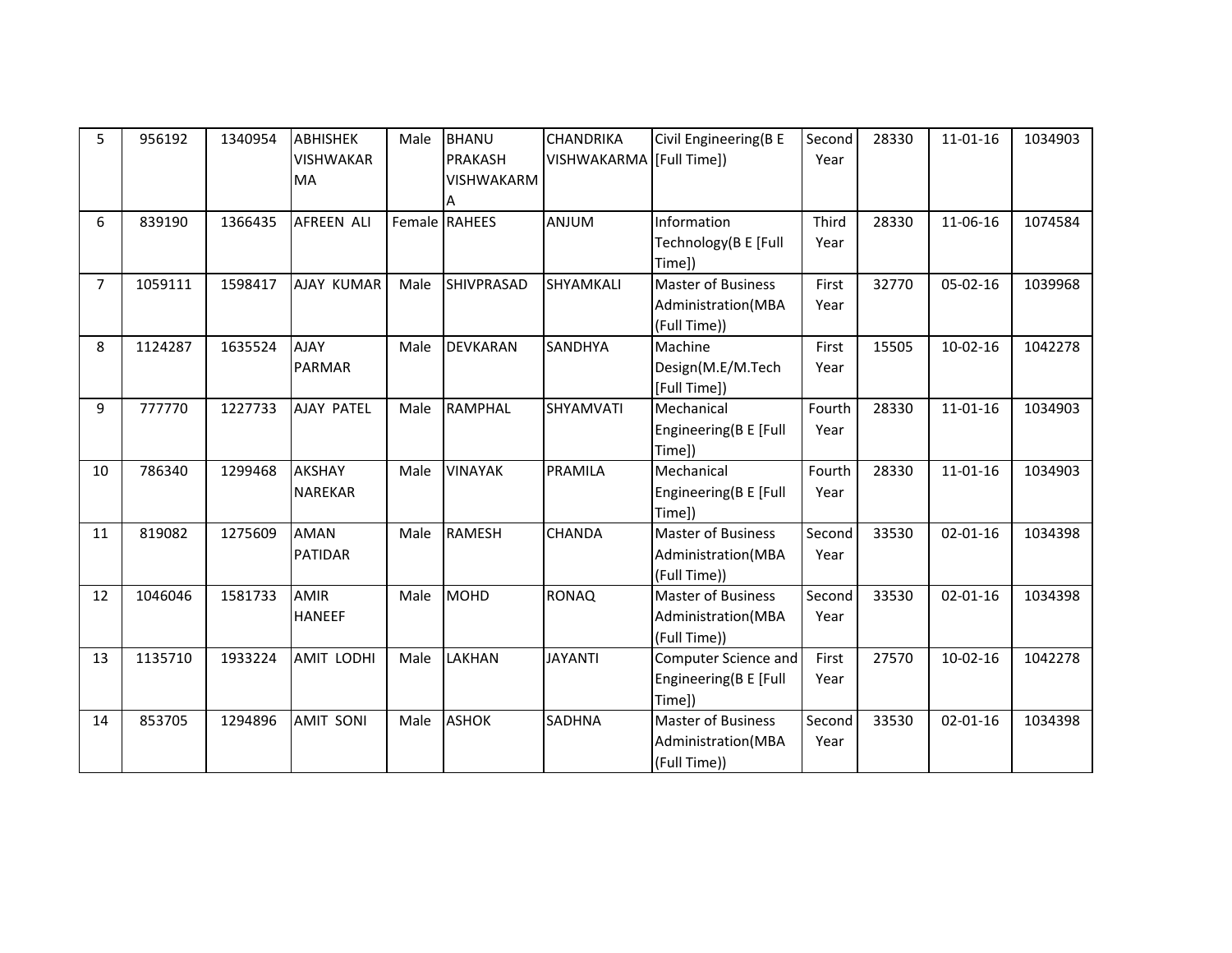| 15 | 1062033 | 1906404 | <b>AMIT KUMAR</b><br><b>PATEL</b> | Male | <b>LOLAR</b>                            | <b>DILRAJWATI</b> | <b>Electronics and</b><br>Communication<br>Engineering(B E [Full<br>Time]) | First<br>Year  | 27570 | $10-02-16$     | 1042278 |
|----|---------|---------|-----------------------------------|------|-----------------------------------------|-------------------|----------------------------------------------------------------------------|----------------|-------|----------------|---------|
| 16 | 1006330 | 1297986 | <b>AMIT KUMAR</b><br><b>SHAH</b>  | Male | <b>RAMKESH</b>                          | <b>SUMITRA</b>    | <b>Electrical &amp; Electronics</b><br>Engineering(B E [Full<br>Time])     | Fourth<br>Year | 28330 | $10-02-16$     | 1042281 |
| 17 | 928033  | 1824504 | AMJAD<br><b>KHAN</b>              | Male | <b>SALAM</b>                            | <b>BHURIBEE</b>   | <b>Master of Business</b><br>Administration(MBA<br>(Full Time))            | First<br>Year  | 32960 | $05 - 02 - 16$ | 1039968 |
| 18 | 1202001 | 2021034 | AMOL<br><b>VERMA</b>              | Male | <b>MAHESHCHAN</b> SHOBHNA<br><b>DRA</b> |                   | <b>Electronics and</b><br>Communication<br>Engineering(B E [Full<br>Time]) | First<br>Year  | 27570 | $10-02-16$     | 1042278 |
| 19 | 827456  | 1424491 | AMOL<br>wanjarkar                 | Male | wasudeo                                 | meera             | Mechanical<br>Engineering(B E [Full<br>Time])                              | Second<br>Year | 28330 | $11 - 01 - 16$ | 1034903 |
| 20 | 1118488 | 1968746 | <b>AMRITA</b><br>YADAV            |      | Female ARVINDYADAV ANITAYADAV           |                   | Computer Science and<br>Engineering(B E [Full<br>Time])                    | First<br>Year  | 27570 | $10-02-16$     | 1042278 |
| 21 | 999744  | 1873357 | ANAND<br><b>NAMDEV</b>            | Male | <b>BANWARI</b>                          | <b>USHA</b>       | Electronics and<br>Communication<br>Engineering(B E [Full<br>Time])        | First<br>Year  | 27760 | $10-02-16$     | 1042278 |
| 22 | 784266  | 1281128 | <b>ANANT</b><br><b>CHOUREY</b>    | Male | VIJAYSHANKA<br>R                        | <b>PRABHA</b>     | <b>Electronics and</b><br>Communication<br>Engineering(B E [Full<br>Time]) | Fourth<br>Year | 28330 | $11 - 01 - 16$ | 1034903 |
| 23 | 1403209 | 2118962 | ANIL SINGH                        | Male | <b>SURSARI</b>                          | RAMPYARI          | Thermal<br>Engineering(M.E/M.Te<br>ch [Full Time])                         | First<br>Year  | 15505 | $10-02-16$     | 1042278 |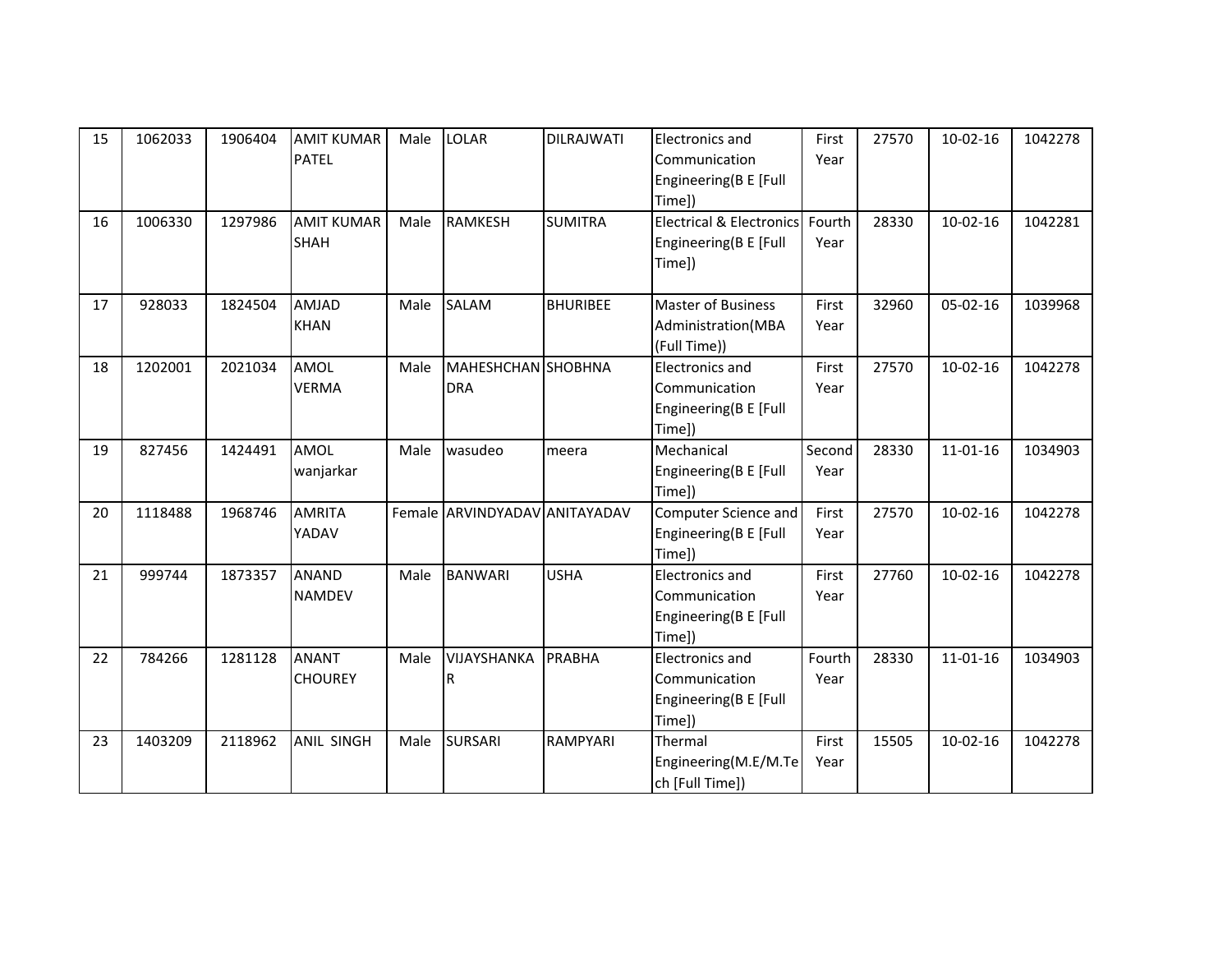| 24 | 1094257 | 1364400 | <b>ANITA</b>    |      | Female SURESHCHAN   | <b>RUKMANI</b>      | <b>Master of Business</b>           | Second | 33530 | $02 - 01 - 16$ | 1034398 |
|----|---------|---------|-----------------|------|---------------------|---------------------|-------------------------------------|--------|-------|----------------|---------|
|    |         |         | <b>RATHORE</b>  |      | <b>DRA</b>          |                     | Administration(MBA                  | Year   |       |                |         |
|    |         |         |                 |      |                     |                     | (Full Time))                        |        |       |                |         |
| 25 | 814117  | 1155537 | <b>ANKIT</b>    | Male | <b>SATISH</b>       | <b>KUSUM</b>        | Civil Engineering(B E               | Third  | 28330 | $11 - 01 - 16$ | 1034903 |
|    |         |         | <b>CHOUREY</b>  |      |                     |                     | [Full Time])                        | Year   |       |                |         |
| 26 | 981890  | 1869615 | <b>ANKIT</b>    | Male | <b>SHANKAR</b>      | <b>SUSHILA</b>      | <b>Electrical &amp; Electronics</b> | First  | 27760 | $10-02-16$     | 1042278 |
|    |         |         | <b>KHADE</b>    |      |                     |                     | Engineering(B E [Full               | Year   |       |                |         |
|    |         |         |                 |      |                     |                     | Time])                              |        |       |                |         |
|    |         |         |                 |      |                     |                     |                                     |        |       |                |         |
| 27 | 842128  | 1164036 | <b>ANKIT</b>    | Male | <b>KRMARAN</b>      | LAJJABAI            | <b>Master of Business</b>           | Second | 33530 | $02 - 01 - 16$ | 1034398 |
|    |         |         | <b>MARAN</b>    |      |                     |                     | Administration(MBA                  | Year   |       |                |         |
|    |         |         |                 |      |                     |                     | (Full Time))                        |        |       |                |         |
| 28 | 870442  | 1220199 | <b>ANKIT</b>    | Male | <b>BHAGWAN</b>      | <b>SEEMA</b>        | Mechanical                          | Third  | 28330 | $10-02-16$     | 1042281 |
|    |         |         | YADAV           |      |                     |                     | Engineering(B E [Full               | Year   |       |                |         |
|    |         |         |                 |      |                     |                     | Time])                              |        |       |                |         |
| 29 | 830062  | 1258646 | <b>ANKIT</b>    | Male | PREM                | <b>URMILA YADAV</b> | Computer Science and                | Second | 28330 | $11 - 01 - 16$ | 1034903 |
|    |         |         | <b>KUMAR</b>    |      | <b>SHANKAR</b>      |                     | Engineering(B E [Full               | Year   |       |                |         |
|    |         |         | YADAV           |      | YADAV               |                     | Time])                              |        |       |                |         |
| 30 | 1022667 | 1420382 | <b>ANKUR</b>    | Male | <b>DESHRAJ</b>      | <b>DHANKUNWAR</b>   | Civil Engineering(B E               | Second | 28330 | $11 - 01 - 16$ | 1034903 |
|    |         |         | <b>MEENA</b>    |      |                     |                     | [Full Time])                        | Year   |       |                |         |
| 31 | 1242804 | 2044372 | ANSHULKUM       | Male | ASHOKKUMAR KAMLABAI |                     | <b>Master of Business</b>           | First  | 33150 | 05-02-16       | 1039968 |
|    |         |         | AR NA           |      | <b>PATIDAR</b>      |                     | Administration(MBA                  | Year   |       |                |         |
|    |         |         |                 |      |                     |                     | (Full Time))                        |        |       |                |         |
| 32 | 852965  | 1447125 | <b>ANUJ</b>     | Male | PARASRAM            | <b>POONAM</b>       | <b>Master of Business</b>           | Second | 33530 | $02 - 01 - 16$ | 1034398 |
|    |         |         | <b>MANDAL</b>   |      |                     |                     | Administration(MBA                  | Year   |       |                |         |
|    |         |         |                 |      |                     |                     | (Full Time))                        |        |       |                |         |
| 33 | 1162084 | 1008918 | <b>ANURADHA</b> |      | Female MUKESH       | <b>PUSHPA</b>       | Digital                             | First  | 15505 | $10-02-16$     | 1042278 |
|    |         |         | <b>JAT</b>      |      |                     |                     | Communication(M.E/                  | Year   |       |                |         |
|    |         |         |                 |      |                     |                     | M.Tech [Full Time])                 |        |       |                |         |
|    |         |         |                 |      |                     |                     |                                     |        |       |                |         |
| 34 | 854509  | 1383140 | <b>ARTI</b>     | Male | <b>NAVAL</b>        | <b>MAMTA</b>        | Information                         | Third  | 28330 | 11-01-16       | 1034903 |
|    |         |         | NAMDEV          |      |                     |                     | Technology (B E [Full               | Year   |       |                |         |
|    |         |         |                 |      |                     |                     | Time])                              |        |       |                |         |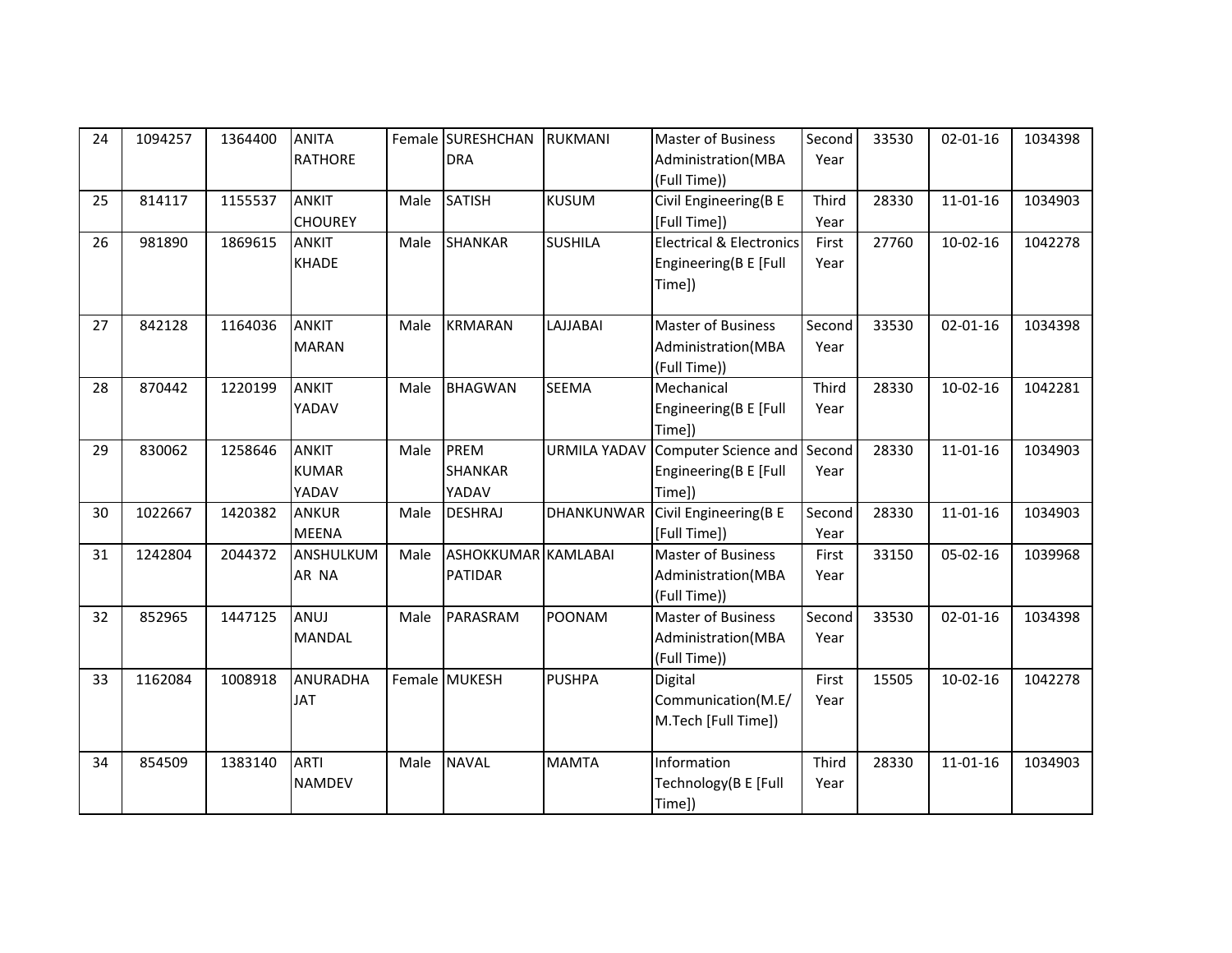| 35 | 841990  | 1418440 | <b>ARUN</b><br><b>KUMAR SEN</b> | Male | <b>SURESH</b>     | <b>ASHA</b>      | Master of Business<br>Administration(MBA | Second<br>Year | 33530 | $02 - 01 - 16$ | 1034398 |
|----|---------|---------|---------------------------------|------|-------------------|------------------|------------------------------------------|----------------|-------|----------------|---------|
|    |         |         |                                 |      |                   |                  | (Full Time))                             |                |       |                |         |
| 36 | 1356091 | 1666052 | <b>ARVIND</b>                   | Male | <b>BHARAT</b>     | <b>KRISHNA</b>   | Mechanical                               | Third          | 28330 | 11-06-16       | 1074583 |
|    |         |         | <b>KUMAR</b>                    |      |                   |                  | Engineering(B E [Full                    | Year           |       |                |         |
|    |         |         |                                 |      |                   |                  | Time])                                   |                |       |                |         |
| 37 | 1110937 | 1908686 | <b>ARVIND</b>                   | Male | <b>RAMESH</b>     | <b>HEMWATI</b>   | Civil Engineering(B E                    | First          | 27570 | $10-02-16$     | 1042278 |
|    |         |         | <b>KUMAR BAIS</b>               |      |                   |                  | [Full Time])                             | Year           |       |                |         |
| 38 | 898112  | 1397911 | <b>ARVIND</b>                   | Male | <b>BABARAO</b>    | <b>IDIRA</b>     | Civil Engineering(B E                    | Fourth         | 28330 | $11 - 01 - 16$ | 1034903 |
|    |         |         | <b>KUMAR</b>                    |      |                   |                  | [Full Time])                             | Year           |       |                |         |
|    |         |         | <b>THAKRE</b>                   |      |                   |                  |                                          |                |       |                |         |
| 39 | 852926  | 1506678 | <b>ASHIK KHAN</b>               | Male | <b>HANEEF</b>     | <b>MASHRAF</b>   | <b>Master of Business</b>                | Second         | 33530 | $02 - 01 - 16$ | 1034398 |
|    |         |         |                                 |      |                   |                  | Administration(MBA                       | Year           |       |                |         |
|    |         |         |                                 |      |                   |                  | (Full Time))                             |                |       |                |         |
| 40 | 809865  | 1424361 | <b>ASHISH</b>                   | Male | <b>RAMESH</b>     | <b>ASHA</b>      | Civil Engineering(B E                    | Fourth         | 28330 | $10-02-16$     | 1042281 |
|    |         |         | YADAV                           |      |                   |                  | [Full Time])                             | Year           |       |                |         |
| 41 | 941590  | 1835890 | <b>ASHISH</b>                   | Male | <b>SHIVNATH</b>   | <b>KUSUM</b>     | <b>Master of Business</b>                | First          | 32770 | 05-02-16       | 1039968 |
|    |         |         | <b>KUMAR</b>                    |      |                   |                  | Administration (MBA                      | Year           |       |                |         |
|    |         |         | <b>PATEL</b>                    |      |                   |                  | (Full Time))<br>Mechanical               |                |       |                |         |
| 42 | 1404143 | 1250544 | <b>ASHVIN</b>                   | Male | <b>MOHAN</b>      | <b>SULOCHANA</b> |                                          | Fourth         | 28330 | 11-06-16       | 1074584 |
|    |         |         | <b>GHAGRE</b>                   |      |                   |                  | Engineering(B E [Full<br>Time])          | Year           |       |                |         |
| 43 | 1204854 | 2018324 | <b>ASHVINI</b>                  |      | Female GHANSHYAM  | <b>SMITA</b>     | <b>Master of Business</b>                | First          | 32580 | $05-02-16$     | 1039968 |
|    |         |         | <b>GHANSHYAM</b>                |      |                   |                  | Administration(MBA                       | Year           |       |                |         |
|    |         |         | <b>MAHURKAR</b>                 |      |                   |                  | (Full Time))                             |                |       |                |         |
|    |         |         |                                 |      |                   |                  |                                          |                |       |                |         |
| 44 | 1286594 | 2065622 | <b>ASHWINE</b>                  | Male | SHYAM             | <b>SUNITA</b>    | Thermal                                  | First          | 15505 | $10-02-16$     | 1042278 |
|    |         |         | <b>KUMAR</b>                    |      |                   |                  | Engineering(M.E/M.Te                     | Year           |       |                |         |
|    |         |         | <b>MAHORE</b>                   |      |                   |                  | ch [Full Time])                          |                |       |                |         |
| 45 | 1119806 | 1969602 | <b>BANTEE</b>                   | Male | <b>JAYNARAYAN</b> | <b>KAUSHALYA</b> | Civil Engineering(B E                    | First          | 27760 | $10-02-16$     | 1042278 |
|    |         |         | <b>MEENA</b>                    |      |                   |                  | [Full Time])                             | Year           |       |                |         |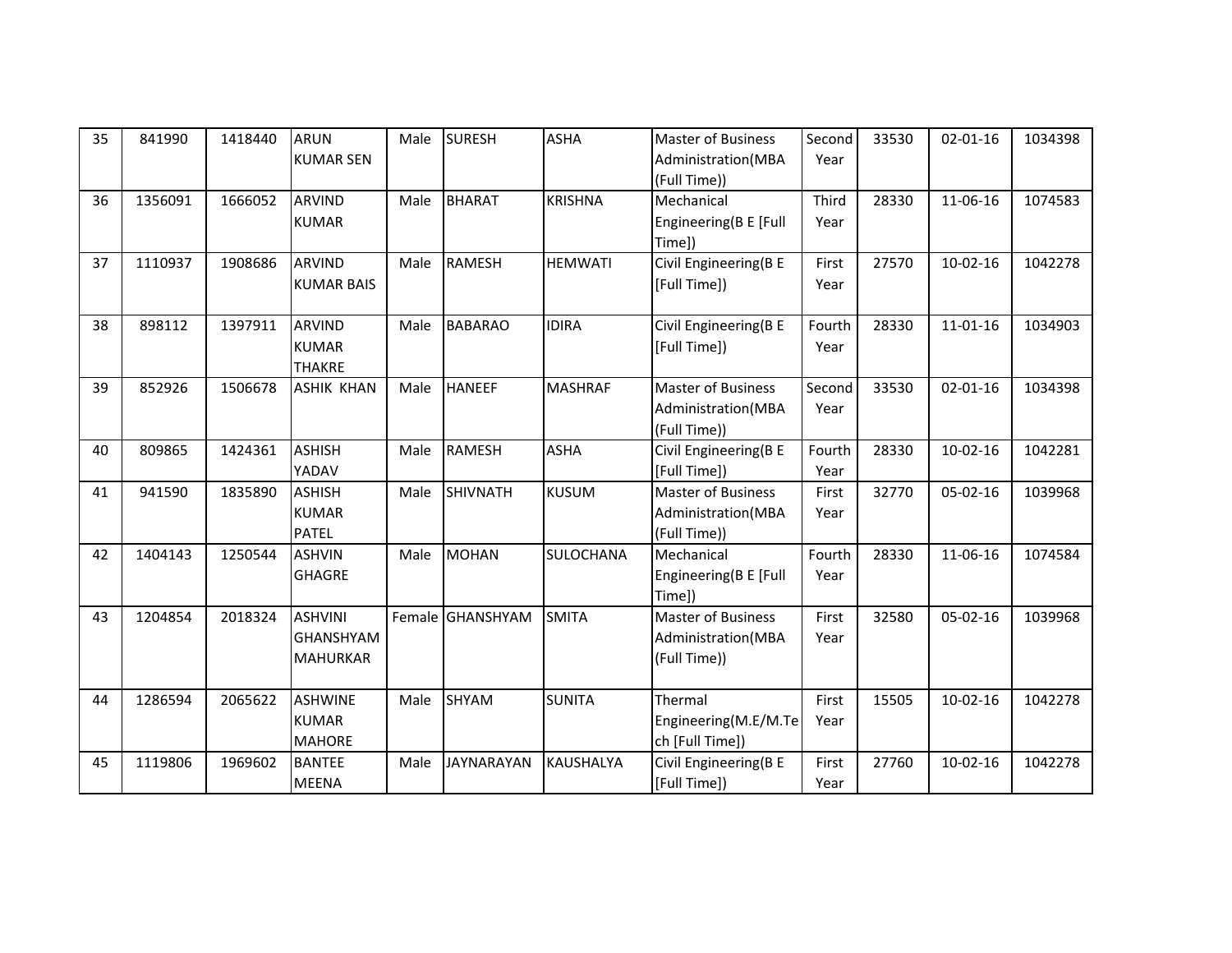| 46 | 1216257 | 2029158 | <b>BHAVESH</b>     | Male | <b>GAJRAJ</b>        | RAMPYARI       | <b>Master of Business</b>   | First  | 32960 | 05-02-16       | 1039968 |
|----|---------|---------|--------------------|------|----------------------|----------------|-----------------------------|--------|-------|----------------|---------|
|    |         |         | <b>MANDLOI</b>     |      |                      |                | Administration(MBA          | Year   |       |                |         |
|    |         |         |                    |      |                      |                | (Full Time))                |        |       |                |         |
| 47 | 864689  | 1453852 | <b>BHUPENDRA</b>   | Male | MAKHANSING MATHRIBAI |                | Computer Science and Second |        | 28330 | $11 - 01 - 16$ | 1034903 |
|    |         |         | <b>GURJAR</b>      |      | н                    |                | Engineering(B E [Full       | Year   |       |                |         |
|    |         |         |                    |      |                      |                | Time])                      |        |       |                |         |
| 48 | 792056  | 1472642 | <b>CHAITANYA</b>   | Male | <b>JAGADISH</b>      | PRAMILA        | Civil Engineering(B E       | Fourth | 28330 | $10-02-16$     | 1042281 |
|    |         |         | <b>NA</b>          |      |                      |                | [Full Time])                | Year   |       |                |         |
| 49 | 781289  | 1390411 | <b>CHAITANYA</b>   | Male | DNYANESHWA SANGEETA  |                | Mechanical                  | Second | 28330 | $11 - 01 - 16$ | 1034903 |
|    |         |         | <b>NASRE</b>       |      | R                    |                | Engineering(B E [Full       | Year   |       |                |         |
|    |         |         |                    |      |                      |                | Time])                      |        |       |                |         |
| 50 | 839069  | 1678286 | <b>CHANDNI</b>     |      | Female MAZEED        | <b>NAFEESA</b> | Digital                     | Second | 16265 | $11 - 01 - 16$ | 1034903 |
|    |         |         | <b>KHAN</b>        |      |                      |                | Communication(M.E/          | Year   |       |                |         |
|    |         |         |                    |      |                      |                | M.Tech [Full Time])         |        |       |                |         |
|    |         |         |                    |      |                      |                |                             |        |       |                |         |
| 51 | 972452  | 1209398 | <b>DAMINI</b>      |      | Female DEENDAYAL     | LAXMI          | Information                 | Fourth | 28330 | $11 - 01 - 16$ | 1034903 |
|    |         |         | <b>SHRIVAS</b>     |      |                      |                | Technology(B E [Full        | Year   |       |                |         |
|    |         |         |                    |      |                      |                | Time])                      |        |       |                |         |
| 52 | 855811  | 1086596 | <b>DANISH</b>      | Male | <b>ISRAR</b>         | <b>FARZANA</b> | <b>Master of Business</b>   | Second | 33530 | $02 - 01 - 16$ | 1034398 |
|    |         |         | AHMED              |      |                      |                | Administration(MBA          | Year   |       |                |         |
|    |         |         |                    |      |                      |                | (Full Time))                |        |       |                |         |
| 53 | 1120029 | 1969752 | <b>DEEPAK</b>      | Male | <b>NARESH</b>        | <b>CHANDAN</b> | Civil Engineering(B E       | First  | 27570 | $10-02-16$     | 1042278 |
|    |         |         | <b>KUMAR</b>       |      |                      |                | [Full Time])                | Year   |       |                |         |
| 54 | 978447  | 1866321 | <b>DEEPAK</b>      | Male | <b>PREM</b>          | <b>SUMAN</b>   | Mechanical                  | First  | 27760 | $10-02-16$     | 1042278 |
|    |         |         | PRAJAPATI          |      |                      |                | Engineering(B E [Full       | Year   |       |                |         |
|    |         |         |                    |      |                      |                | Time])                      |        |       |                |         |
| 55 | 1090514 | 1177846 | <b>DEEPAK</b>      | Male | PREMNARAYA           | <b>KALA</b>    | <b>Master of Business</b>   | First  | 32960 | 05-02-16       | 1039968 |
|    |         |         | <b>RATHORE</b>     |      | N                    |                | Administration(MBA          | Year   |       |                |         |
|    |         |         |                    |      |                      |                | (Full Time))                |        |       |                |         |
| 56 | 1095707 | 1367808 | <b>DEEPAK SONI</b> | Male | <b>BRIJRAJ</b>       | <b>URMILA</b>  | <b>Electronics and</b>      | Fourth | 28330 | $10-02-16$     | 1042278 |
|    |         |         |                    |      |                      |                | Communication               | Year   |       |                |         |
|    |         |         |                    |      |                      |                | Engineering(B E [Full       |        |       |                |         |
|    |         |         |                    |      |                      |                | Time])                      |        |       |                |         |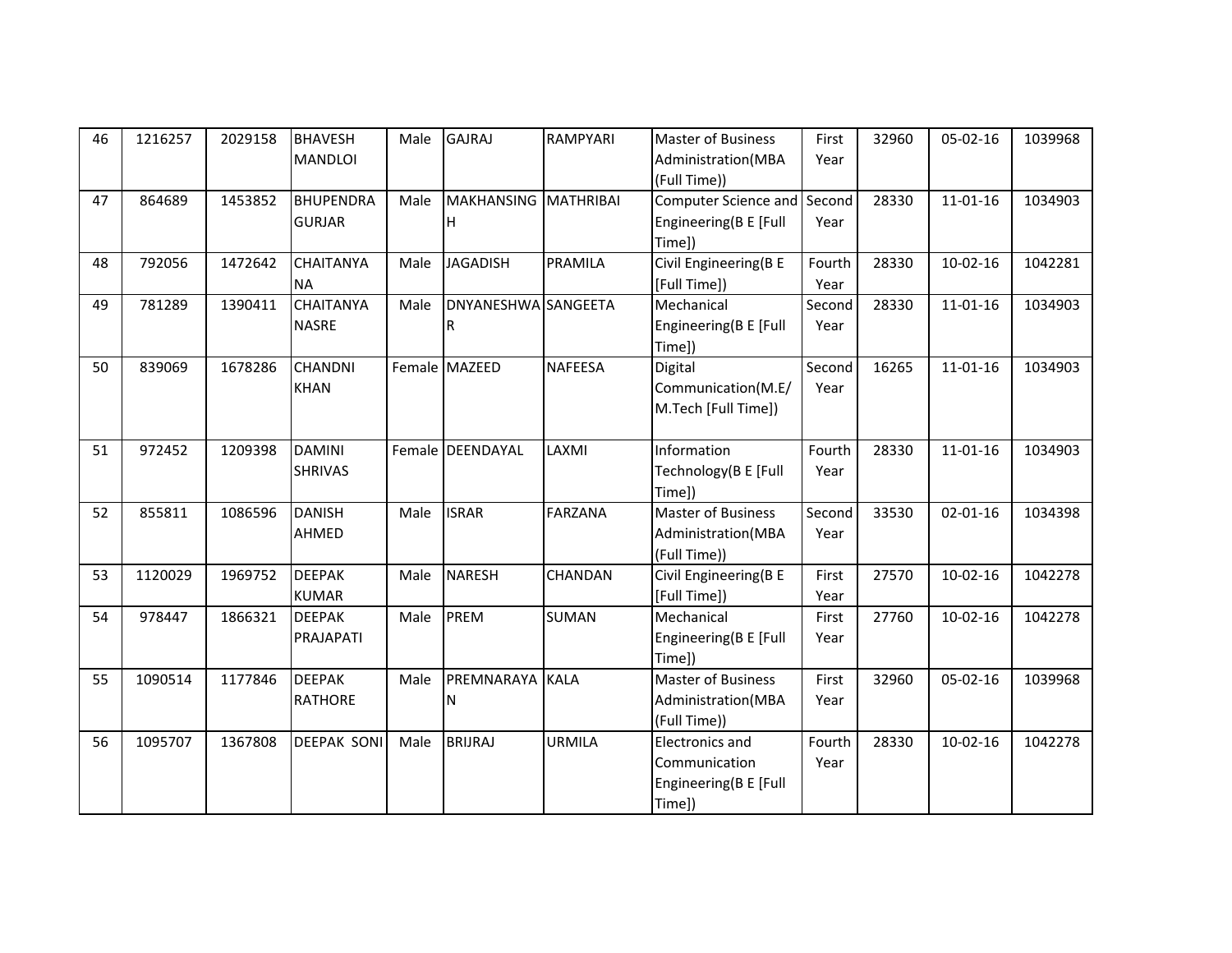| 57 | 877469  | 1352387 | <b>DEEPAK</b><br><b>KUAMR</b>                      | Male | RADHESHYAM KALA |                | <b>Master of Business</b><br>Administration(MBA                         | Second<br>Year | 33530 | $02 - 01 - 16$ | 1034398 |
|----|---------|---------|----------------------------------------------------|------|-----------------|----------------|-------------------------------------------------------------------------|----------------|-------|----------------|---------|
| 58 | 1204085 | 2020504 | <b>MEENA</b><br><b>DEEPAK</b><br><b>KUMAR SONI</b> | Male | <b>KAILASH</b>  | CHITRALEKHA    | (Full Time))<br>Computer Science and<br>Engineering(B E [Full<br>Time]) | First<br>Year  | 27570 | 11-06-16       | 1074583 |
| 59 | 882049  | 1537138 | <b>DEVENDRA</b><br><b>SINGH</b>                    | Male | <b>RAVENDRA</b> | <b>NIRMLA</b>  | Civil Engineering(B E<br>[Full Time])                                   | Second<br>Year | 28330 | $11 - 01 - 16$ | 1034903 |
| 60 | 942430  | 1837005 | <b>DHARMENDR</b><br>A INDORIYA                     | Male | <b>SUNDAR</b>   | <b>SUNITA</b>  | Mechanical<br>Engineering(B E [Full<br>Time])                           | First<br>Year  | 27760 | $10-02-16$     | 1042278 |
| 61 | 890376  | 1341864 | <b>DHARMENDR</b><br>A YADAV                        | Male | <b>VIJAY</b>    | <b>PARWANI</b> | <b>Master of Business</b><br>Administration(MBA<br>(Full Time))         | Second<br>Year | 33530 | $02 - 01 - 16$ | 1034398 |
| 62 | 999884  | 1883880 | <b>DHEERAJ</b><br><b>VISHWAKAR</b><br>MA           | Male | <b>MANGILAL</b> | LALTA          | Electronics and<br>Communication<br>Engineering(B E [Full<br>Time])     | First<br>Year  | 27570 | $10-02-16$     | 1042278 |
| 63 | 881926  | 1536471 | <b>DHEERENDRA</b><br><b>SINGH</b>                  | Male | <b>RAVENDRA</b> | <b>NIRMLA</b>  | Electrical & Electronics Second<br>Engineering(B E [Full<br>Time])      | Year           | 28330 | $11 - 01 - 16$ | 1034903 |
| 64 | 1165393 | 1997294 | <b>DHEERENDRA</b><br><b>KUMAR BAIS</b>             | Male | SHIV            | <b>BABY</b>    | Mechanical<br>Engineering(B E [Full<br>Time])                           | First<br>Year  | 27570 | $10-02-16$     | 1042278 |
| 65 | 752697  | 1069364 | <b>DHIRENRA</b><br>ARYA                            | Male | <b>MAHENDRA</b> | <b>NILU</b>    | Mechanical<br>Engineering(B E [Full<br>Time])                           | Second<br>Year | 28330 | $11 - 01 - 16$ | 1034903 |
| 66 | 819933  | 1291964 | <b>DILIP KUMAR</b><br><b>MEENA</b>                 | Male | <b>MANGILAL</b> | <b>KELASH</b>  | Information<br>Technology(B E [Full<br>Time])                           | Third<br>Year  | 28330 | $11 - 01 - 16$ | 1034903 |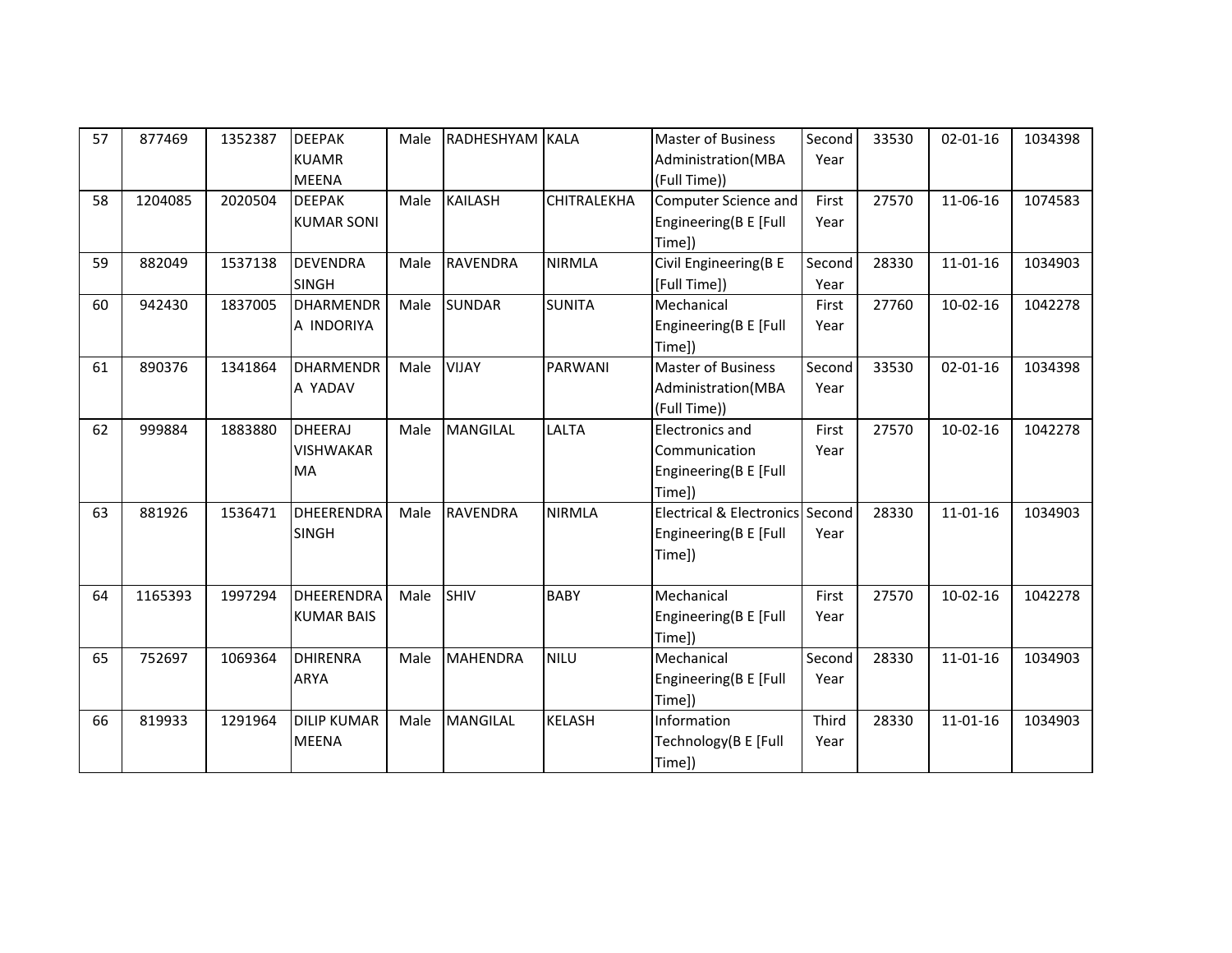| 67 | 1353146 | 1669954 | <b>DINESH</b>      | Male          | <b>PRATIPAL</b>   | <b>KAMLA</b>  | Information               | Fourth | 28330 | $10-02-16$     | 1042278 |
|----|---------|---------|--------------------|---------------|-------------------|---------------|---------------------------|--------|-------|----------------|---------|
|    |         |         | <b>NIRANJAN</b>    |               |                   |               | Technology (B E [Full     | Year   |       |                |         |
|    |         |         |                    |               |                   |               | Time])                    |        |       |                |         |
| 68 | 1103856 | 1760620 | <b>DINESH</b>      | Male          | LALLAPRASAD       | PHOOLKUMARI   | Mechanical                | Fourth | 28330 | $10-02-16$     | 1042278 |
|    |         |         | <b>KUMAR</b>       |               |                   |               | Engineering(B E [Full     | Year   |       |                |         |
|    |         |         | VAISHYA            |               |                   |               | Time])                    |        |       |                |         |
| 69 | 1254518 | 1426313 | Dipali             | Female Satish |                   | Rajkumari     | Computer Science and      | Second | 28330 | $10-02-16$     | 1042281 |
|    |         |         | Malviya            |               |                   |               | Engineering(B E [Full     | Year   |       |                |         |
|    |         |         |                    |               |                   |               | Time])                    |        |       |                |         |
| 70 | 1022271 | 1900834 | <b>DOLLY</b>       | Female AZAD   |                   | PHOOLWATI     | Computer Science and      | First  | 27570 | $10-02-16$     | 1042278 |
|    |         |         | <b>NAGAR</b>       |               |                   |               | Engineering(B E [Full     | Year   |       |                |         |
|    |         |         |                    |               |                   |               | Time])                    |        |       |                |         |
| 71 | 1365216 | 2098479 | <b>DOLLY SAHU</b>  |               | Female SURESH     | <b>MEENA</b>  | <b>Master of Business</b> | First  | 33150 | 18-02-16       | 1044572 |
|    |         |         |                    |               |                   |               | Administration(MBA        | Year   |       |                |         |
|    |         |         |                    |               |                   |               | (Full Time))              |        |       |                |         |
| 72 | 808208  | 1392226 | <b>DURGESH</b>     | Male          | <b>SHIVPRASAD</b> | <b>CHAMPA</b> | Civil Engineering(B E     | Fourth | 28330 | $11 - 01 - 16$ | 1034903 |
|    |         |         | <b>CHOUKSEY</b>    |               |                   |               | [Full Time])              | Year   |       |                |         |
| 73 | 1079230 | 1902839 | <b>FAISAL KHAN</b> | Male          | SALEEM            | <b>SAYERA</b> | Information               | First  | 27570 | $10-02-16$     | 1042278 |
|    |         |         |                    |               |                   |               | Technology(B E [Full      | Year   |       |                |         |
|    |         |         |                    |               |                   |               | Time])                    |        |       |                |         |
| 74 | 829644  | 1350725 | <b>FAIZ MOHD</b>   | Male          | <b>QAMAR</b>      | <b>FARHAT</b> | <b>Master of Business</b> | Second | 33530 | $02 - 01 - 16$ | 1034398 |
|    |         |         | <b>KHAN</b>        |               |                   |               | Administration(MBA        | Year   |       |                |         |
|    |         |         |                    |               |                   |               | (Full Time))              |        |       |                |         |
| 75 | 865225  | 1356008 | <b>FAIZAN</b>      | Male          | MOHD              | <b>ATISHA</b> | <b>Master of Business</b> | Second | 33530 | $02 - 01 - 16$ | 1034398 |
|    |         |         | SALEEM             |               |                   |               | Administration(MBA        | Year   |       |                |         |
|    |         |         |                    |               |                   |               | (Full Time))              |        |       |                |         |
| 76 | 842016  | 1521819 | Fatima             | Female Shahid |                   | Mariyam       | <b>Master of Business</b> | Second | 33530 | $02 - 01 - 16$ | 1034398 |
|    |         |         | Shahid             |               |                   |               | Administration(MBA        | Year   |       |                |         |
|    |         |         |                    |               |                   |               | (Full Time))              |        |       |                |         |
| 77 | 1042822 | 1915880 | <b>GABBAR</b>      | Male          | <b>ANCHAL</b>     | <b>MUNNI</b>  | Information               | First  | 27570 | $10-02-16$     | 1042278 |
|    |         |         | <b>MARAN</b>       |               |                   |               | Technology(B E [Full      | Year   |       |                |         |
|    |         |         |                    |               |                   |               | Time])                    |        |       |                |         |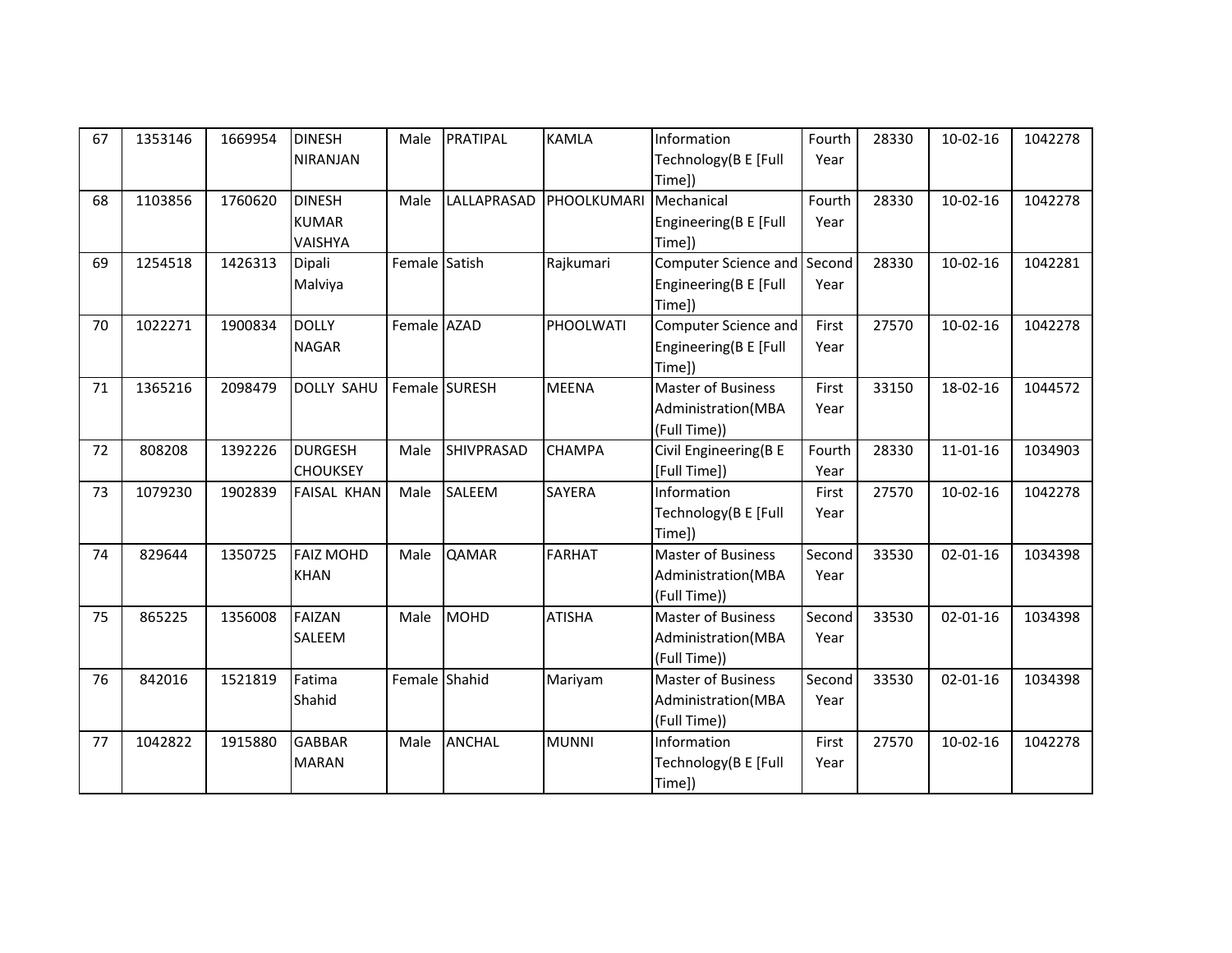| 78 | 777656  | 1343818 | <b>GHANSHYAM</b>   | Male         | RAMESHWAR         | <b>NAGINA</b>    | Civil Engineering(B E               | Fourth | 28330       | $11 - 01 - 16$ | 1034903 |
|----|---------|---------|--------------------|--------------|-------------------|------------------|-------------------------------------|--------|-------------|----------------|---------|
|    |         |         | <b>NAGINA</b>      |              |                   |                  | [Full Time])                        | Year   |             |                |         |
| 79 | 1374637 | 2104358 | <b>GOURAV</b>      | Male         | <b>HEMANTSING</b> | <b>KELASHBAI</b> | Civil Engineering(B E               | First  | 27570       | $10-02-16$     | 1042278 |
|    |         |         | PAWAR              |              | lH.               |                  | [Full Time])                        | Year   |             |                |         |
| 80 | 780067  | 1276794 | <b>GULAB SINGH</b> | Male         | <b>BABULAL</b>    | <b>CHINTA</b>    | Civil Engineering(B E               | Fourth | 28330       | $11 - 01 - 16$ | 1034903 |
|    |         |         | <b>MEWARA</b>      |              |                   |                  | [Full Time])                        | Year   |             |                |         |
|    |         |         |                    |              |                   |                  |                                     |        |             |                |         |
| 81 | 832018  | 1412692 | <b>GULAFSHA</b>    | Female ISRAR |                   | NAGEENA          | Information                         | Third  | 28330       | $11 - 01 - 16$ | 1034903 |
|    |         |         | ALI                |              |                   |                  | Technology(B E [Full                | Year   |             |                |         |
|    |         |         |                    |              |                   |                  | Time])                              |        |             |                |         |
| 82 | 793321  | 1644697 | <b>HARIOM</b>      | Male         | <b>NEMICHAND</b>  | <b>MAMTA</b>     | Civil Engineering(B E               | Fourth | 28330       | $11 - 01 - 16$ | 1034903 |
|    |         |         | <b>SURYAWANS</b>   |              |                   |                  | [Full Time])                        | Year   |             |                |         |
|    |         |         | HI                 |              |                   |                  |                                     |        |             |                |         |
| 83 | 1206849 | 2024028 | <b>HARISH</b>      | Male         | <b>SURESH</b>     | <b>SHOBHA</b>    | <b>Master of Business</b>           | First  | 32770       | 05-02-16       | 1039968 |
|    |         |         | <b>MAHESHWAR</b>   |              |                   |                  | Administration(MBA                  | Year   |             |                |         |
|    |         |         |                    |              |                   |                  | (Full Time))                        |        |             |                |         |
| 84 | 1161786 | 1915478 | <b>HEM SINGH</b>   | Male         | <b>SUMER</b>      | SHARDA           | Civil Engineering(B E               | First  | 27570       | $10-02-16$     | 1042278 |
|    |         |         | <b>MANDLOI</b>     |              |                   |                  | [Full Time])                        | Year   |             |                |         |
| 85 | 973758  | 1862681 | <b>HEMANT</b>      | Male         | <b>VINOD</b>      | CHANDRAKANT      | <b>Electrical &amp; Electronics</b> | First  | 27570       | $10-02-16$     | 1042278 |
|    |         |         | <b>BAIRAGI</b>     |              |                   | A                | Engineering(B E [Full               | Year   |             |                |         |
|    |         |         |                    |              |                   |                  | Time])                              |        |             |                |         |
|    |         |         |                    |              |                   |                  |                                     |        |             |                |         |
| 86 | 1054008 | 1895876 | <b>HEMANT</b>      | Male         | <b>DINISH</b>     | <b>MANJU</b>     | Civil Engineering(B E               | First  | 27760       | $10-02-16$     | 1042278 |
|    |         |         | <b>MALI</b>        |              |                   |                  | [Full Time])                        | Year   |             |                |         |
| 87 | 883806  | 1397845 | <b>HEMANT</b>      | Male         | <b>CHARAN</b>     | SHEELA BAI       | Civil Engineering(B E               | Second | 28330       | $11 - 01 - 16$ | 1034903 |
|    |         |         | SAHU               |              | <b>SINGH SAHU</b> |                  | [Full Time])                        | Year   |             |                |         |
| 88 | 1026282 | 1409196 | <b>HEMANT</b>      | Male         | RAMSHARAN         | <b>GAYATRI</b>   | Civil Engineering(B E               | Second | $\mathbf 0$ | $11 - 01 - 16$ | 1034903 |
|    |         |         | <b>KUMAR</b>       |              |                   |                  | [Full Time])                        | Year   |             |                |         |
|    |         |         | <b>PATEL</b>       |              |                   |                  |                                     |        |             |                |         |
| 89 | 911732  | 1490422 | <b>HEMENDRA</b>    | Male         | SHRINARAYAN LAXMI |                  | <b>Electrical &amp; Electronics</b> | Fourth | 28330       | $11 - 01 - 16$ | 1034903 |
|    |         |         | <b>KASHYAP</b>     |              |                   |                  | Engineering(B E [Full               | Year   |             |                |         |
|    |         |         |                    |              |                   |                  | Time])                              |        |             |                |         |
|    |         |         |                    |              |                   |                  |                                     |        |             |                |         |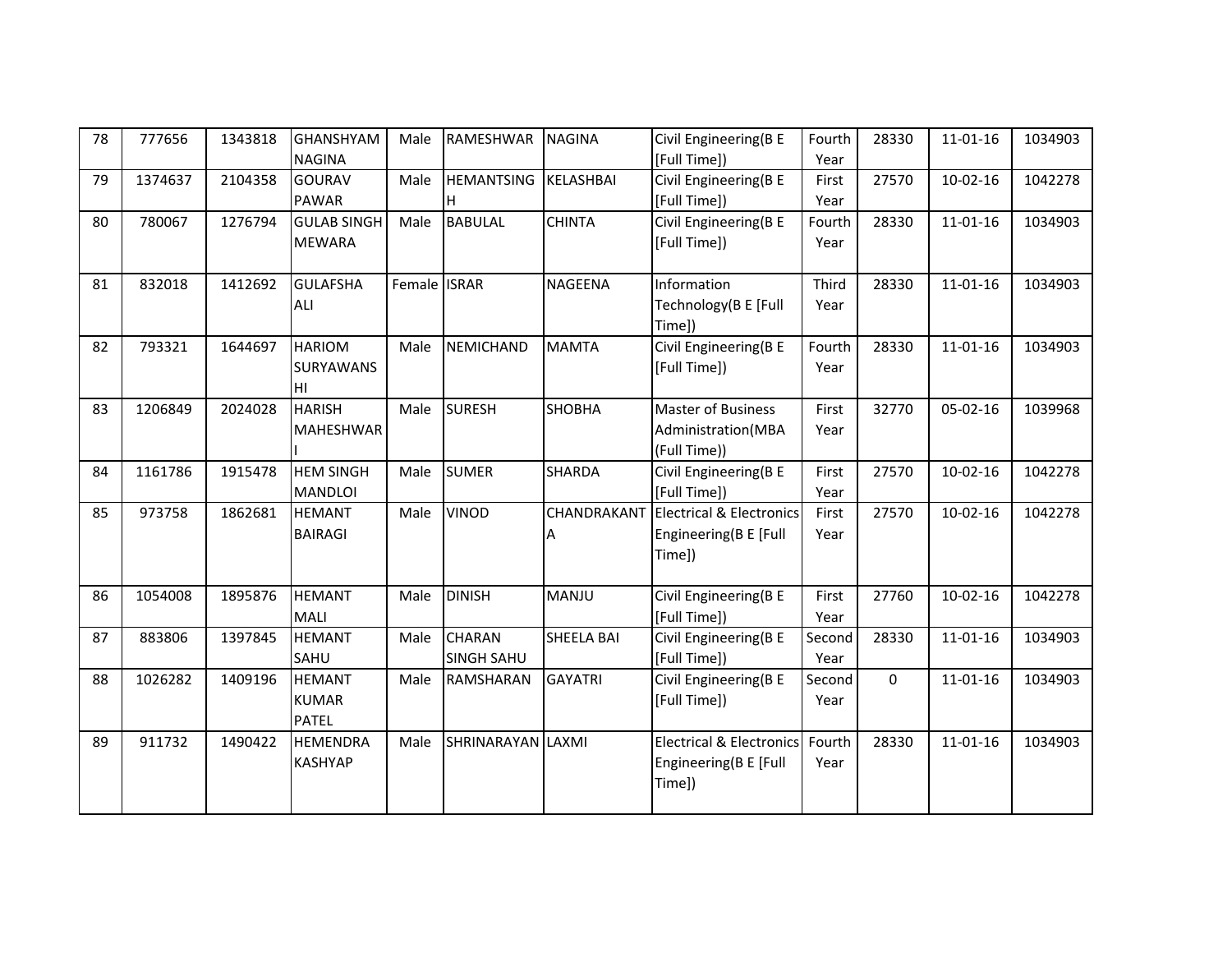| 90  | 1044735 | 1917405 | <b>HEMRAJ</b>      | Male | HAKAMSINGH LAXMIBAI |                 | Civil Engineering(B E     | First  | 27380 | $10-02-16$     | 1042278 |
|-----|---------|---------|--------------------|------|---------------------|-----------------|---------------------------|--------|-------|----------------|---------|
|     |         |         | <b>LODHI</b>       |      | <b>LODHI</b>        |                 | [Full Time])              | Year   |       |                |         |
| 91  | 1066866 | 1933459 | <b>HEMRAJ</b>      | Male | RAMPRASAD           | RAMKALABAI      | Civil Engineering(B E     | First  | 27380 | $10-02-16$     | 1042278 |
|     |         |         | LOVEWANSHI         |      |                     |                 | [Full Time])              | Year   |       |                |         |
|     |         |         |                    |      |                     |                 |                           |        |       |                |         |
| 92  | 1128654 | 1552917 | <b>HIBA KHAN</b>   |      | Female SHAHID       | <b>NASEEM</b>   | <b>Master of Business</b> | Second | 33530 | $02 - 01 - 16$ | 1034398 |
|     |         |         |                    |      |                     |                 | Administration(MBA        | Year   |       |                |         |
|     |         |         |                    |      |                     |                 | (Full Time))              |        |       |                |         |
| 93  | 805719  | 1511387 | <b>IMRAN KHAN</b>  | Male | <b>GULAM</b>        | <b>RUKHSANA</b> | <b>Master of Business</b> | Second | 33530 | $02 - 01 - 16$ | 1034398 |
|     |         |         |                    |      |                     |                 | Administration (MBA       | Year   |       |                |         |
|     |         |         |                    |      |                     |                 | (Full Time))              |        |       |                |         |
| 94  | 841982  | 1560363 | <b>IRAM KHAN</b>   |      | Female YAQUB        | <b>SHAKEELA</b> | <b>Master of Business</b> | Second | 33530 | $02 - 01 - 16$ | 1034398 |
|     |         |         |                    |      |                     |                 | Administration(MBA        | Year   |       |                |         |
|     |         |         |                    |      |                     |                 | (Full Time))              |        |       |                |         |
| 95  | 1398829 | 1096790 | jagdish            | Male | badri               | komal           | Information               | Fourth | 28330 | 11-06-16       | 1074584 |
|     |         |         | prasad sahu        |      |                     |                 | Technology(B E [Full      | Year   |       |                |         |
|     |         |         |                    |      |                     |                 | Time])                    |        |       |                |         |
| 96  | 832709  | 1155649 | <b>JAI NARAYAN</b> | Male | <b>IMRAT</b>        | <b>PREM</b>     | <b>Master of Business</b> | Second | 33530 | $02 - 01 - 16$ | 1034398 |
|     |         |         | <b>GOUR</b>        |      |                     |                 | Administration(MBA        | Year   |       |                |         |
|     |         |         |                    |      |                     |                 | (Full Time))              |        |       |                |         |
| 97  | 743752  | 1099838 | <b>JEETENDRA</b>   | Male | <b>HARMOHAN</b>     | <b>ARUNA</b>    | Mechanical                | Second | 28330 | $11 - 01 - 16$ | 1034903 |
|     |         |         | <b>BAGRE</b>       |      |                     |                 | Engineering(B E [Full     | Year   |       |                |         |
|     |         |         |                    |      |                     |                 | Time])                    |        |       |                |         |
| 98  | 996732  | 1293035 | <b>JEETENDRA</b>   | Male | <b>BANKELAL</b>     | <b>GHUMANTI</b> | Civil Engineering(B E     | Third  | 28330 | $11 - 01 - 16$ | 1034903 |
|     |         |         | <b>KUMAR</b>       |      |                     |                 | [Full Time])              | Year   |       |                |         |
|     |         |         | <b>PATEL</b>       |      |                     |                 |                           |        |       |                |         |
| 99  | 1045853 | 1881998 | <b>JEEVAN</b>      | Male | POP                 | <b>ANAR</b>     | Civil Engineering(B E     | First  | 27570 | $10-02-16$     | 1042278 |
|     |         |         | <b>DHAKAD</b>      |      |                     |                 | [Full Time])              | Year   |       |                |         |
| 100 | 736759  | 1007857 | <b>JITENDRA</b>    | Male | <b>MUNSHILAL</b>    | <b>GIRJABAI</b> | Thermal                   | Second | 16265 | $11 - 01 - 16$ | 1034903 |
|     |         |         | <b>MEENA</b>       |      |                     |                 | Engineering(M.E/M.Te      | Year   |       |                |         |
|     |         |         |                    |      |                     |                 | ch [Full Time])           |        |       |                |         |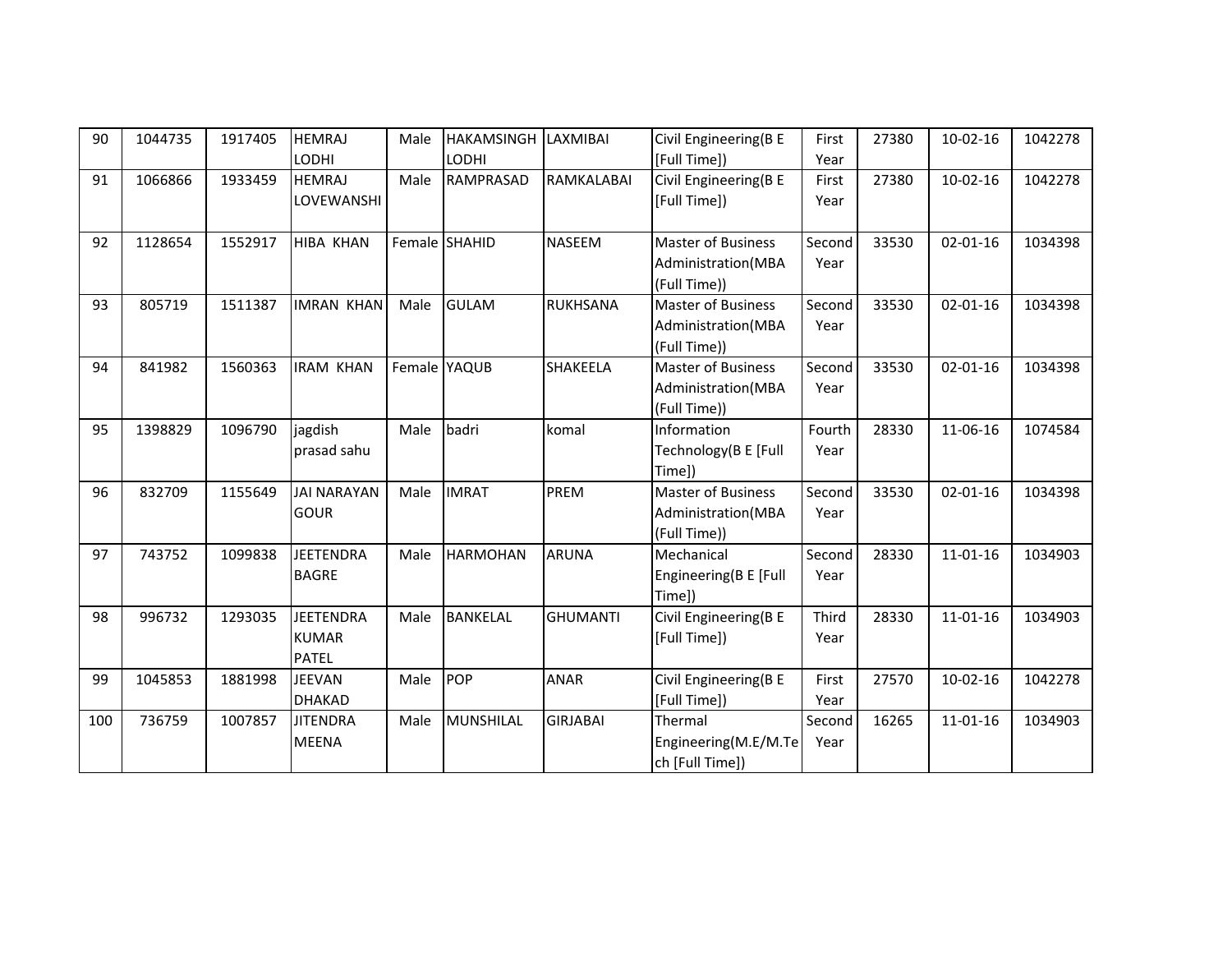| (Full Time))<br>Computer Science and Second<br>1662321<br><b>JITESH GIRI</b><br><b>PADAM</b><br><b>BHAGWATI</b><br>28330<br>15-06-16<br>102<br>1392858<br>1074803<br>Male<br>Engineering(B E [Full<br>Year<br>Time])<br>Computer Science and<br>103<br>1009659<br>1491822<br><b>KAJOL</b><br>Female RAGHUVEER<br><b>SUNITA</b><br>Third<br>$11 - 01 - 16$<br>1034903<br>28330<br>Engineering(B E [Full<br><b>THAKUR</b><br>Year<br>Time])<br>1153669<br>LAXMIBAI<br>Computer Science and<br>1990437<br><b>KAPIL DEV</b><br><b>DWARKA</b><br>First<br>27570<br>$10-02-16$<br>1042278<br>104<br>Male<br>Engineering(B E [Full<br>Year<br>Time])<br>Civil Engineering(B E<br>899821<br><b>KAPIL</b><br><b>JAGDISHPRAS</b><br>Third<br>105<br>1177952<br>SUGNABAIMAN<br>28330<br>$11 - 01 - 16$<br>1034903<br>Male<br><b>MANDLOI</b><br>[Full Time])<br>ADMANDLOI<br><b>DLOI</b><br>Year<br>780095<br>106<br>1280652<br>kapil namdev<br>kamal<br>asha<br>Mechanical<br>28330<br>$11 - 01 - 16$<br>1034903<br>Male<br>Third<br>Engineering(B E [Full<br>Year<br>Time])<br>1313120<br><b>KIRTI KUMAR</b><br><b>KUSUM</b><br>107<br>2080627<br><b>VINODILAL</b><br>Computer Science and<br>First<br>27570<br>$10-02-16$<br>1042278<br>Male<br>Engineering(B E [Full<br>PAWAR<br>Year<br>Time])<br>1004407<br>Kuldeep<br>Civil Engineering(B E<br>Second<br>$11 - 01 - 16$<br>108<br>1364220<br>Gyan<br>28330<br>1034903<br>Male<br>Narayan<br>[Full Time])<br>Meena<br>Year<br><b>BRIJESH</b><br>109<br>793459<br>1428593<br><b>KUSHLESH</b><br><b>SEEMA</b><br><b>Information</b><br>Second<br>28330<br>Male<br>$11 - 01 - 16$<br>1034903<br><b>KUMAR</b><br>Technology(B E [Full<br>Year<br><b>SINGH</b><br>Time])<br>960237<br>vinod<br><b>Electrical &amp; Electronics</b><br>Third<br>1411021<br>mandavi<br>28330<br>$10-02-16$<br>1042281<br>110<br>laxminarayan<br>Male<br>vaidya<br>Engineering(B E [Full<br>Year<br>Time])<br>898314<br>1093558<br>Lucky<br>Savita<br>28330<br>111<br>Male<br>Hemkumar<br>Computer Science and<br>Fourth<br>11-01-16<br>1034903<br>Engineering(B E [Full<br>Malviya<br>Year | 101 | 889700 | 1341642 | <b>JITENDRA</b><br>YADAV | Male | <b>KAMAL</b> | <b>PARWATI</b> | <b>Master of Business</b><br>Administration(MBA | Second<br>Year | 33530 | $02 - 01 - 16$ | 1034398 |
|---------------------------------------------------------------------------------------------------------------------------------------------------------------------------------------------------------------------------------------------------------------------------------------------------------------------------------------------------------------------------------------------------------------------------------------------------------------------------------------------------------------------------------------------------------------------------------------------------------------------------------------------------------------------------------------------------------------------------------------------------------------------------------------------------------------------------------------------------------------------------------------------------------------------------------------------------------------------------------------------------------------------------------------------------------------------------------------------------------------------------------------------------------------------------------------------------------------------------------------------------------------------------------------------------------------------------------------------------------------------------------------------------------------------------------------------------------------------------------------------------------------------------------------------------------------------------------------------------------------------------------------------------------------------------------------------------------------------------------------------------------------------------------------------------------------------------------------------------------------------------------------------------------------------------------------------------------------------------------------------------------------------------------------------------------------------------------------------------------------|-----|--------|---------|--------------------------|------|--------------|----------------|-------------------------------------------------|----------------|-------|----------------|---------|
|                                                                                                                                                                                                                                                                                                                                                                                                                                                                                                                                                                                                                                                                                                                                                                                                                                                                                                                                                                                                                                                                                                                                                                                                                                                                                                                                                                                                                                                                                                                                                                                                                                                                                                                                                                                                                                                                                                                                                                                                                                                                                                               |     |        |         |                          |      |              |                |                                                 |                |       |                |         |
|                                                                                                                                                                                                                                                                                                                                                                                                                                                                                                                                                                                                                                                                                                                                                                                                                                                                                                                                                                                                                                                                                                                                                                                                                                                                                                                                                                                                                                                                                                                                                                                                                                                                                                                                                                                                                                                                                                                                                                                                                                                                                                               |     |        |         |                          |      |              |                |                                                 |                |       |                |         |
|                                                                                                                                                                                                                                                                                                                                                                                                                                                                                                                                                                                                                                                                                                                                                                                                                                                                                                                                                                                                                                                                                                                                                                                                                                                                                                                                                                                                                                                                                                                                                                                                                                                                                                                                                                                                                                                                                                                                                                                                                                                                                                               |     |        |         |                          |      |              |                |                                                 |                |       |                |         |
|                                                                                                                                                                                                                                                                                                                                                                                                                                                                                                                                                                                                                                                                                                                                                                                                                                                                                                                                                                                                                                                                                                                                                                                                                                                                                                                                                                                                                                                                                                                                                                                                                                                                                                                                                                                                                                                                                                                                                                                                                                                                                                               |     |        |         |                          |      |              |                |                                                 |                |       |                |         |
|                                                                                                                                                                                                                                                                                                                                                                                                                                                                                                                                                                                                                                                                                                                                                                                                                                                                                                                                                                                                                                                                                                                                                                                                                                                                                                                                                                                                                                                                                                                                                                                                                                                                                                                                                                                                                                                                                                                                                                                                                                                                                                               |     |        |         |                          |      |              |                |                                                 |                |       |                |         |
|                                                                                                                                                                                                                                                                                                                                                                                                                                                                                                                                                                                                                                                                                                                                                                                                                                                                                                                                                                                                                                                                                                                                                                                                                                                                                                                                                                                                                                                                                                                                                                                                                                                                                                                                                                                                                                                                                                                                                                                                                                                                                                               |     |        |         |                          |      |              |                |                                                 |                |       |                |         |
|                                                                                                                                                                                                                                                                                                                                                                                                                                                                                                                                                                                                                                                                                                                                                                                                                                                                                                                                                                                                                                                                                                                                                                                                                                                                                                                                                                                                                                                                                                                                                                                                                                                                                                                                                                                                                                                                                                                                                                                                                                                                                                               |     |        |         |                          |      |              |                |                                                 |                |       |                |         |
|                                                                                                                                                                                                                                                                                                                                                                                                                                                                                                                                                                                                                                                                                                                                                                                                                                                                                                                                                                                                                                                                                                                                                                                                                                                                                                                                                                                                                                                                                                                                                                                                                                                                                                                                                                                                                                                                                                                                                                                                                                                                                                               |     |        |         |                          |      |              |                |                                                 |                |       |                |         |
|                                                                                                                                                                                                                                                                                                                                                                                                                                                                                                                                                                                                                                                                                                                                                                                                                                                                                                                                                                                                                                                                                                                                                                                                                                                                                                                                                                                                                                                                                                                                                                                                                                                                                                                                                                                                                                                                                                                                                                                                                                                                                                               |     |        |         |                          |      |              |                |                                                 |                |       |                |         |
|                                                                                                                                                                                                                                                                                                                                                                                                                                                                                                                                                                                                                                                                                                                                                                                                                                                                                                                                                                                                                                                                                                                                                                                                                                                                                                                                                                                                                                                                                                                                                                                                                                                                                                                                                                                                                                                                                                                                                                                                                                                                                                               |     |        |         |                          |      |              |                |                                                 |                |       |                |         |
|                                                                                                                                                                                                                                                                                                                                                                                                                                                                                                                                                                                                                                                                                                                                                                                                                                                                                                                                                                                                                                                                                                                                                                                                                                                                                                                                                                                                                                                                                                                                                                                                                                                                                                                                                                                                                                                                                                                                                                                                                                                                                                               |     |        |         |                          |      |              |                |                                                 |                |       |                |         |
|                                                                                                                                                                                                                                                                                                                                                                                                                                                                                                                                                                                                                                                                                                                                                                                                                                                                                                                                                                                                                                                                                                                                                                                                                                                                                                                                                                                                                                                                                                                                                                                                                                                                                                                                                                                                                                                                                                                                                                                                                                                                                                               |     |        |         |                          |      |              |                |                                                 |                |       |                |         |
|                                                                                                                                                                                                                                                                                                                                                                                                                                                                                                                                                                                                                                                                                                                                                                                                                                                                                                                                                                                                                                                                                                                                                                                                                                                                                                                                                                                                                                                                                                                                                                                                                                                                                                                                                                                                                                                                                                                                                                                                                                                                                                               |     |        |         |                          |      |              |                |                                                 |                |       |                |         |
|                                                                                                                                                                                                                                                                                                                                                                                                                                                                                                                                                                                                                                                                                                                                                                                                                                                                                                                                                                                                                                                                                                                                                                                                                                                                                                                                                                                                                                                                                                                                                                                                                                                                                                                                                                                                                                                                                                                                                                                                                                                                                                               |     |        |         |                          |      |              |                |                                                 |                |       |                |         |
|                                                                                                                                                                                                                                                                                                                                                                                                                                                                                                                                                                                                                                                                                                                                                                                                                                                                                                                                                                                                                                                                                                                                                                                                                                                                                                                                                                                                                                                                                                                                                                                                                                                                                                                                                                                                                                                                                                                                                                                                                                                                                                               |     |        |         |                          |      |              |                |                                                 |                |       |                |         |
|                                                                                                                                                                                                                                                                                                                                                                                                                                                                                                                                                                                                                                                                                                                                                                                                                                                                                                                                                                                                                                                                                                                                                                                                                                                                                                                                                                                                                                                                                                                                                                                                                                                                                                                                                                                                                                                                                                                                                                                                                                                                                                               |     |        |         |                          |      |              |                |                                                 |                |       |                |         |
|                                                                                                                                                                                                                                                                                                                                                                                                                                                                                                                                                                                                                                                                                                                                                                                                                                                                                                                                                                                                                                                                                                                                                                                                                                                                                                                                                                                                                                                                                                                                                                                                                                                                                                                                                                                                                                                                                                                                                                                                                                                                                                               |     |        |         |                          |      |              |                |                                                 |                |       |                |         |
|                                                                                                                                                                                                                                                                                                                                                                                                                                                                                                                                                                                                                                                                                                                                                                                                                                                                                                                                                                                                                                                                                                                                                                                                                                                                                                                                                                                                                                                                                                                                                                                                                                                                                                                                                                                                                                                                                                                                                                                                                                                                                                               |     |        |         |                          |      |              |                |                                                 |                |       |                |         |
|                                                                                                                                                                                                                                                                                                                                                                                                                                                                                                                                                                                                                                                                                                                                                                                                                                                                                                                                                                                                                                                                                                                                                                                                                                                                                                                                                                                                                                                                                                                                                                                                                                                                                                                                                                                                                                                                                                                                                                                                                                                                                                               |     |        |         |                          |      |              |                |                                                 |                |       |                |         |
|                                                                                                                                                                                                                                                                                                                                                                                                                                                                                                                                                                                                                                                                                                                                                                                                                                                                                                                                                                                                                                                                                                                                                                                                                                                                                                                                                                                                                                                                                                                                                                                                                                                                                                                                                                                                                                                                                                                                                                                                                                                                                                               |     |        |         |                          |      |              |                |                                                 |                |       |                |         |
|                                                                                                                                                                                                                                                                                                                                                                                                                                                                                                                                                                                                                                                                                                                                                                                                                                                                                                                                                                                                                                                                                                                                                                                                                                                                                                                                                                                                                                                                                                                                                                                                                                                                                                                                                                                                                                                                                                                                                                                                                                                                                                               |     |        |         |                          |      |              |                |                                                 |                |       |                |         |
|                                                                                                                                                                                                                                                                                                                                                                                                                                                                                                                                                                                                                                                                                                                                                                                                                                                                                                                                                                                                                                                                                                                                                                                                                                                                                                                                                                                                                                                                                                                                                                                                                                                                                                                                                                                                                                                                                                                                                                                                                                                                                                               |     |        |         |                          |      |              |                |                                                 |                |       |                |         |
|                                                                                                                                                                                                                                                                                                                                                                                                                                                                                                                                                                                                                                                                                                                                                                                                                                                                                                                                                                                                                                                                                                                                                                                                                                                                                                                                                                                                                                                                                                                                                                                                                                                                                                                                                                                                                                                                                                                                                                                                                                                                                                               |     |        |         |                          |      |              |                |                                                 |                |       |                |         |
|                                                                                                                                                                                                                                                                                                                                                                                                                                                                                                                                                                                                                                                                                                                                                                                                                                                                                                                                                                                                                                                                                                                                                                                                                                                                                                                                                                                                                                                                                                                                                                                                                                                                                                                                                                                                                                                                                                                                                                                                                                                                                                               |     |        |         |                          |      |              |                |                                                 |                |       |                |         |
|                                                                                                                                                                                                                                                                                                                                                                                                                                                                                                                                                                                                                                                                                                                                                                                                                                                                                                                                                                                                                                                                                                                                                                                                                                                                                                                                                                                                                                                                                                                                                                                                                                                                                                                                                                                                                                                                                                                                                                                                                                                                                                               |     |        |         |                          |      |              |                |                                                 |                |       |                |         |
|                                                                                                                                                                                                                                                                                                                                                                                                                                                                                                                                                                                                                                                                                                                                                                                                                                                                                                                                                                                                                                                                                                                                                                                                                                                                                                                                                                                                                                                                                                                                                                                                                                                                                                                                                                                                                                                                                                                                                                                                                                                                                                               |     |        |         |                          |      |              |                |                                                 |                |       |                |         |
|                                                                                                                                                                                                                                                                                                                                                                                                                                                                                                                                                                                                                                                                                                                                                                                                                                                                                                                                                                                                                                                                                                                                                                                                                                                                                                                                                                                                                                                                                                                                                                                                                                                                                                                                                                                                                                                                                                                                                                                                                                                                                                               |     |        |         |                          |      |              |                |                                                 |                |       |                |         |
|                                                                                                                                                                                                                                                                                                                                                                                                                                                                                                                                                                                                                                                                                                                                                                                                                                                                                                                                                                                                                                                                                                                                                                                                                                                                                                                                                                                                                                                                                                                                                                                                                                                                                                                                                                                                                                                                                                                                                                                                                                                                                                               |     |        |         |                          |      |              |                |                                                 |                |       |                |         |
|                                                                                                                                                                                                                                                                                                                                                                                                                                                                                                                                                                                                                                                                                                                                                                                                                                                                                                                                                                                                                                                                                                                                                                                                                                                                                                                                                                                                                                                                                                                                                                                                                                                                                                                                                                                                                                                                                                                                                                                                                                                                                                               |     |        |         |                          |      |              |                | Time])                                          |                |       |                |         |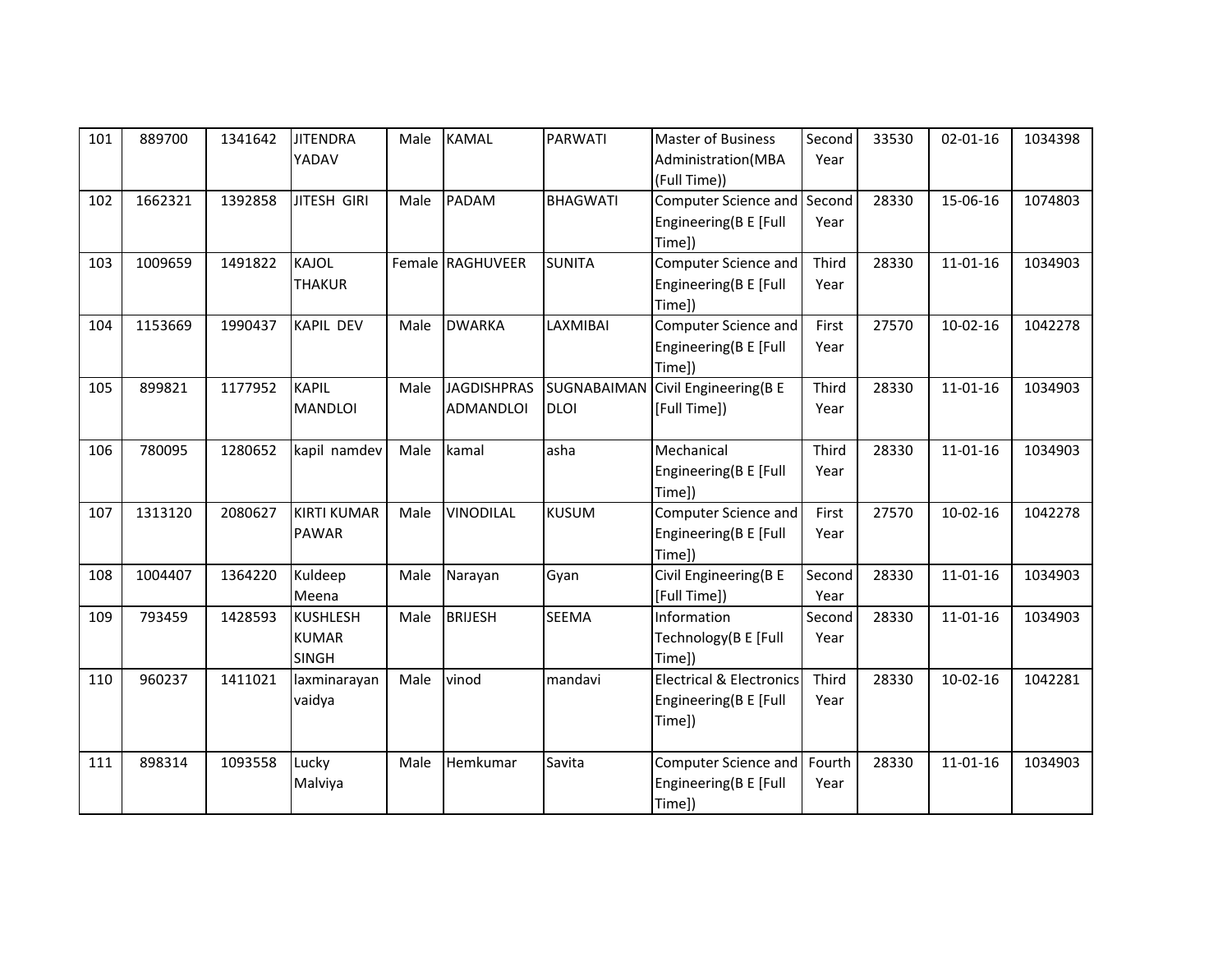| 112 | 820241  | 1389623 | <b>MADIHA</b><br><b>KHAN</b>                       | Female UMAR |                 | <b>BIRGEES</b>  | <b>Master of Business</b><br>Administration(MBA<br>(Full Time))            | Second<br>Year | 33530 | $02 - 01 - 16$ | 1034398 |
|-----|---------|---------|----------------------------------------------------|-------------|-----------------|-----------------|----------------------------------------------------------------------------|----------------|-------|----------------|---------|
| 113 | 894686  | 1415343 | <b>MAHENDRA</b><br><b>CHANDRAWA</b><br><b>NSHI</b> | Male        | <b>NAND</b>     | KOUSHALLYA      | Civil Engineering(B E<br>[Full Time])                                      | Third<br>Year  | 28330 | $11 - 01 - 16$ | 1034903 |
| 114 | 780176  | 1280928 | <b>MAHENDRA</b><br><b>SONDHIYA</b>                 | Male        | <b>PARWAT</b>   | <b>MUNNI</b>    | Mechanical<br>Engineering(B E [Full<br>Time])                              | Second<br>Year | 28330 | $11 - 01 - 16$ | 1034903 |
| 115 | 1021310 | 1394677 | <b>MANISH</b><br><b>CHIMANIYA</b>                  | Male        | <b>DINESH</b>   | <b>MANGLESH</b> | <b>Master of Business</b><br>Administration(MBA<br>(Full Time))            | Second<br>Year | 33530 | $02 - 01 - 16$ | 1034398 |
| 116 | 1217756 | 2030133 | <b>MANISH</b><br><b>KUMAR SHAH</b>                 | Male        | <b>PANNA</b>    | <b>BUTULI</b>   | Mechanical<br>Engineering(B E [Full<br>Time])                              | First<br>Year  | 27570 | $10-02-16$     | 1042278 |
| 117 | 723823  | 1408139 | manmohan<br>chourashiya                            | Male        | kamal           | durga           | Information<br>Technology(B E [Full<br>Time])                              | Second<br>Year | 28330 | $11 - 01 - 16$ | 1034903 |
| 118 | 1037263 | 1618746 | <b>MANMOHAN</b><br><b>KUSHWAH</b>                  | Male        | <b>TEJSINGH</b> | SAROJ           | Civil Engineering(B E<br>[Full Time])                                      | Second<br>Year | 28330 | $11 - 01 - 16$ | 1034903 |
| 119 | 1044349 | 1901242 | <b>MANOJ</b><br><b>MEENA</b>                       | Male        | RAMDAYAL        | PREM            | <b>Master of Business</b><br>Administration(MBA<br>(Full Time))            | First<br>Year  | 32770 | $05-02-16$     | 1039968 |
| 120 | 1011155 | 1319552 | mayank<br>chaudhary                                | Male        | indrapal        | geeta           | <b>Electronics and</b><br>Communication<br>Engineering(B E [Full<br>Time]) | Third<br>Year  | 28330 | $11 - 01 - 16$ | 1034903 |
| 121 | 791925  | 1265528 | <b>MOHD</b><br><b>SHAHBAZ</b>                      | Male        | <b>GULSHER</b>  | <b>SULTAN</b>   | <b>Master of Business</b><br>Administration(MBA<br>(Full Time))            | Second<br>Year | 33530 | $02 - 01 - 16$ | 1034398 |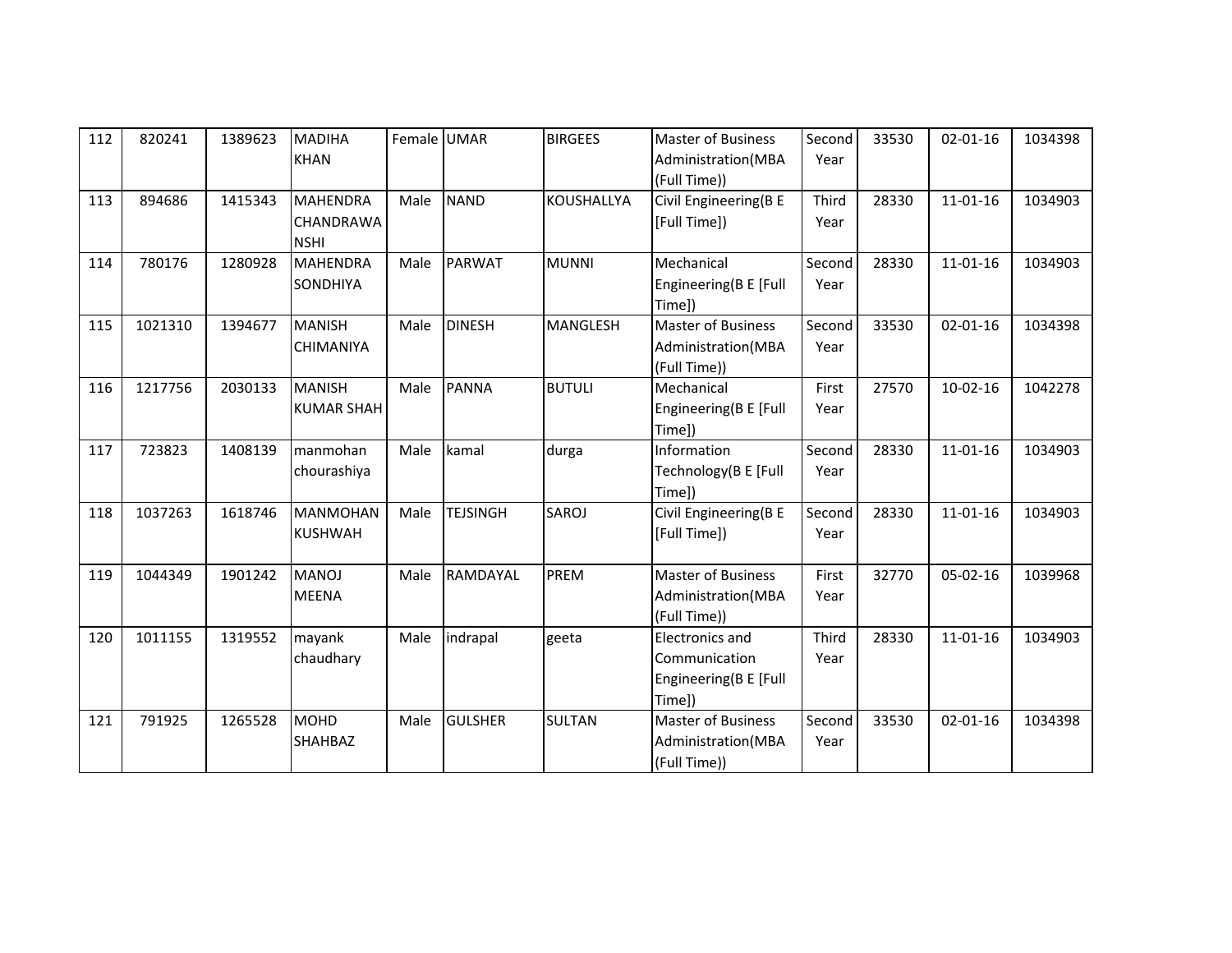| 122 | 893405  | 1550308 | <b>MOHD</b>                  | Male | <b>YOUSUF</b>      | SHAHANA                 | <b>Master of Business</b>          | Second | 33530 | $02 - 01 - 16$ | 1034398 |
|-----|---------|---------|------------------------------|------|--------------------|-------------------------|------------------------------------|--------|-------|----------------|---------|
|     |         |         | <b>FARHAN</b><br><b>KHAN</b> |      |                    |                         | Administration(MBA<br>(Full Time)) | Year   |       |                |         |
| 123 | 1113771 | 1965421 | <b>MOHD</b>                  | Male | <b>ASLAM</b>       | <b>RAZIA</b>            | <b>Master of Business</b>          | First  | 32770 | 05-02-16       | 1039968 |
|     |         |         | <b>IBRAHIM</b>               |      |                    |                         | Administration(MBA                 | Year   |       |                |         |
|     |         |         | <b>KHAN</b>                  |      |                    |                         | (Full Time))                       |        |       |                |         |
| 124 | 1024209 | 1902307 | <b>MOHD</b>                  | Male | MOHDSHAKIR FAREEDA |                         | Information                        | First  | 27570 | $10-02-16$     | 1042278 |
|     |         |         | QASIM                        |      |                    |                         | Technology(B E [Full               | Year   |       |                |         |
|     |         |         | <b>SHAKIR</b>                |      |                    |                         | Time])                             |        |       |                |         |
| 125 | 1000739 | 1413251 | <b>MOHINI</b>                |      | Female SANJAY      | <b>GUJARKAR</b>         | Computer Science and Second        |        | 28330 | $11 - 01 - 16$ | 1034903 |
|     |         |         | <b>GUJARKAR</b>              |      |                    |                         | Engineering(B E [Full              | Year   |       |                |         |
|     |         |         |                              |      |                    |                         | Time])                             |        |       |                |         |
| 126 | 926687  | 1409149 | Mohit                        | Male | Ramjeevan          | Saroj                   | Mechanical                         | Fourth | 28330 | $11 - 01 - 16$ | 1034903 |
|     |         |         | Prajapati                    |      |                    |                         | Engineering(B E [Full              | Year   |       |                |         |
|     |         |         |                              |      |                    |                         | Time])                             |        |       |                |         |
| 127 | 1011089 | 1408884 | <b>MOHIT</b>                 | Male | SHIVKISHOR         | BHAGESHWARI             | <b>Master of Business</b>          | Second | 33530 | $02 - 01 - 16$ | 1034398 |
|     |         |         | <b>RAWAT</b>                 |      |                    |                         | Administration(MBA                 | Year   |       |                |         |
|     |         |         |                              |      |                    |                         | (Full Time))                       |        |       |                |         |
| 128 | 849219  | 1435850 | <b>MOHNEESH</b>              | Male | LAKHMICHAN         | <b>MALTI</b>            | Mechanical                         | Third  | 28330 | $10-02-16$     | 1042281 |
|     |         |         | <b>CHOUDHARY</b>             |      | D                  |                         | Engineering(B E [Full              | Year   |       |                |         |
|     |         |         |                              |      |                    |                         | Time])                             |        |       |                |         |
| 129 | 844282  | 1678264 | <b>MONIKA</b>                |      | Female MAHESH      | <b>SAVITRI</b>          | VLSI                               | Second | 16030 | $11 - 01 - 16$ | 1034903 |
|     |         |         | MAHESHWAR                    |      |                    |                         | Design(M.E/M.Tech                  | Year   |       |                |         |
|     |         |         |                              |      |                    |                         | [Full Time])                       |        |       |                |         |
| 130 | 1191653 | 2015135 | <b>MULAYAM</b>               | Male |                    | JAGANNATHSI RADHAVISHWA | <b>Master of Business</b>          | First  | 32580 | 18-02-16       | 1044572 |
|     |         |         | <b>SINGH</b>                 |      | NGHVISHWAK KARMA   |                         | Administration(MBA                 | Year   |       |                |         |
|     |         |         | <b>VISHWAKAR</b>             |      | <b>ARMA</b>        |                         | (Full Time))                       |        |       |                |         |
|     |         |         | <b>MA</b>                    |      |                    |                         |                                    |        |       |                |         |
| 131 | 790259  | 1385364 | <b>NARENDRA</b>              | Male | <b>INDAL</b>       | <b>MATHURI</b>          | Mechanical                         | Third  | 28330 | $11 - 01 - 16$ | 1034903 |
|     |         |         | <b>DANGI</b>                 |      |                    |                         | Engineering(B E [Full              | Year   |       |                |         |
|     |         |         |                              |      |                    |                         | Time])                             |        |       |                |         |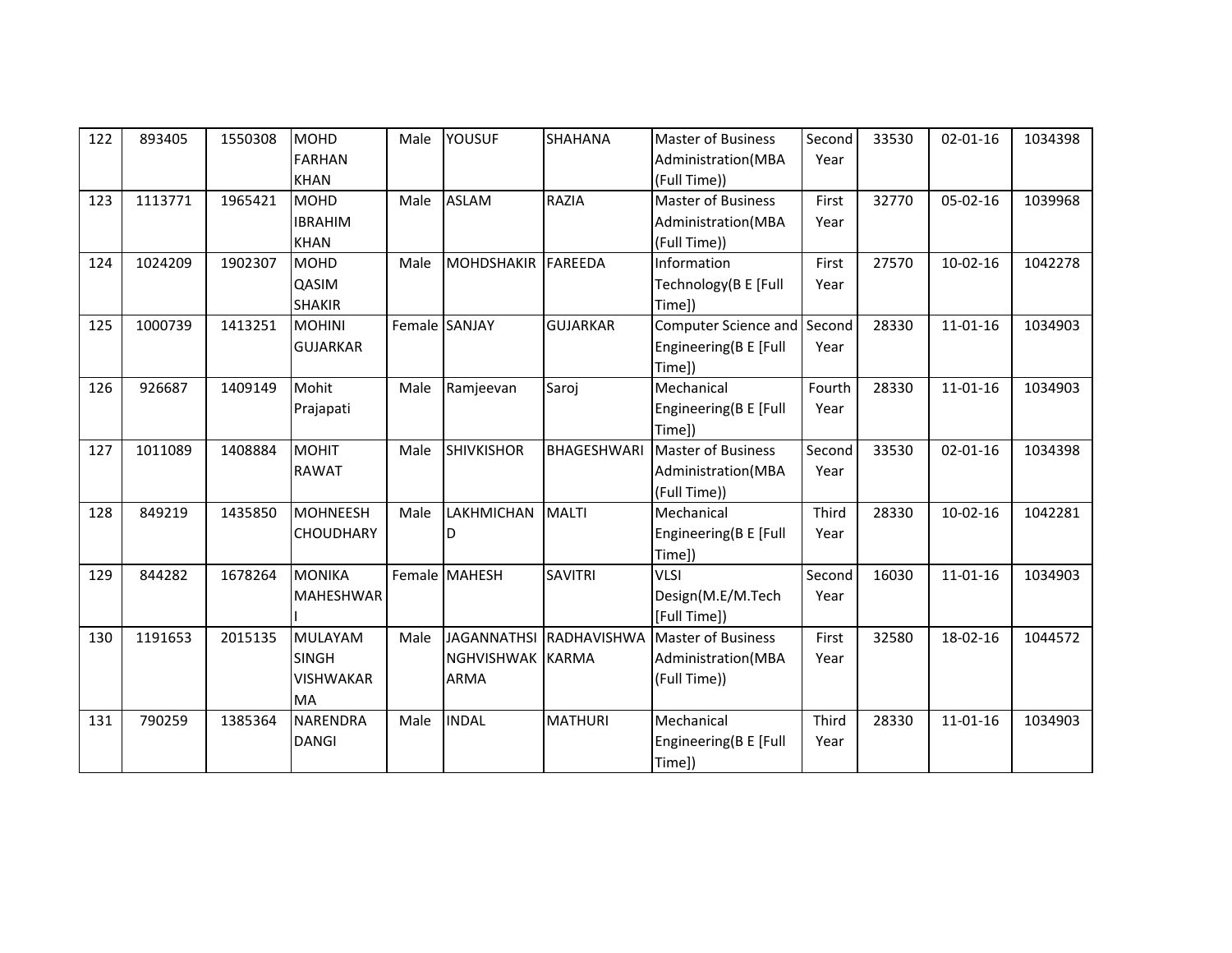| 132 | 801822  | 1257677 | <b>NARESH</b>    | Male | <b>BHARAT</b>                 | RUKHMANI       | Mechanical                | Fourth | 28330 | $11 - 01 - 16$ | 1034903 |
|-----|---------|---------|------------------|------|-------------------------------|----------------|---------------------------|--------|-------|----------------|---------|
|     |         |         | LILHARE          |      |                               |                | Engineering(B E [Full     | Year   |       |                |         |
|     |         |         |                  |      |                               |                | Time])                    |        |       |                |         |
| 133 | 1323601 | 2055620 | <b>NAVEEN</b>    | Male | LAXMINARAYA URMILADEVI        |                | Master of Business        | First  | 32770 | 18-02-16       | 1044572 |
|     |         |         | <b>VISHWAKAR</b> |      | ΙN                            |                | Administration(MBA        | Year   |       |                |         |
|     |         |         | MA               |      |                               |                | (Full Time))              |        |       |                |         |
| 134 | 787182  | 1455929 | <b>NEELAM</b>    |      | Female NARESH                 | <b>REKHA</b>   | Computer Science and      | Third  | 28330 | $11 - 01 - 16$ | 1034903 |
|     |         |         | <b>MEENA</b>     |      |                               |                | Engineering(B E [Full     | Year   |       |                |         |
|     |         |         |                  |      |                               |                | Time])                    |        |       |                |         |
| 135 | 789903  | 1394812 | <b>NEERAJ</b>    | Male | RADHESHYAM SOMTI              |                | Mechanical                | Third  | 28330 | $11 - 01 - 16$ | 1034903 |
|     |         |         | <b>MARAN</b>     |      |                               |                | Engineering(B E [Full     | Year   |       |                |         |
|     |         |         |                  |      |                               |                | Time])                    |        |       |                |         |
| 136 | 1030035 | 1088205 | Neetu Singh      |      | Female Hukum                  | Geeeta         | <b>Master of Business</b> | First  | 32770 | 05-02-16       | 1039968 |
|     |         |         | Meena            |      |                               |                | Administration(MBA        | Year   |       |                |         |
|     |         |         |                  |      |                               |                | (Full Time))              |        |       |                |         |
| 137 | 1000915 | 1868606 | <b>NEHA</b>      |      | Female BABURAO                | <b>GAURI</b>   | Computer Science and      | First  | 27760 | $10-02-16$     | 1042278 |
|     |         |         | <b>WADBUDE</b>   |      |                               |                | Engineering(B E [Full     | Year   |       |                |         |
|     |         |         |                  |      |                               |                | Time])                    |        |       |                |         |
| 138 | 779000  | 1311288 | <b>NIHAL</b>     | Male | LALCHAND                      | LAXMI          | Mechanical                | Third  | 28330 | $11 - 01 - 16$ | 1034903 |
|     |         |         | LILHARE          |      |                               |                | Engineering(B E [Full     | Year   |       |                |         |
|     |         |         |                  |      |                               |                | Time])                    |        |       |                |         |
| 139 | 1253220 | 1433791 | <b>NIHARIKA</b>  |      | Female NANDKISHORE SHARDA     |                | <b>Master of Business</b> | First  | 32770 | $05 - 02 - 16$ | 1039968 |
|     |         |         | <b>PATIDAR</b>   |      |                               |                | Administration(MBA        | Year   |       |                |         |
|     |         |         |                  |      |                               |                | (Full Time))              |        |       |                |         |
| 140 | 878815  | 1783710 | <b>NIKET</b>     | Male | <b>SANTOSHKUM</b> USHA        |                | Computer Science and      | Third  | 28330 | $10-02-16$     | 1042278 |
|     |         |         | <b>CHAURASIA</b> |      | <b>AR</b>                     |                | Engineering(B E [Full     | Year   |       |                |         |
|     |         |         |                  |      |                               |                | Time])                    |        |       |                |         |
| 141 | 1128426 | 1974954 | <b>NISHA</b>     |      | Female SHIVNARAYAN CHANDADEVI |                | <b>Master of Business</b> | First  | 32960 | 05-02-16       | 1039968 |
|     |         |         | <b>JAISWAL</b>   |      | JAISWAL                       |                | Administration(MBA        | Year   |       |                |         |
|     |         |         |                  |      |                               |                | (Full Time))              |        |       |                |         |
| 142 | 1067934 | 1840710 | <b>PARAS</b>     | Male | <b>KODULAL</b>                | <b>SAVITRI</b> | Thermal                   | First  | 15505 | $10-02-16$     | 1042278 |
|     |         |         | <b>KUMAR</b>     |      |                               |                | Engineering(M.E/M.Te      | Year   |       |                |         |
|     |         |         | <b>KACHER</b>    |      |                               |                | ch [Full Time])           |        |       |                |         |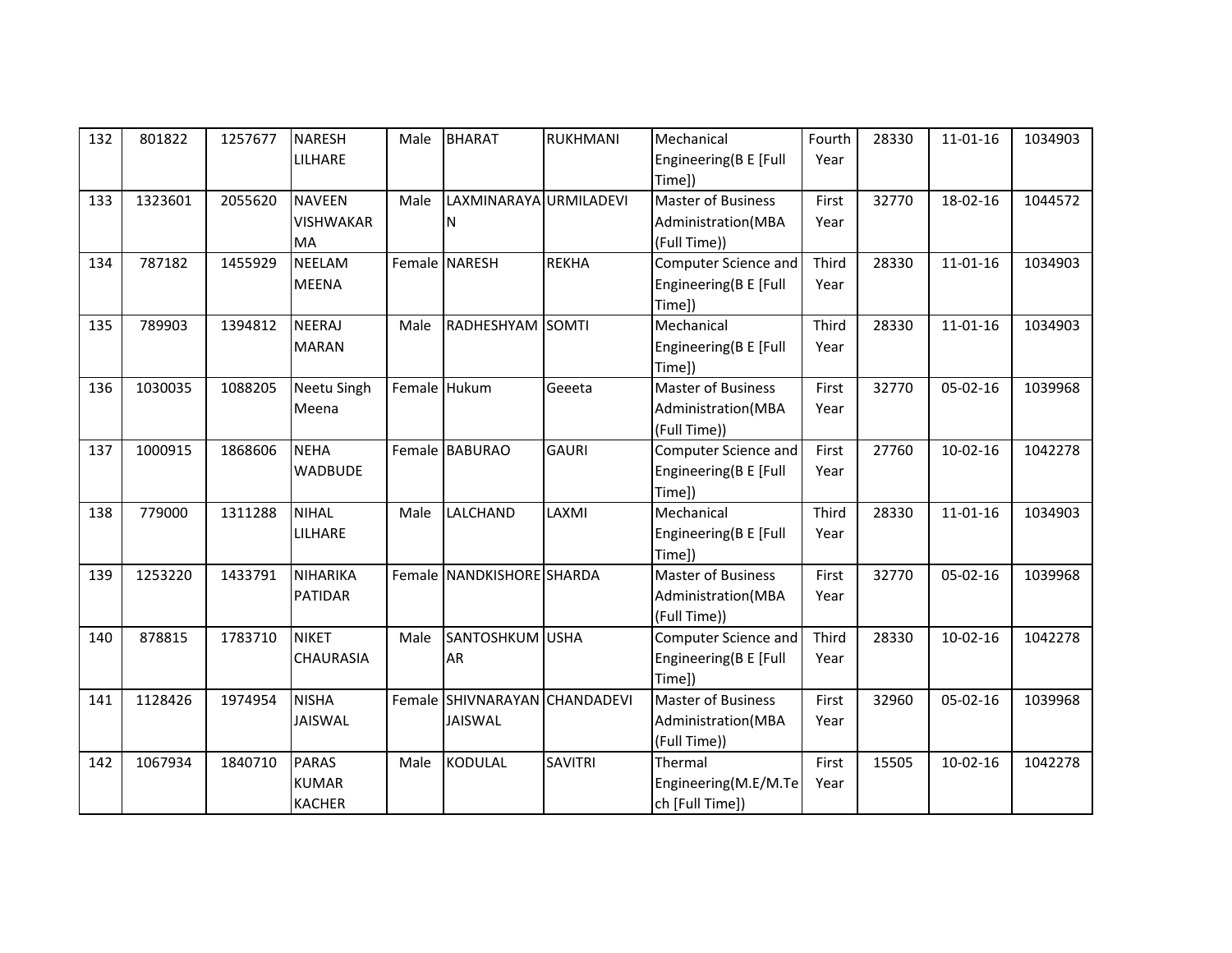| 143 | 1128360 | 1975016 | <b>POOJA</b>   |               |                  |                               | Female INARENDRAVAILASHAVAISHNAV Master of Business | First  | 33150 | 05-02-16       | 1039968 |
|-----|---------|---------|----------------|---------------|------------------|-------------------------------|-----------------------------------------------------|--------|-------|----------------|---------|
|     |         |         | VAISHNAV       |               | <b>SHNAV</b>     |                               | Administration (MBA                                 | Year   |       |                |         |
|     |         |         |                |               |                  |                               | (Full Time))                                        |        |       |                |         |
| 144 | 1269328 | 2060009 | <b>POONAM</b>  | Female VINOD  |                  | DEEPMALA                      | Computer Science and                                | First  | 27760 | $10-02-16$     | 1042278 |
|     |         |         | <b>PATIDAR</b> |               |                  |                               | Engineering(B E [Full                               | Year   |       |                |         |
|     |         |         |                |               |                  |                               | Time])                                              |        |       |                |         |
| 145 | 1043661 | 1916684 | PRAMOD         | Male          | <b>KAILASH</b>   | <b>GAYATRI</b>                | Information                                         | First  | 27570 | $10-02-16$     | 1042278 |
|     |         |         | <b>GHOSHI</b>  |               |                  |                               | Technology(B E [Full                                | Year   |       |                |         |
|     |         |         |                |               |                  |                               | Time])                                              |        |       |                |         |
| 146 | 791888  | 1333574 | PRASHANT       | Male          | <b>KAMAL</b>     | <b>SARLA</b>                  | <b>Electronics and</b>                              | Fourth | 28330 | $10-02-16$     | 1042281 |
|     |         |         | <b>KUMAR</b>   |               |                  |                               | Communication                                       | Year   |       |                |         |
|     |         |         |                |               |                  |                               | Engineering(B E [Full                               |        |       |                |         |
|     |         |         |                |               |                  |                               | Time])                                              |        |       |                |         |
| 147 | 733030  | 1398363 | PRASHANT       | Male          | <b>NANDLAL</b>   | RAJKUMARI                     | Civil Engineering(B E                               | Third  | 28330 | $11 - 01 - 16$ | 1034903 |
|     |         |         | <b>KUMAR</b>   |               |                  |                               | [Full Time])                                        | Year   |       |                |         |
|     |         |         | <b>JAISWAL</b> |               |                  |                               |                                                     |        |       |                |         |
| 148 | 1120827 | 1799325 | <b>PRAVAN</b>  | Male          |                  |                               | RAMESHPATEL GYANVATIPATE Master of Business         | First  | 32770 | $05-02-16$     | 1039968 |
|     |         |         | <b>KUMAR</b>   |               |                  |                               | Administration (MBA                                 | Year   |       |                |         |
|     |         |         | <b>PATEL</b>   |               |                  |                               | (Full Time))                                        |        |       |                |         |
| 149 | 764764  | 1112300 | praveen        | Male          | yashvant         | rajni                         | Mechanical                                          | Third  | 31150 | $11 - 01 - 16$ | 1034903 |
|     |         |         | patel          |               |                  |                               | Engineering(B E [Full                               | Year   |       |                |         |
|     |         |         |                |               |                  |                               | Time])                                              |        |       |                |         |
| 150 | 990236  | 1115033 | Priya Dhaker   | Female Pratap |                  | Lata                          | <b>Master of Business</b>                           | First  | 32770 | $05-02-16$     | 1039968 |
|     |         |         |                |               |                  |                               | Administration(MBA                                  | Year   |       |                |         |
|     |         |         |                |               |                  |                               | (Full Time))                                        |        |       |                |         |
| 151 | 1107607 | 1944436 | PRIYANKA       |               |                  | Female MUKESHHADA SANTOSHHADA | Computer Science and                                | First  | 27570 | $10-02-16$     | 1042278 |
|     |         |         | <b>HADA</b>    |               |                  |                               | Engineering(B E [Full                               | Year   |       |                |         |
|     |         |         |                |               |                  |                               | Time])                                              |        |       |                |         |
| 152 | 1142863 | 1984110 | PRIYANKA       |               | Female GOVINDRAM | <b>KRATA</b>                  | Computer Science and                                | First  | 27570 | $10-02-16$     | 1042278 |
|     |         |         | <b>MEWADA</b>  |               |                  |                               | Engineering(B E [Full                               | Year   |       |                |         |
|     |         |         |                |               |                  |                               | Time])                                              |        |       |                |         |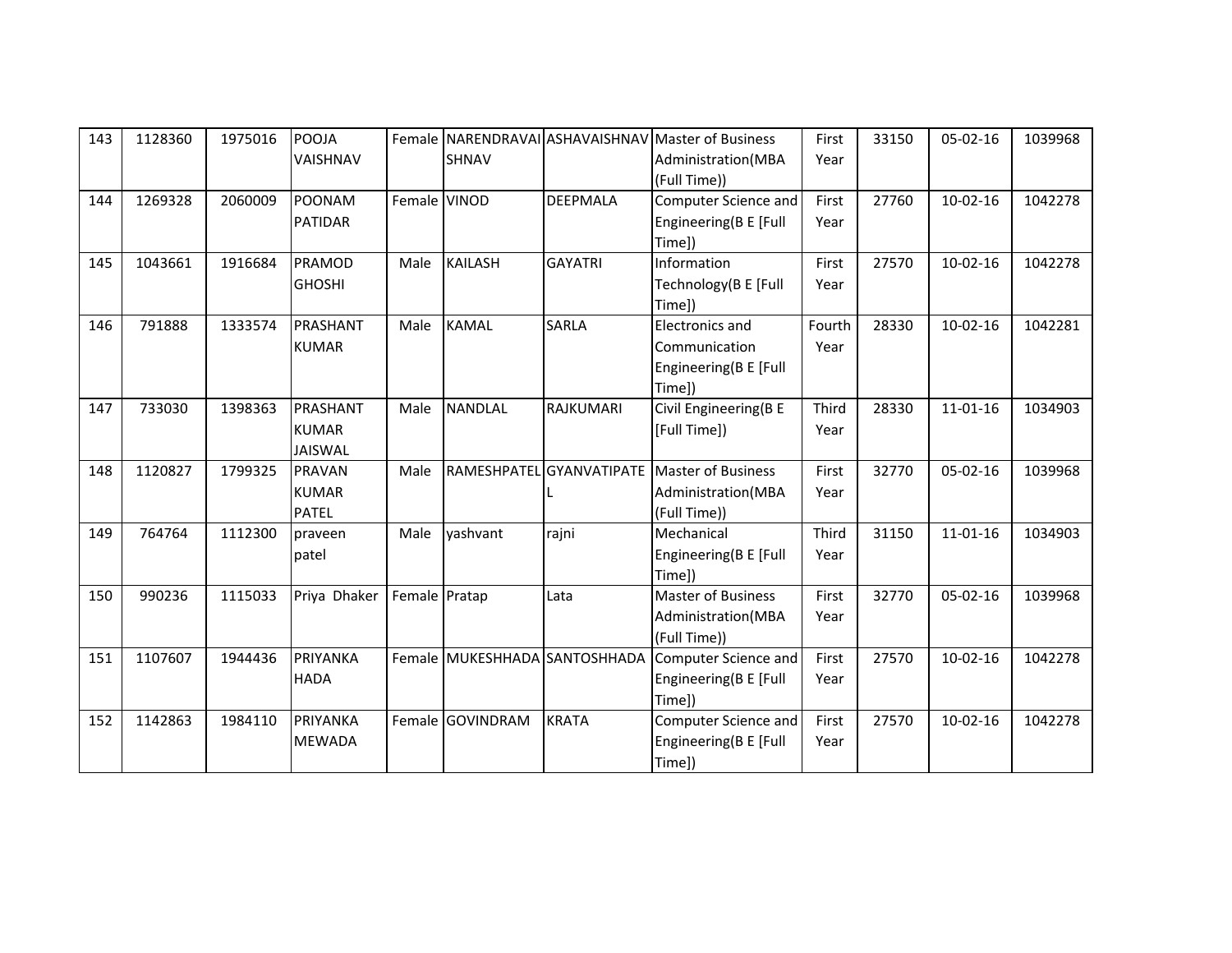| 153 | 730896  | 1061609 | PRIYANKA<br><b>VERMA</b>                       |      | Female NARMADA    | <b>DEEPA</b>                                 | Computer Science and<br>Engineering(B E [Full<br>Time])                    | Third<br>Year  | 28330 | 11-01-16       | 1034903 |
|-----|---------|---------|------------------------------------------------|------|-------------------|----------------------------------------------|----------------------------------------------------------------------------|----------------|-------|----------------|---------|
| 154 | 1048327 | 1446100 | <b>PUPLESH</b><br><b>KUMAR</b><br><b>VERMA</b> | Male | <b>GENDALAL</b>   | <b>MANJULATA</b>                             | Mechanical<br>Engineering(B E [Full<br>Time])                              | Fourth<br>Year | 28330 | $10-02-16$     | 1042281 |
| 155 | 830731  | 1113288 | <b>PUSHPRAJ</b><br><b>SINGH PATEL</b>          | Male | <b>RAMAYAN</b>    | SAMUNDRI                                     | <b>Electronics and</b><br>Communication<br>Engineering(B E [Full<br>Time]) | Third<br>Year  | 28330 | $11 - 01 - 16$ | 1034903 |
| 156 | 1127947 | 1974747 | <b>RACHNA</b><br>YADAV                         |      | AV                | Female DAYARAMYAD SHEELAWATIYA<br><b>DAV</b> | <b>Master of Business</b><br>Administration(MBA<br>(Full Time))            | First<br>Year  | 33150 | 05-02-16       | 1039968 |
| 157 | 953627  | 1846430 | <b>RAHUL</b><br><b>JHALIYA</b>                 | Male | <b>VINAY</b>      | SARLA                                        | <b>Master of Business</b><br>Administration(MBA<br>(Full Time))            | First<br>Year  | 32580 | 05-02-16       | 1039968 |
| 158 | 1016980 | 1896068 | <b>RAHUL</b><br><b>KATOLE</b>                  | Male | <b>VIDHYADHAR</b> | <b>SHOBHA</b>                                | Mechanical<br>Engineering(B E [Full<br>Time])                              | First<br>Year  | 27380 | $10-02-16$     | 1042278 |
| 159 | 844465  | 1364158 | rahul<br>manware                               | Male | suresh            | sushma                                       | Information<br>Technology(B E [Full<br>Time])                              | Second<br>Year | 28330 | $11 - 01 - 16$ | 1034903 |
| 160 | 1023482 | 1901465 | <b>RAJAT RAI</b>                               | Male | <b>RAHULRAI</b>   | ARCHANARAI                                   | Information<br>Technology(B E [Full<br>Time])                              | First<br>Year  | 27570 | $10-02-16$     | 1042278 |
| 161 | 1352871 | 2095506 | <b>RAKESH</b><br><b>BIJEWAR</b>                | Male | RAMJI             | <b>TEJESHWARI</b>                            | Thermal<br>Engineering(M.E/M.Te<br>ch [Full Time])                         | First<br>Year  | 15505 | $10-02-16$     | 1042278 |
| 162 | 862373  | 1459826 | <b>RAKESH</b><br><b>MEENA</b>                  | Male | <b>NAVAL</b>      | RAMPYARI                                     | Mechanical<br>Engineering(B E [Full<br>Time])                              | Third<br>Year  | 28330 | $10-02-16$     | 1042281 |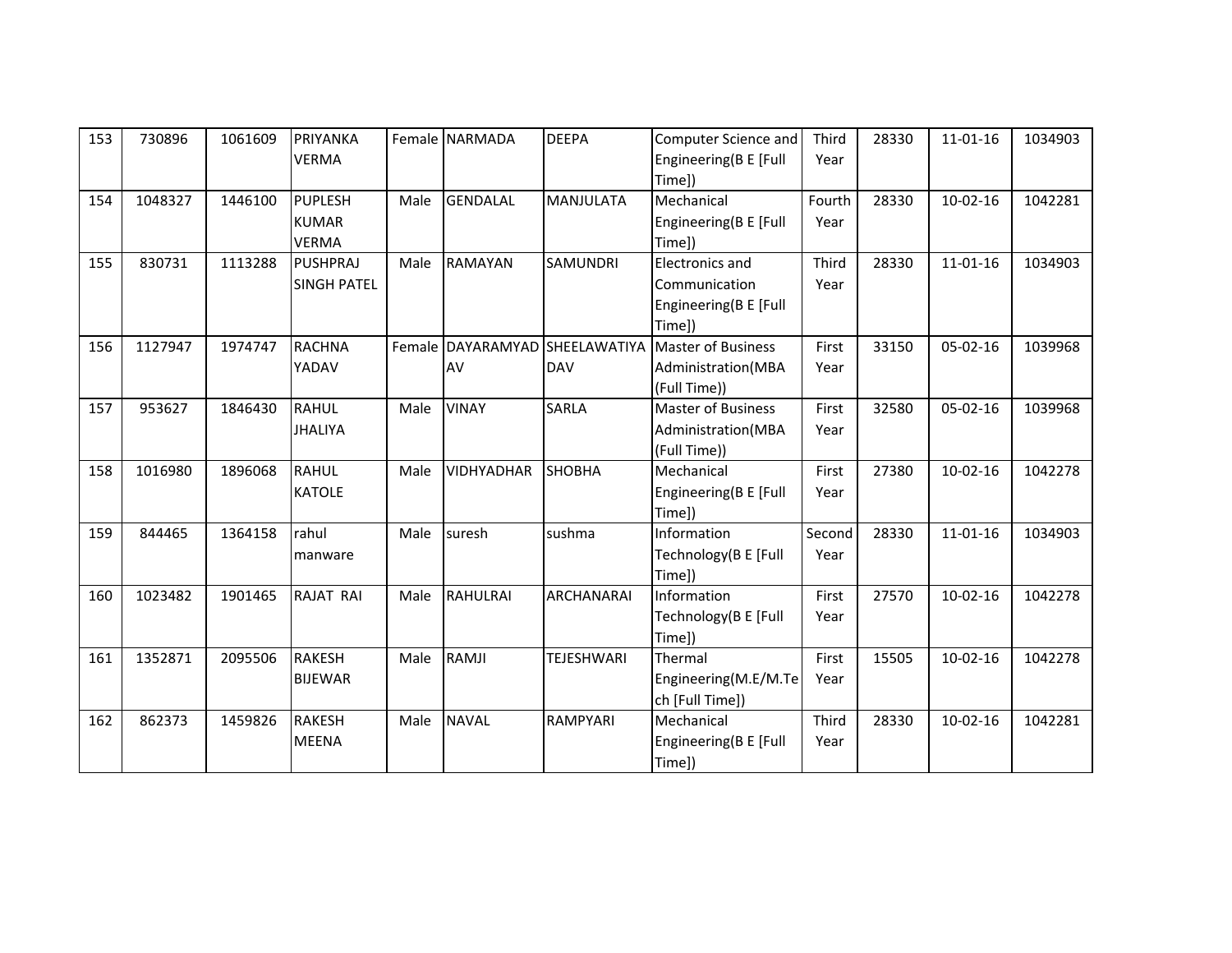| 163 | 809144  | 1091850 | <b>RAM BABU</b><br>YADAV          | Male | <b>PADAM</b>   | <b>RAINKUNWAR</b> | <b>Electrical &amp; Electronics</b><br>Engineering(B E [Full<br>Time]) | Fourth<br>Year | 28330 | $11 - 01 - 16$ | 1034903 |
|-----|---------|---------|-----------------------------------|------|----------------|-------------------|------------------------------------------------------------------------|----------------|-------|----------------|---------|
| 164 | 1002279 | 1383805 | RAMDAYAL<br><b>TANWAR</b>         | Male | MORSINGH       | <b>BHULI</b>      | Computer Science and<br>Engineering(M.E/M.Te<br>ch [Full Time])        | First<br>Year  | 15460 | $10-02-16$     | 1042278 |
| 165 | 896072  | 1310383 | Ramendra<br>Singh Tomar           | Male | Dulhesingh     | Shanta            | Mechanical<br>Engineering(B E [Full<br>Time])                          | Second<br>Year | 31150 | $11 - 01 - 16$ | 1034903 |
| 166 | 1145313 | 1907906 | <b>RANJANA</b><br><b>SHAH</b>     |      | Female SIYARAM | <b>LALITA</b>     | <b>Electrical &amp; Electronics</b><br>Engineering(B E [Full<br>Time]) | First<br>Year  | 27570 | $10-02-16$     | 1042278 |
| 167 | 1047193 | 1409649 | <b>RAO GAURAV</b><br><b>SINGH</b> | Male | <b>DINESH</b>  | <b>RADHA</b>      | Mechanical<br>Engineering(B E [Full<br>Time])                          | Second<br>Year | 28330 | $11 - 01 - 16$ | 1034903 |
| 168 | 999673  | 1384360 | <b>RAVENDRA</b><br><b>SINGH</b>   | Male | <b>BALRAM</b>  | <b>MEENA</b>      | <b>Master of Business</b><br>Administration(MBA<br>(Full Time))        | Second<br>Year | 33530 | $02 - 01 - 16$ | 1034398 |
| 169 | 1025783 | 1903338 | <b>RAVI</b><br><b>KUSHWAH</b>     | Male | <b>CHANDAN</b> | LAXMI             | Civil Engineering(B E<br>[Full Time])                                  | First<br>Year  | 27570 | $10-02-16$     | 1042278 |
| 170 | 1099357 | 1957043 | <b>RAVI</b><br><b>MEWADA</b>      | Male | <b>LAKHAN</b>  | <b>GEETA</b>      | Information<br>Technology(B E [Full<br>Time])                          | First<br>Year  | 27570 | $10-02-16$     | 1042278 |
| 171 | 1127067 | 1307246 | RAVI<br>SARETIYA                  | Male | <b>LAKHAN</b>  | <b>ASHA</b>       | Machine<br>Design(M.E/M.Tech<br>[Full Time])                           | First<br>Year  | 15505 | $10-02-16$     | 1042278 |
| 172 | 1077770 | 1078269 | Ravi Kumar<br>Gour                | Male | Manohar        | Santosh           | <b>Master of Business</b><br>Administration(MBA<br>(Full Time))        | First<br>Year  | 32770 | $05 - 02 - 16$ | 1039968 |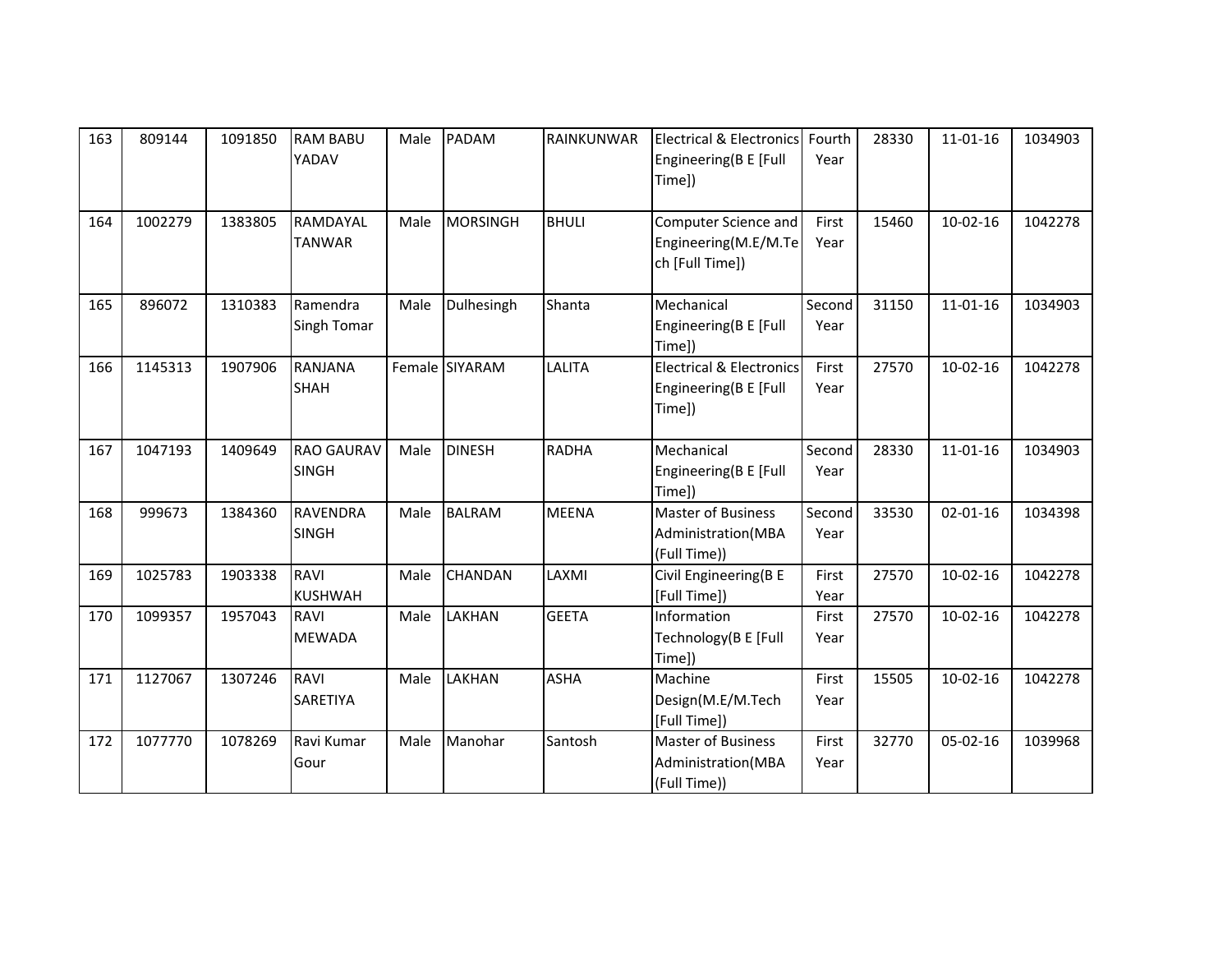| 173 | 985236  | 1301434 | <b>REENA</b>       |      | Female KALURAM    | <b>KAMLA</b>       | Master of Business                  | First  | 32580 | $05-02-16$     | 1039968 |
|-----|---------|---------|--------------------|------|-------------------|--------------------|-------------------------------------|--------|-------|----------------|---------|
|     |         |         | <b>DANGI</b>       |      |                   |                    | Administration(MBA                  | Year   |       |                |         |
|     |         |         |                    |      |                   |                    | (Full Time))                        |        |       |                |         |
| 174 | 1066030 | 1926695 | <b>REENA</b>       |      | Female NAVALSINGH | KALAWATIBAI        | Master of Business                  | First  | 32960 | $05-02-16$     | 1039968 |
|     |         |         | <b>MEENA</b>       |      | <b>MEENA</b>      |                    | Administration(MBA                  | Year   |       |                |         |
|     |         |         |                    |      |                   |                    | (Full Time))                        |        |       |                |         |
| 175 | 1231568 | 1707118 | <b>RINKI</b>       |      | Female RAMPRASADP | <b>KAMLAPRAJAP</b> | <b>Master of Business</b>           | Second | 33530 | 18-02-16       | 1044572 |
|     |         |         | Prajapati          |      | RAJAPATI          | <b>ATI</b>         | Administration(MBA                  | Year   |       |                |         |
|     |         |         |                    |      |                   |                    | (Full Time))                        |        |       |                |         |
| 176 | 1139653 | 1981807 | <b>RINKY</b>       |      | Female BALWANTSIN | ANUSUIYA           | Information                         | First  | 27570 | $10-02-16$     | 1042278 |
|     |         |         | PRAJAPATI          |      | GH                |                    | Technology(B E [Full                | Year   |       |                |         |
|     |         |         |                    |      |                   |                    | Time])                              |        |       |                |         |
| 177 | 1057540 | 1873961 | <b>RISHABH</b>     | Male | DEVENDRAKU        | <b>SHOBHAGOSW</b>  | <b>Electrical &amp; Electronics</b> | First  | 27760 | $10-02-16$     | 1042278 |
|     |         |         | <b>KUMAR</b>       |      | <b>MAR</b>        | AMI                | Engineering(B E [Full               | Year   |       |                |         |
|     |         |         | GOSWAMI            |      |                   |                    | Time])                              |        |       |                |         |
|     |         |         |                    |      |                   |                    |                                     |        |       |                |         |
| 178 | 1240500 | 1426293 | Rishi Malviya      | Male | Sateesh           | Rajkumari          | Computer Science and                | Fourth | 28330 | $10-02-16$     | 1042281 |
|     |         |         |                    |      |                   |                    | Engineering(B E [Full               | Year   |       |                |         |
|     |         |         |                    |      |                   |                    | Time])                              |        |       |                |         |
| 179 | 1136224 | 1979854 | <b>RITESH</b>      | Male | <b>IMRAT</b>      | RAJNI              | Mechanical                          | First  | 27570 | $10-02-16$     | 1042278 |
|     |         |         | <b>KUSHWAH</b>     |      |                   |                    | Engineering(B E [Full               | Year   |       |                |         |
|     |         |         |                    |      |                   |                    | Time])                              |        |       |                |         |
| 180 | 938531  | 1833547 | <b>RITIK PATIL</b> | Male | <b>ASHOKPATIL</b> | <b>VIMALPATIL</b>  | Civil Engineering(B E               | First  | 27950 | $10 - 02 - 16$ | 1042278 |
|     |         |         |                    |      |                   |                    | [Full Time])                        | Year   |       |                |         |
| 181 | 869760  | 1229001 | <b>ROHIT</b>       | Male | <b>RAMESH</b>     | <b>MAMTA</b>       | Information                         | Third  | 28330 | 11-01-16       | 1034903 |
|     |         |         | MANJHI             |      |                   |                    | Technology(B E [Full                | Year   |       |                |         |
|     |         |         |                    |      |                   |                    | Time])                              |        |       |                |         |
| 182 | 1197310 | 1946875 | <b>ROHIT</b>       | Male | <b>DEVENDRA</b>   | <b>SUMENTRA</b>    | <b>Master of Business</b>           | First  | 33150 | $05-02-16$     | 1039968 |
|     |         |         | <b>PATIDAR</b>     |      |                   |                    | Administration(MBA                  | Year   |       |                |         |
|     |         |         |                    |      |                   |                    | (Full Time))                        |        |       |                |         |
| 183 | 881833  | 1408915 | Saad Qureshi       | Male | Arif              | Aneesa             | <b>Master of Business</b>           | Second | 33530 | $02 - 01 - 16$ | 1034398 |
|     |         |         |                    |      |                   |                    | Administration(MBA                  | Year   |       |                |         |
|     |         |         |                    |      |                   |                    | (Full Time))                        |        |       |                |         |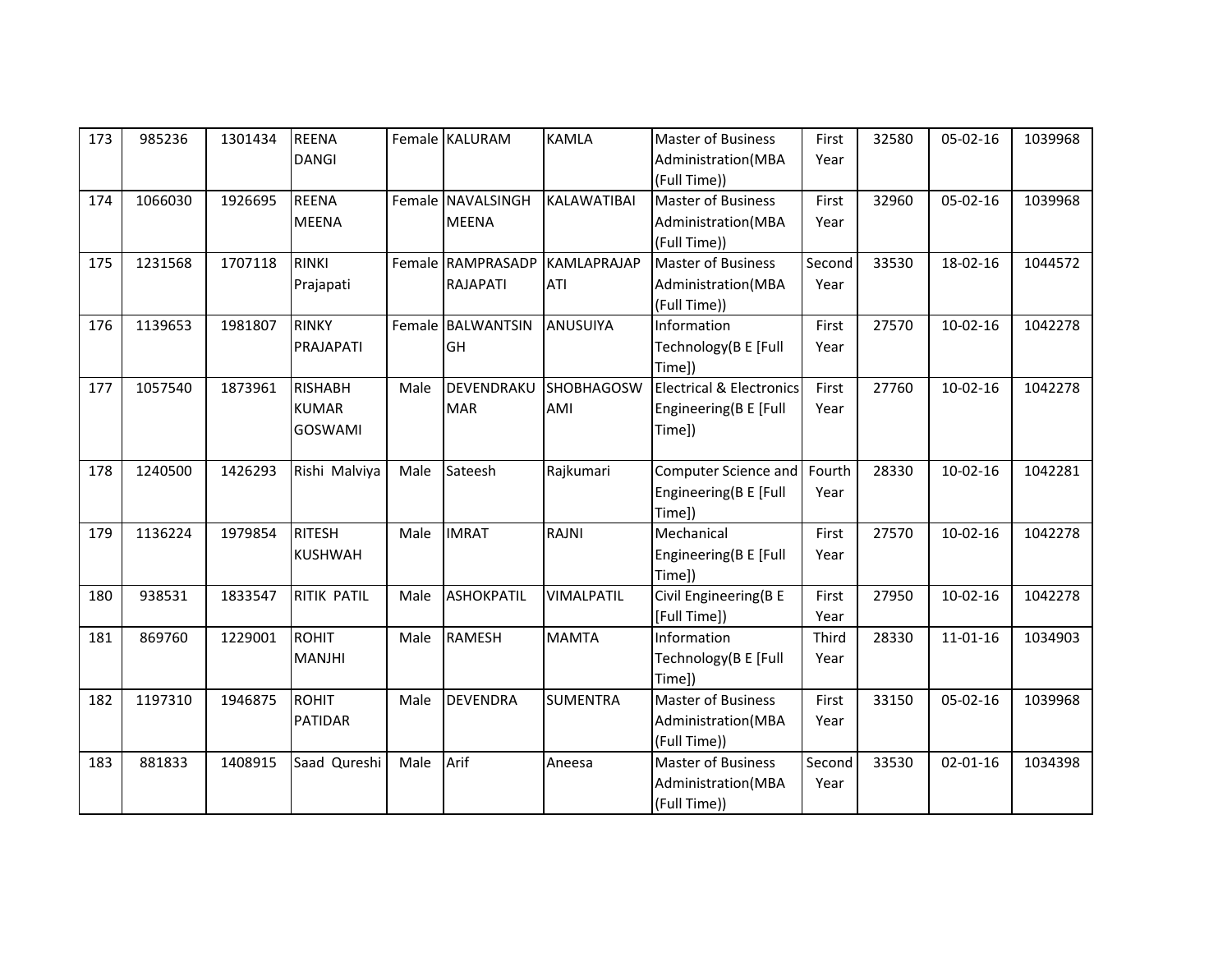| 184 | 790578  | 1278770 | <b>SACHCHIDA</b><br><b>NAND</b><br>SHARMA | Male | <b>AMARKESH</b>  | RAJINDAR                              | <b>Electrical &amp; Electronics</b><br>Engineering(B E [Full<br>Time]) | Third<br>Year  | 28330 | $11 - 01 - 16$ | 1034903 |
|-----|---------|---------|-------------------------------------------|------|------------------|---------------------------------------|------------------------------------------------------------------------|----------------|-------|----------------|---------|
| 185 | 1041474 | 1418596 | <b>SACHIN</b><br><b>VERMA</b>             | Male | <b>JAGMOHAN</b>  | <b>MAMTA</b>                          | <b>Master of Business</b><br>Administration(MBA<br>(Full Time))        | Second<br>Year | 33530 | $02 - 01 - 16$ | 1034398 |
| 186 | 1136110 | 1979765 | <b>SALMAAN</b><br><b>KHAN</b>             | Male | <b>FARUKH</b>    | <b>MARIUM</b>                         | Mechanical<br>Engineering(B E [Full<br>Time])                          | First<br>Year  | 27570 | $10-02-16$     | 1042278 |
| 187 | 845880  | 1414751 | SALMAN<br><b>KHAN</b>                     | Male | <b>ISHAQ</b>     | <b>MEHRUNNISHA</b>                    | <b>Electrical &amp; Electronics</b><br>Engineering(B E [Full<br>Time]) | Fourth<br>Year | 28330 | $11 - 01 - 16$ | 1034903 |
| 188 | 1090208 | 1891162 | <b>SALONI</b><br><b>MALVIYA</b>           |      | <b>HMALVIYA</b>  | Female SHANKARSING KRISHNAMALVI<br>YA | Computer Science and<br>Engineering(B E [Full<br>Time])                | First<br>Year  | 27950 | $10-02-16$     | 1042278 |
| 189 | 821651  | 1152379 | <b>SAMREEN</b><br><b>KHAN</b>             |      | Female MUBEEN    | <b>ZUBEDA</b>                         | <b>Master of Business</b><br>Administration (MBA<br>(Full Time))       | Second<br>Year | 33530 | $02 - 01 - 16$ | 1034398 |
| 190 | 1022183 | 1900602 | SANDEEP<br><b>VERMA</b>                   | Male | <b>GANGADHAR</b> | <b>GOKAL</b>                          | Civil Engineering(B E<br>[Full Time])                                  | First<br>Year  | 27380 | $10-02-16$     | 1042278 |
| 191 | 1050783 | 1921926 | SANDEEP<br><b>KUMAR</b><br><b>MEENA</b>   | Male | KAMALSINGH       | <b>GITABAI</b>                        | Computer Science and<br>Engineering(B E [Full<br>Time])                | First<br>Year  | 27760 | $10-02-16$     | 1042278 |
| 192 | 1024012 | 1902108 | SANJU<br><b>KUSHWAH</b>                   | Male | <b>HARBHAJAN</b> | <b>BALLO</b>                          | Civil Engineering(B E<br>[Full Time])                                  | First<br>Year  | 27950 | $10-02-16$     | 1042278 |
| 193 | 742260  | 1128899 | SARAH<br><b>HUSSAIN</b>                   |      | Female RASHID    | SHABNAM                               | <b>Master of Business</b><br>Administration(MBA<br>(Full Time))        | Second<br>Year | 33530 | $02 - 01 - 16$ | 1034398 |
| 194 | 997884  | 1882134 | SARFARAZ<br><b>QURESHI</b>                | Male | <b>MAZHAR</b>    | <b>MUSHARRAF</b>                      | Civil Engineering(B E<br>[Full Time])                                  | First<br>Year  | 27760 | $10-02-16$     | 1042278 |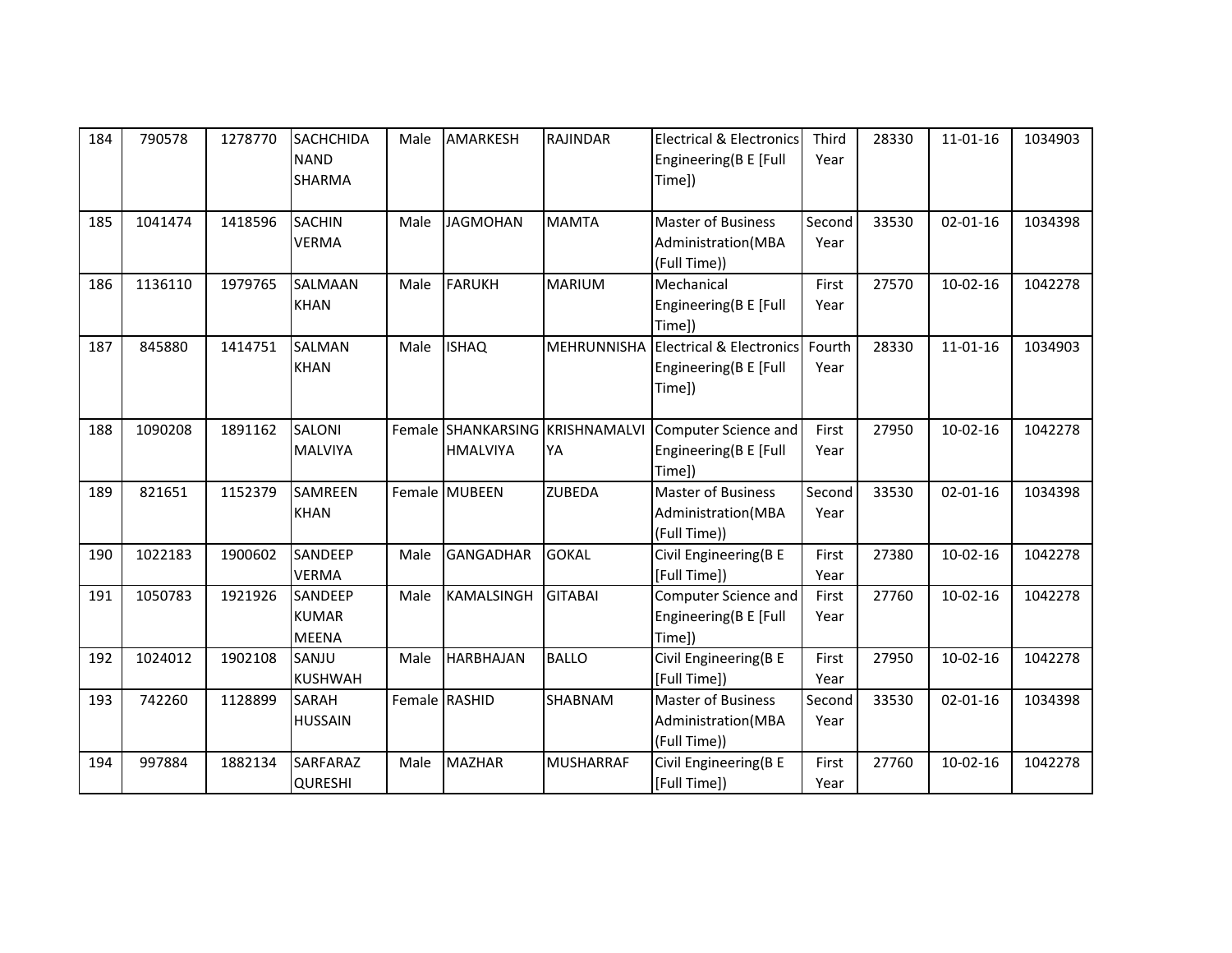| 195 | 780722  | 1282368 | <b>SATISH</b>     | Male | RADHESHYAM SHEELA |                          | Mechanical                | Fourth | 28330 | $11 - 01 - 16$ | 1034903 |
|-----|---------|---------|-------------------|------|-------------------|--------------------------|---------------------------|--------|-------|----------------|---------|
|     |         |         | <b>VERMA</b>      |      |                   |                          | Engineering(B E [Full     | Year   |       |                |         |
|     |         |         |                   |      |                   |                          | Time])                    |        |       |                |         |
| 196 | 974875  | 1403221 | <b>SAURABH</b>    | Male | <b>VIRENDRA</b>   | <b>NEETA</b>             | <b>Master of Business</b> | Second | 33530 | $02 - 01 - 16$ | 1034398 |
|     |         |         | <b>RAJPUT</b>     |      |                   |                          | Administration(MBA        | Year   |       |                |         |
|     |         |         |                   |      |                   |                          | (Full Time))              |        |       |                |         |
| 197 | 1028379 | 1456315 | SAURAV            | Male | <b>NARENDRA</b>   | <b>SUNITA</b>            | Civil Engineering(B E     | Second | 28330 | $11 - 01 - 16$ | 1034903 |
|     |         |         | <b>SINGH</b>      |      |                   |                          | [Full Time])              | Year   |       |                |         |
| 198 | 1119444 | 1969304 | SHAHANWAZ         | Male | SALEEM            | <b>FARIDA</b>            | <b>Master of Business</b> | First  | 33150 | $05 - 02 - 16$ | 1039968 |
|     |         |         | ANSARI            |      |                   |                          | Administration(MBA        | Year   |       |                |         |
|     |         |         |                   |      |                   |                          | (Full Time))              |        |       |                |         |
| 199 | 1136499 | 1979977 | <b>SHAHRUKH</b>   | Male | FARUKH            | <b>MARIUM</b>            | Mechanical                | First  | 27570 | $10-02-16$     | 1042278 |
|     |         |         | <b>KHAN</b>       |      |                   |                          | Engineering(B E [Full     | Year   |       |                |         |
|     |         |         |                   |      |                   |                          | Time])                    |        |       |                |         |
| 200 | 943164  | 1837756 | <b>SHAILENDRA</b> | Male | <b>DINANATH</b>   | <b>REKHA</b>             | Master of Business        | First  | 32770 | $05 - 02 - 16$ | 1039968 |
|     |         |         | <b>PAWAR</b>      |      |                   |                          | Administration(MBA        | Year   |       |                |         |
|     |         |         |                   |      |                   |                          | (Full Time))              |        |       |                |         |
| 201 | 1010015 | 1881373 | <b>SHAILESH</b>   | Male |                   | YUVRAJPRASA RAMKALEEVISH | Civil Engineering(B E     | First  | 27760 | $10-02-16$     | 1042278 |
|     |         |         | <b>VISHWAKAR</b>  |      | <b>DVISHWAKAR</b> | <b>WAKARMA</b>           | [Full Time])              | Year   |       |                |         |
|     |         |         | MA                |      | <b>MA</b>         |                          |                           |        |       |                |         |
| 202 | 1115864 | 1951476 | <b>SHAKTI</b>     | Male | SHIVNARAYA        | <b>KIRANDEVI</b>         | <b>Master of Business</b> | First  | 33150 | $05 - 02 - 16$ | 1039968 |
|     |         |         | <b>JHALAWA</b>    |      |                   |                          | Administration(MBA        | Year   |       |                |         |
|     |         |         |                   |      |                   |                          | (Full Time))              |        |       |                |         |
| 203 | 752300  | 1213742 | <b>SHALINI</b>    |      | Female SANTOSH    | RANI                     | Computer Science and      | Third  | 28330 | $11 - 01 - 16$ | 1034903 |
|     |         |         | SAHU              |      |                   |                          | Engineering(B E [Full     | Year   |       |                |         |
|     |         |         |                   |      |                   |                          | Time])                    |        |       |                |         |
| 204 | 1047689 | 1919464 | <b>SHARAD</b>     | Male | <b>GOURISHANK</b> | <b>ANITA</b>             | Mechanical                | First  | 27570 | $10-02-16$     | 1042278 |
|     |         |         | <b>BANKEY</b>     |      | <b>AR</b>         |                          | Engineering(B E [Full     | Year   |       |                |         |
|     |         |         |                   |      |                   |                          | Time])                    |        |       |                |         |
| 205 | 709333  | 1430934 | <b>SHARIQ</b>     | Male | SHAKEEL           | <b>SUFIYA</b>            | <b>Master of Business</b> | Second | 33530 | $02 - 01 - 16$ | 1034398 |
|     |         |         | AHMED             |      |                   |                          | Administration(MBA        | Year   |       |                |         |
|     |         |         |                   |      |                   |                          | (Full Time))              |        |       |                |         |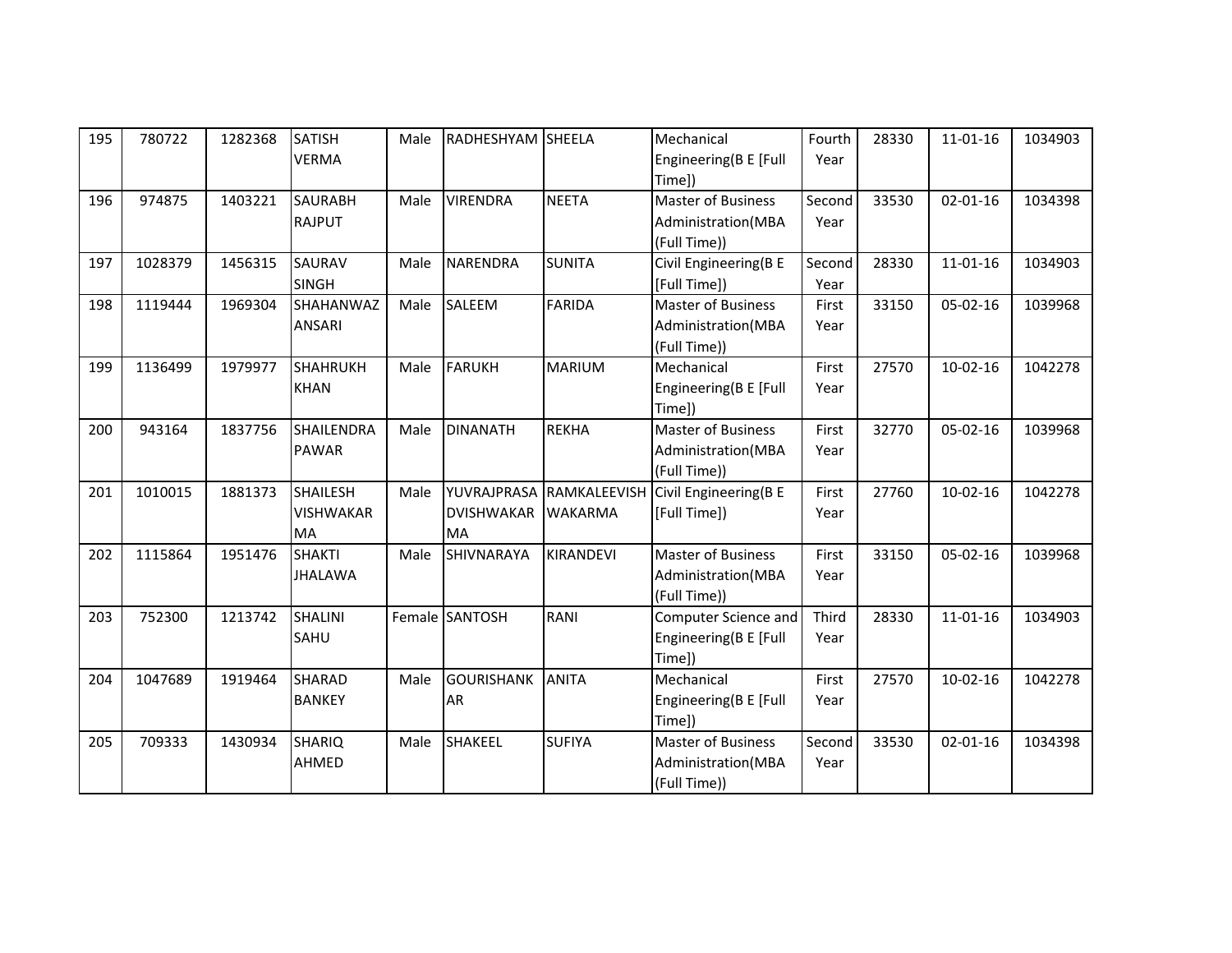| 206 | 1147407 | 1893709 | <b>SHASHANK</b>  | Male | <b>GHANSHYAM</b>   | <b>SHUBHA</b>      | Computer Science and                | First  | 27380 | $10-02-16$     | 1042278 |
|-----|---------|---------|------------------|------|--------------------|--------------------|-------------------------------------|--------|-------|----------------|---------|
|     |         |         | <b>GUPTA</b>     |      |                    |                    | Engineering(B E [Full<br>Time])     | Year   |       |                |         |
| 207 | 790633  | 1583776 | <b>SHAZIA</b>    |      | Female SALEEM      | <b>FARIDA</b>      | Master of Business                  | Second | 33530 | $02 - 01 - 16$ | 1034398 |
|     |         |         | <b>ANSARI</b>    |      |                    |                    | Administration(MBA                  | Year   |       |                |         |
|     |         |         |                  |      |                    |                    | (Full Time))                        |        |       |                |         |
| 208 | 989261  | 1405172 | <b>SHIVAM</b>    | Male | NAVALKISHOR MAMTA  |                    | <b>Master of Business</b>           | First  | 32960 | $05 - 02 - 16$ | 1039968 |
|     |         |         | <b>PATEL</b>     |      |                    |                    | Administration(MBA                  | Year   |       |                |         |
|     |         |         |                  |      |                    |                    | (Full Time))                        |        |       |                |         |
| 209 | 1282123 | 1201879 | <b>SHIVAM</b>    | Male | <b>SURESH</b>      | <b>MEENA</b>       | <b>Master of Business</b>           | First  | 32770 | 18-02-16       | 1044572 |
|     |         |         | SAHU             |      |                    |                    | Administration(MBA                  | Year   |       |                |         |
|     |         |         |                  |      |                    |                    | (Full Time))                        |        |       |                |         |
| 210 | 1006734 | 1888810 | <b>SHIVENDRA</b> | Male | <b>TIRATHSINGH</b> | <b>RAMBAI</b>      | Mechanical                          | First  | 27570 | $10-02-16$     | 1042278 |
|     |         |         | <b>SINGH</b>     |      |                    |                    | Engineering(B E [Full               | Year   |       |                |         |
|     |         |         |                  |      |                    |                    | Time])                              |        |       |                |         |
| 211 | 882879  | 1468691 | <b>SHIVENDRA</b> | Male | <b>UMESH</b>       | <b>RAMKALI</b>     | Mechanical                          | Third  | 28330 | $11 - 01 - 16$ | 1034903 |
|     |         |         | <b>KUMAR</b>     |      |                    |                    | Engineering(B E [Full               | Year   |       |                |         |
|     |         |         | <b>PATEL</b>     |      |                    |                    | Time])                              |        |       |                |         |
| 212 | 1022983 | 1900620 | SHIVRAJ SEN      | Male | <b>BHAGWANDA</b>   | <b>SHIVRANIBAI</b> | Civil Engineering(B E               | First  | 27570 | $10-02-16$     | 1042278 |
|     |         |         |                  |      | <b>SSEN</b>        |                    | [Full Time])                        | Year   |       |                |         |
| 213 | 1219985 | 2031273 | <b>SHRIRAM</b>   | Male | <b>BABULAL</b>     | <b>BINDADEVI</b>   | <b>Master of Business</b>           | First  | 32770 | $05 - 02 - 16$ | 1039968 |
|     |         |         | <b>KALMODIYA</b> |      |                    |                    | Administration(MBA                  | Year   |       |                |         |
|     |         |         |                  |      |                    |                    | (Full Time))                        |        |       |                |         |
| 214 | 1002176 | 1882541 | <b>SHRISTI</b>   |      | Female RAJKUMARSH  | <b>SHASHISHARM</b> | <b>Electrical &amp; Electronics</b> | First  | 27570 | $10-02-16$     | 1042278 |
|     |         |         | <b>SHARMA</b>    |      | <b>ARMA</b>        |                    | Engineering(B E [Full               | Year   |       |                |         |
|     |         |         |                  |      |                    |                    | Time])                              |        |       |                |         |
|     |         |         |                  |      |                    |                    |                                     |        |       |                |         |
| 215 | 773421  | 1200096 | shubham          | Male | mukesh             | seema              | Mechanical                          | Third  | 28330 | 11-06-16       | 1074584 |
|     |         |         | chandravansh     |      |                    |                    | Engineering(B E [Full               | Year   |       |                |         |
|     |         |         |                  |      |                    |                    | Time])                              |        |       |                |         |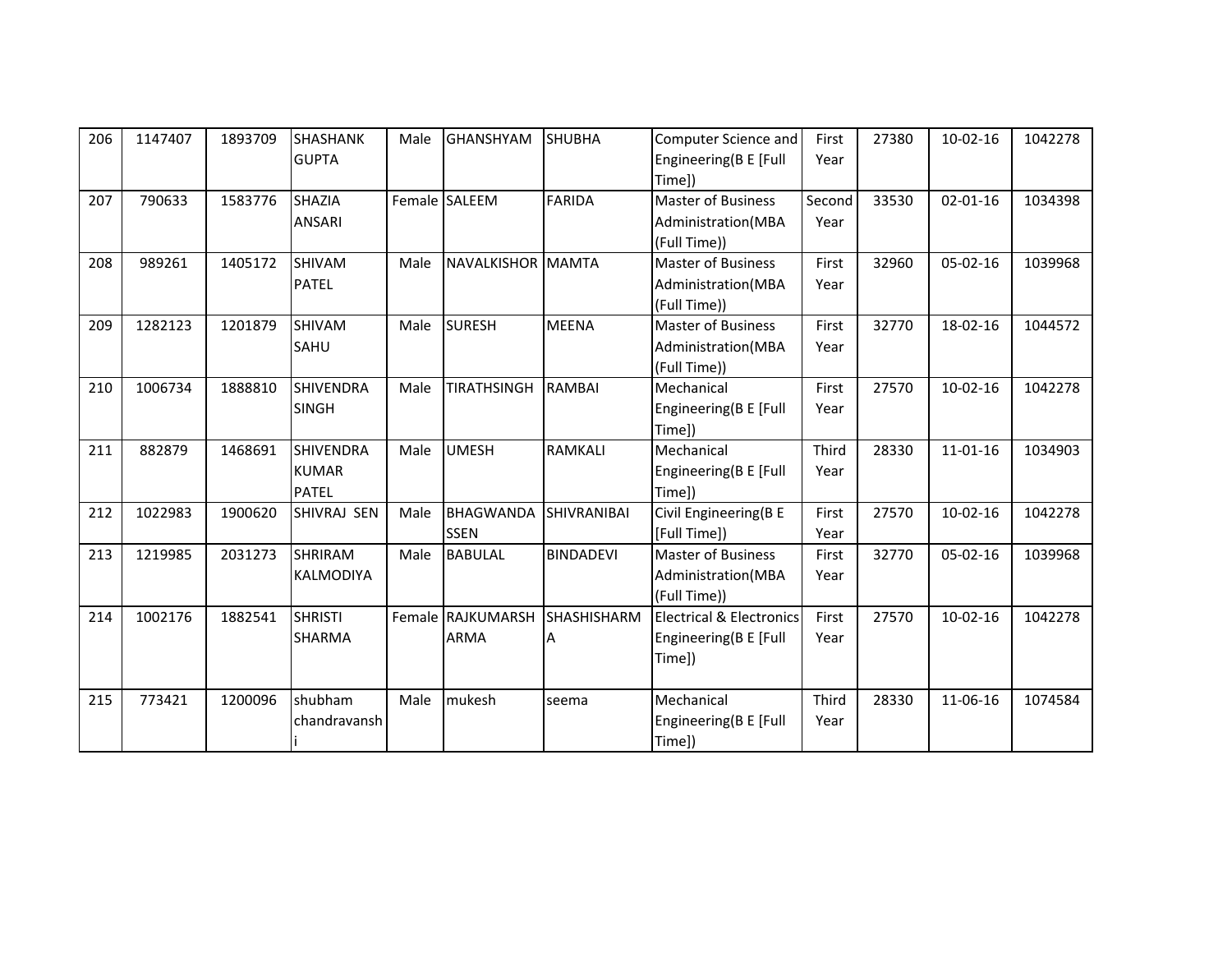| 216 | 800669  | 1290632 | <b>SHUBHAM</b><br><b>CHARPE</b>     | Male | <b>HARISHANKAR ASHVINI</b> |                   | Electronics and<br>Communication<br>Engineering(B E [Full<br>Time]) | Fourth<br>Year | 28330 | 11-01-16       | 1034903 |
|-----|---------|---------|-------------------------------------|------|----------------------------|-------------------|---------------------------------------------------------------------|----------------|-------|----------------|---------|
| 217 | 1184267 | 1433380 | <b>SHUBHAM</b><br><b>CHOURASIA</b>  | Male | <b>OMPRAKASH</b>           | <b>SUNITA</b>     | Computer Science and<br>Engineering(M.E/M.Te<br>ch [Full Time])     | First<br>Year  | 15460 | $10-02-16$     | 1042278 |
| 218 | 1119816 | 1969494 | <b>SHUBHAM</b><br><b>GIRI</b>       | Male | KAMLESHGIRI                | <b>REESHAGIRI</b> | Computer Science and<br>Engineering(B E [Full<br>Time])             | First<br>Year  | 27570 | $10-02-16$     | 1042278 |
| 219 | 1135662 | 1931551 | <b>SHUBHAM</b><br><b>GIRI</b>       | Male | <b>SURESH</b>              | ANUSUIYA          | Computer Science and<br>Engineering(B E [Full<br>Time])             | First<br>Year  | 27570 | $10-02-16$     | 1042278 |
| 220 | 854929  | 1457318 | <b>SHUBHAM</b><br><b>JHALAWA</b>    | Male | <b>SHIVNARAYAN KIRAN</b>   |                   | Information<br>Technology(B E [Full<br>Time])                       | Second<br>Year | 28330 | $11 - 01 - 16$ | 1034903 |
| 221 | 863630  | 1396238 | SHUBHAM<br><b>KUSHWAHA</b>          | Male | <b>ARJUN</b>               | <b>KAMLESH</b>    | Mechanical<br>Engineering(B E [Full<br>Time])                       | Second<br>Year | 28330 | $11 - 01 - 16$ | 1034903 |
| 222 | 754487  | 1262044 | shubham<br>paradkar                 | Male | yashwant                   | sindhu            | Mechanical<br>Engineering(B E [Full<br>Time])                       | Fourth<br>Year | 28330 | $11 - 01 - 16$ | 1034903 |
| 223 | 840902  | 1192194 | SHUMAYLA<br><b>KUNWAR</b>           |      | Female SULEMAN             | <b>ISMAT</b>      | <b>Master of Business</b><br>Administration(MBA<br>(Full Time))     | Second<br>Year | 33530 | $02 - 01 - 16$ | 1034398 |
| 224 | 1144500 | 1973609 | <b>SIDDHA</b><br><b>PRATAP BAIS</b> | Male | <b>DASHRATH</b>            | <b>URMILA</b>     | Mechanical<br>Engineering(B E [Full<br>Time])                       | First<br>Year  | 27570 | $10-02-16$     | 1042278 |
| 225 | 1104237 | 1827898 | SIDHANT<br><b>CHOUHAN</b>           | Male | <b>SHRIRAM</b>             | <b>HEMLATA</b>    | Information<br>Technology(B E [Full<br>Time])                       | First<br>Year  | 27570 | $10-02-16$     | 1042278 |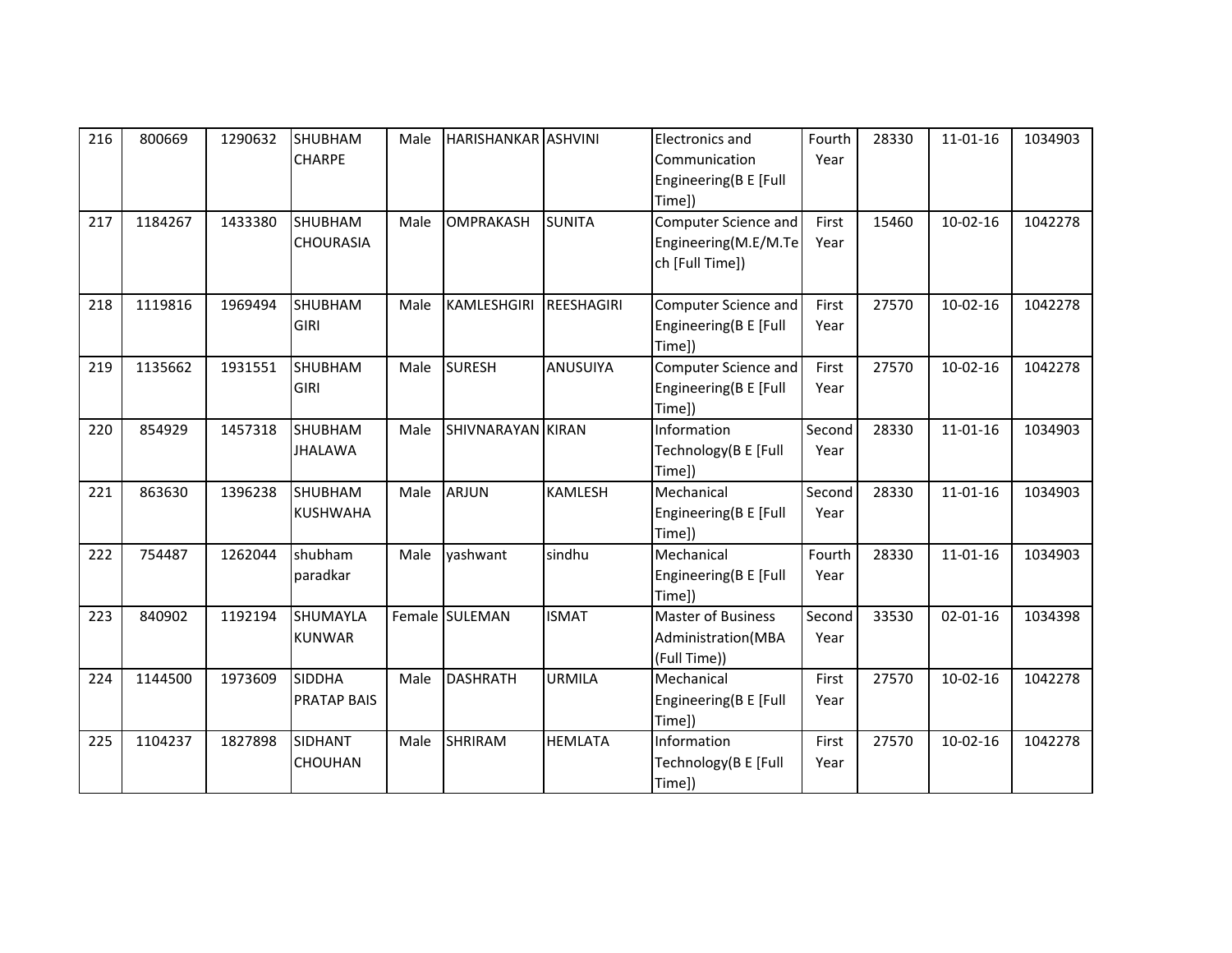| 226 | 941026  | 1824026 | <b>SNEHA</b>               |      | Female KAMAL         | <b>ASHA</b>       | Information               | First  | 27190 | $10-02-16$     | 1042278 |
|-----|---------|---------|----------------------------|------|----------------------|-------------------|---------------------------|--------|-------|----------------|---------|
|     |         |         | <b>NAMDEV</b>              |      |                      |                   | Technology(B E [Full      | Year   |       |                |         |
|     |         |         |                            |      |                      |                   | Time])                    |        |       |                |         |
| 227 | 1008873 | 1828422 | SOMA                       |      | Female BHAIYALAL     | <b>SHRIKUNWAR</b> | Computer Science and      | First  | 27570 | $10-02-16$     | 1042278 |
|     |         |         | <b>MEENA</b>               |      |                      |                   | Engineering(B E [Full     | Year   |       |                |         |
|     |         |         |                            |      |                      |                   | Time])                    |        |       |                |         |
| 228 | 873432  | 1361011 | SOMAT                      | Male | <b>RAMSWARUP</b>     | LELA              | <b>Master of Business</b> | Second | 33530 | $02 - 01 - 16$ | 1034398 |
|     |         |         | <b>MEENA</b>               |      |                      |                   | Administration(MBA        | Year   |       |                |         |
|     |         |         |                            |      |                      |                   | (Full Time))              |        |       |                |         |
| 229 | 1107953 | 1364464 | Soniya Hada                |      | Female Chandar       | Sandhya           | Information               | Fourth | 28330 | $10-02-16$     | 1042281 |
|     |         |         |                            |      |                      |                   | Technology(B E [Full      | Year   |       |                |         |
|     |         |         |                            |      |                      |                   | Time])                    |        |       |                |         |
| 230 | 1084668 | 1897029 | SONU                       | Male | <b>MANSINGH</b>      | <b>MAYA</b>       | Civil Engineering(B E     | First  | 27570 | $10-02-16$     | 1042278 |
|     |         |         | <b>MEENA</b>               |      |                      |                   | [Full Time])              | Year   |       |                |         |
| 231 | 986532  | 1873408 | SONU YADAV                 | Male | <b>SANTOSH</b>       | <b>MAMTA</b>      | <b>Electronics and</b>    | First  | 27760 | $10-02-16$     | 1042278 |
|     |         |         |                            |      |                      |                   | Communication             | Year   |       |                |         |
|     |         |         |                            |      |                      |                   | Engineering(B E [Full     |        |       |                |         |
|     |         |         |                            |      |                      |                   | Time])                    |        |       |                |         |
| 232 | 1105650 | 1842519 | <b>SULEKHA</b>             |      | Female MAHESH        | <b>MEENA</b>      | Computer Science and      | First  | 27570 | $10-02-16$     | 1042278 |
|     |         |         | <b>DANGI</b>               |      |                      |                   | Engineering(B E [Full     | Year   |       |                |         |
|     |         |         |                            |      |                      |                   | Time])                    |        |       |                |         |
| 233 | 1154347 | 1984475 | <b>SULEKHA</b>             |      | Female GHANSHYAM     | <b>BHAGVATI</b>   | Master of Business        | First  | 32580 | $05-02-16$     | 1039968 |
|     |         |         | VAISHNAV                   |      |                      |                   | Administration(MBA        | Year   |       |                |         |
|     |         |         |                            |      |                      |                   | (Full Time))              |        |       |                |         |
| 234 | 985457  | 1872351 | <b>SURENDRA</b>            | Male | SHIVNARAYAN HALKIBAI |                   | <b>Master of Business</b> | First  | 32580 | 05-02-16       | 1039968 |
|     |         |         | <b>DANGI</b>               |      |                      |                   | Administration(MBA        | Year   |       |                |         |
|     |         |         |                            |      |                      |                   | (Full Time))              |        |       |                |         |
| 235 | 1176845 | 1890759 | <b>SUSHMA</b>              |      | Female JAGDISHPRAS   | PANCHWATIPA       | Computer Science and      | First  | 27760 | $10-02-16$     | 1042278 |
|     |         |         | <b>PATEL</b>               |      | <b>ADPATEL</b>       | TEL               | Engineering(B E [Full     | Year   |       |                |         |
|     |         |         |                            |      |                      |                   | Time])                    |        |       |                |         |
| 236 | 1046063 | 1918454 | SWATI NIMJE Female PRAKASH |      |                      | <b>BEBI</b>       | <b>Master of Business</b> | First  | 32580 | $05-02-16$     | 1039968 |
|     |         |         |                            |      |                      |                   | Administration(MBA        | Year   |       |                |         |
|     |         |         |                            |      |                      |                   | (Full Time))              |        |       |                |         |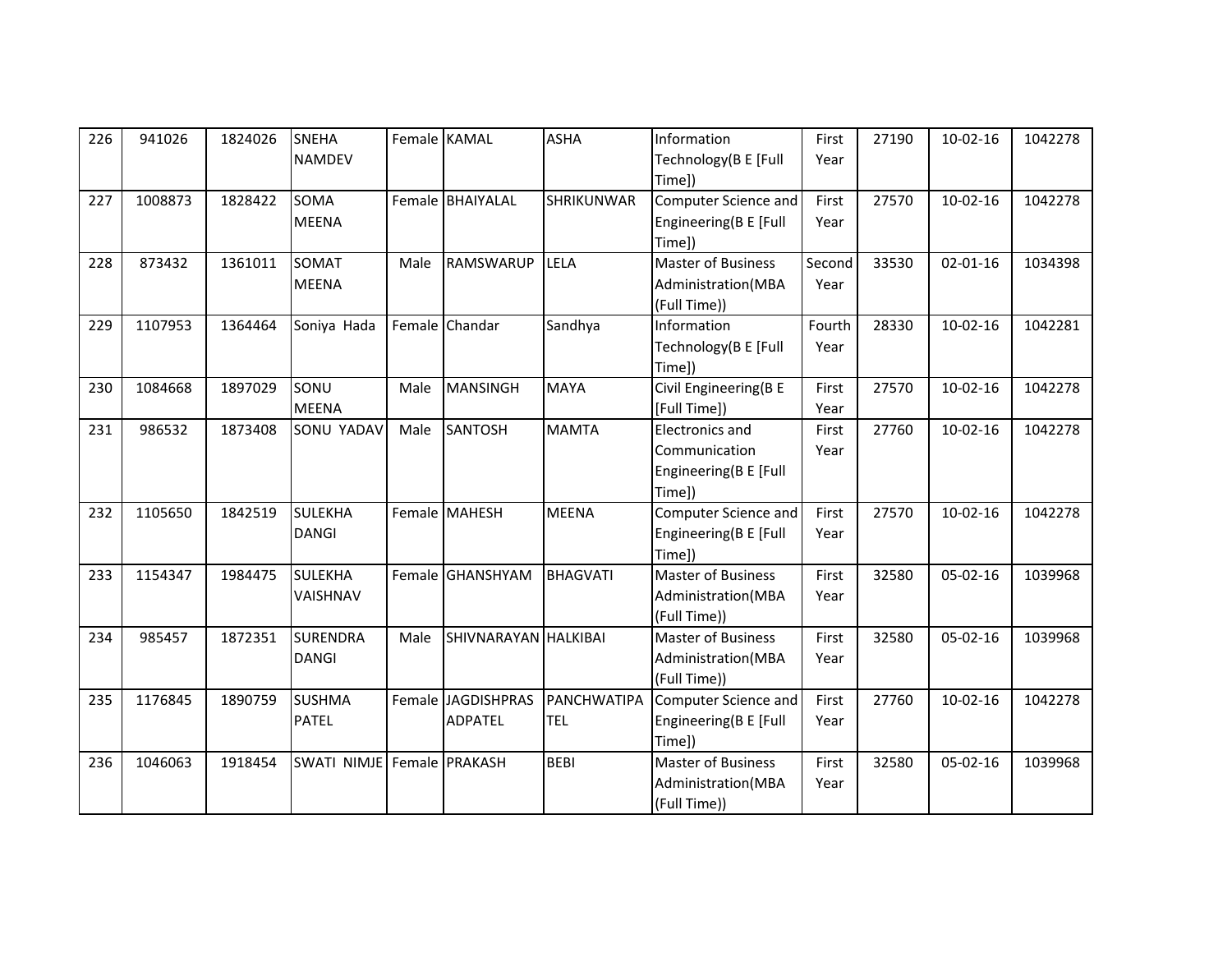| 237 | 864941  | 1394551 | <b>SYED ANAS</b> | Male | <b>SYED</b>       | <b>NUSRAT</b>  | <b>Master of Business</b>   | Second | 33530 | $02 - 01 - 16$ | 1034398 |
|-----|---------|---------|------------------|------|-------------------|----------------|-----------------------------|--------|-------|----------------|---------|
|     |         |         | ALI              |      |                   |                | Administration(MBA          | Year   |       |                |         |
|     |         |         |                  |      |                   |                | (Full Time))                |        |       |                |         |
| 238 | 976369  | 1864750 | <b>SYYED</b>     | Male | <b>JAVEDALI</b>   | <b>NUSRAT</b>  | Information                 | First  | 27570 | $10-02-16$     | 1042278 |
|     |         |         | ARSHAD           |      |                   |                | Technology(B E [Full        | Year   |       |                |         |
|     |         |         | <b>JAVED</b>     |      |                   |                | Time])                      |        |       |                |         |
| 239 | 982340  | 1568482 | <b>TAPASYA</b>   |      | Female HARICHARAN | <b>SHOBHA</b>  | Electronics and             | Second | 27380 | $10-02-16$     | 1042278 |
|     |         |         | <b>RUSIYA</b>    |      |                   |                | Communication               | Year   |       |                |         |
|     |         |         |                  |      |                   |                | Engineering(B E [Full       |        |       |                |         |
|     |         |         |                  |      |                   |                | Time])                      |        |       |                |         |
| 240 | 802295  | 1223883 | Tarendra         | Male | Ramjeevan         | Pramila        | Civil Engineering(B E       | Fourth | 28330 | $11 - 01 - 16$ | 1034903 |
|     |         |         | Silhare          |      |                   |                | [Full Time])                | Year   |       |                |         |
| 241 | 1141864 | 1957205 | <b>TEJAS</b>     | Male | VIJAYFARERA       | VAISHALIFARER  | Computer Science and        | First  | 27950 | $10-02-16$     | 1042278 |
|     |         |         | <b>FARERA</b>    |      |                   |                | Engineering(B E [Full       | Year   |       |                |         |
|     |         |         |                  |      |                   |                | Time])                      |        |       |                |         |
| 242 | 849834  | 1626958 | <b>UMER</b>      | Male | <b>SALEEM</b>     | <b>SAFIYA</b>  | Computer Science and Second |        | 16030 | $10-02-16$     | 1042281 |
|     |         |         | <b>AKHTAR</b>    |      |                   |                | Engineering(M.E/M.Te        | Year   |       |                |         |
|     |         |         |                  |      |                   |                | ch [Full Time])             |        |       |                |         |
|     |         |         |                  |      |                   |                |                             |        |       |                |         |
| 243 | 824204  | 1001372 | <b>VAISHALE</b>  |      | Female BABULAL    | <b>SARLA</b>   | <b>Master of Business</b>   | Second | 33530 | $02 - 01 - 16$ | 1034398 |
|     |         |         | <b>GUPTA</b>     |      |                   |                | Administration(MBA          | Year   |       |                |         |
|     |         |         |                  |      |                   |                | (Full Time))                |        |       |                |         |
| 244 | 1017442 | 1896696 | <b>VEERENDRA</b> | Male | <b>VIJAY</b>      | <b>RAMA</b>    | Computer Science and        | First  | 27570 | $10-02-16$     | 1042278 |
|     |         |         | <b>MEENA</b>     |      |                   |                | Engineering(B E [Full       | Year   |       |                |         |
|     |         |         |                  |      |                   |                | Time])                      |        |       |                |         |
| 245 | 1099868 | 1957317 | <b>VIKASH</b>    | Male | <b>RAMSWROOP</b>  | <b>SUMAN</b>   | Civil Engineering(B E       | First  | 27760 | $10-02-16$     | 1042278 |
|     |         |         | <b>MEENA</b>     |      |                   |                | [Full Time])                | Year   |       |                |         |
| 246 | 1083345 | 1947330 | <b>VIKRAM</b>    | Male | KELASHMEEN        | YASODA         | <b>Master of Business</b>   | First  | 32580 | $05 - 02 - 16$ | 1039968 |
|     |         |         | <b>KUMAR</b>     |      | А                 |                | Administration(MBA          | Year   |       |                |         |
|     |         |         | <b>MEENA</b>     |      |                   |                | (Full Time))                |        |       |                |         |
| 247 | 832595  | 1229386 | <b>VINITA</b>    |      | Female YOGENDRA   | <b>KALPANA</b> | Civil Engineering(B E       | Second | 28330 | $11 - 01 - 16$ | 1034903 |
|     |         |         | <b>THAKUR</b>    |      |                   |                | [Full Time])                | Year   |       |                |         |